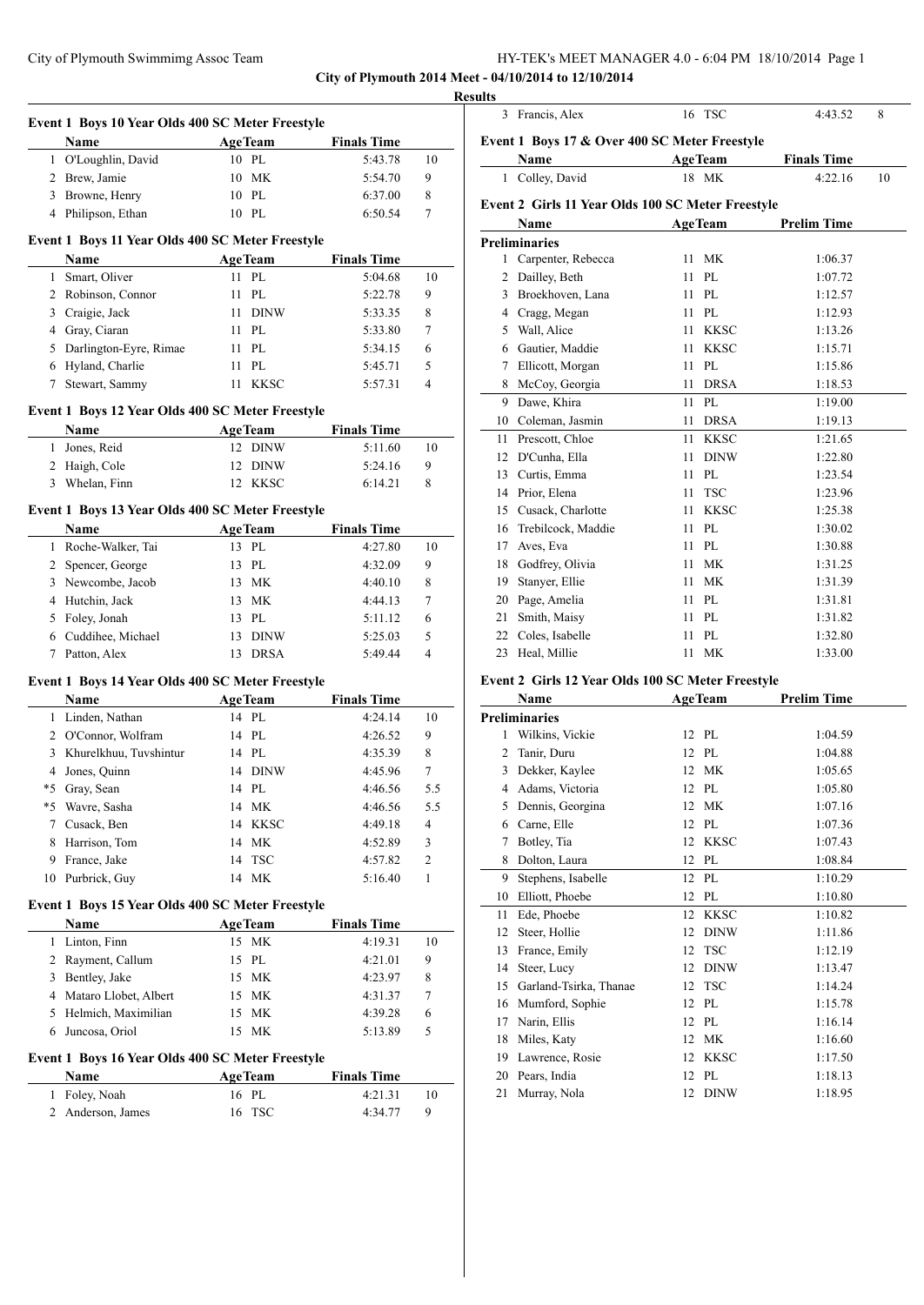**City of Plymouth 2014 Meet - 04/10/2014 to 12/10/2014**

| <b>Prelim Time</b><br>1:19.25<br>1:19.53<br>1:19.97<br>1:20.21<br>1:21.66<br>1:22.82<br><b>Prelim Time</b><br>1:03.18<br>1:03.33<br>1:06.96<br>1:10.18<br>1:12.68<br>1:15.44<br>1:15.56<br>1:16.09<br>1:21.27<br>1:22.73<br>DQ<br><b>Finals Time</b> |
|------------------------------------------------------------------------------------------------------------------------------------------------------------------------------------------------------------------------------------------------------|
|                                                                                                                                                                                                                                                      |
|                                                                                                                                                                                                                                                      |
|                                                                                                                                                                                                                                                      |
|                                                                                                                                                                                                                                                      |
|                                                                                                                                                                                                                                                      |
|                                                                                                                                                                                                                                                      |
|                                                                                                                                                                                                                                                      |
|                                                                                                                                                                                                                                                      |
|                                                                                                                                                                                                                                                      |
|                                                                                                                                                                                                                                                      |
|                                                                                                                                                                                                                                                      |
|                                                                                                                                                                                                                                                      |
|                                                                                                                                                                                                                                                      |
|                                                                                                                                                                                                                                                      |
|                                                                                                                                                                                                                                                      |
|                                                                                                                                                                                                                                                      |
|                                                                                                                                                                                                                                                      |
|                                                                                                                                                                                                                                                      |
|                                                                                                                                                                                                                                                      |
|                                                                                                                                                                                                                                                      |
|                                                                                                                                                                                                                                                      |
|                                                                                                                                                                                                                                                      |
|                                                                                                                                                                                                                                                      |
|                                                                                                                                                                                                                                                      |
| 1:02.02<br>6                                                                                                                                                                                                                                         |
|                                                                                                                                                                                                                                                      |
| <b>Prelim Time</b>                                                                                                                                                                                                                                   |
|                                                                                                                                                                                                                                                      |
| 1:02.36                                                                                                                                                                                                                                              |
| 1:03.19                                                                                                                                                                                                                                              |
| 1:04.55                                                                                                                                                                                                                                              |
| 1:04.78                                                                                                                                                                                                                                              |
| 1:05.36                                                                                                                                                                                                                                              |
| 1:05.40                                                                                                                                                                                                                                              |
| 1:06.11                                                                                                                                                                                                                                              |
| 1:06.56                                                                                                                                                                                                                                              |
| 1:07.55                                                                                                                                                                                                                                              |
| 1:08.45                                                                                                                                                                                                                                              |
| 1:08.53                                                                                                                                                                                                                                              |
| 1:08.68                                                                                                                                                                                                                                              |
| 1:11.95                                                                                                                                                                                                                                              |
| 1:15.01                                                                                                                                                                                                                                              |
| 1:21.81                                                                                                                                                                                                                                              |
|                                                                                                                                                                                                                                                      |
| <b>Finals Time</b>                                                                                                                                                                                                                                   |
|                                                                                                                                                                                                                                                      |
| 1:00.63<br>10                                                                                                                                                                                                                                        |
| 9<br>1:01.04                                                                                                                                                                                                                                         |
| 1:02.74<br>4                                                                                                                                                                                                                                         |
|                                                                                                                                                                                                                                                      |

|    | Name                   |    | <b>AgeTeam</b> | <b>Prelim Time</b> |
|----|------------------------|----|----------------|--------------------|
|    | <b>Preliminaries</b>   |    |                |                    |
|    | Gribble, Rebecca       |    | 15 PL          | 1:00.79            |
| 2  | Steigleder, Valerie    |    | 15 MK          | 1:01.17            |
| 3  | Farache Trajano, Luiza |    | 15 PL          | 1:02.01            |
| 4  | Janecka, Zuzanna       |    | 15 PL          | 1:02.49            |
| 5. | Davies, Abi            |    | 15 PL          | 1:03.72            |
| 6  | Kahraman, Defne        |    | 15 PL          | 1:04.30            |
|    | Moore, Victoria        |    | 15 MK          | 1:05.65            |
| 8  | O'Reilly, Brittaney    | 15 | PL             | 1:06.76            |
| 9  | Edmonds, Amy           | 15 | KKSC           | 1:07.40            |
| 10 | Harris, Olivia         | 15 | <b>DINW</b>    | 1:10.18            |
| 11 | Bates, Olivia          | 15 | TSC            | 1:13.39            |

#### **Event 2 Girls 16 Year Olds 100 SC Meter Freestyle**

| Name                  | <b>AgeTeam</b> | <b>Finals Time</b> |  |
|-----------------------|----------------|--------------------|--|
| <b>Finals</b>         |                |                    |  |
| 3 Marles, Tait        | 16 PL          | 1:01.87            |  |
| 4 Lloyd-Evans, Phoebe | 16 MK          | 1:01.92            |  |
| 8 Smalley, Molina     | 16 PL          | 1:03.73            |  |

#### **Event 2 Girls 16 Year Olds 100 SC Meter Freestyle**

|    | Name                   |    | <b>AgeTeam</b> | <b>Prelim Time</b> |
|----|------------------------|----|----------------|--------------------|
|    | <b>Preliminaries</b>   |    |                |                    |
| 1  | Smalley, Molina        |    | 16 PL          | 1:01.06            |
| *2 | Marles, Tait           |    | 16 PL          | 1:01.44            |
|    | *2 Lloyd-Evans, Phoebe |    | 16 MK          | 1:01.44            |
| 4  | Field, Anita           |    | 16 MK          | 1:02.38            |
| 5  | Hellier, Grace         |    | 16 PL          | 1:02.65            |
| 6  | Noyce, Emma            |    | 16 KKSC        | 1:03.31            |
|    | Giudici, Nina          |    | 16 MK          | 1:03.87            |
| 8  | Jones, Georgia         | 16 | МK             | 1:06.02            |
| 9  | Tucker, Abigail        |    | 16 KKSC        | 1:07.81            |
| 10 | Millington, Laura      | 16 | <b>DINW</b>    | 1:07.83            |
| 11 | Want, Katie            | 16 | <b>RNRM</b>    | 1:08.95            |
| 12 | Lowe, Emma             | 16 | <b>RNRM</b>    | 1:10.93            |

## **Event 2 Girls 17 & Over 100 SC Meter Freestyle**

| <b>Name</b>    | <b>AgeTeam</b> | <b>Finals Time</b> |    |
|----------------|----------------|--------------------|----|
| Finals         |                |                    |    |
| 6 Grace, Jenny | 17 KKSC        | 1:02.37            | .5 |
|                |                |                    |    |

## **Event 2 Girls 17 & Over 100 SC Meter Freestyle**

|              | Name                 | <b>AgeTeam</b> | <b>Prelim Time</b> |  |
|--------------|----------------------|----------------|--------------------|--|
|              | <b>Preliminaries</b> |                |                    |  |
| $\mathbf{L}$ | Grace, Jenny         | 17 KKSC        | 1:01.88            |  |
|              | 2 Thomas, Becky      | $21$ PL        | 1:05.40            |  |
|              | 3 Edwards, Harriet   | 18 TSC         | 1:08.28            |  |
|              | Porter, Zoe          | <b>RNRM</b>    | 1:14.86            |  |

## **Event 3 Boys 11 Year Olds 100 SC Meter Backstroke**

| Name               | <b>AgeTeam</b> |          | <b>Prelim Time</b> |         |
|--------------------|----------------|----------|--------------------|---------|
| Preliminaries      |                |          |                    |         |
| 1 Robinson, Connor |                | $11$ PL. |                    | 1:21.79 |
| 2 Svensson, Elliot | Ħ              | MK       |                    | 1:22.19 |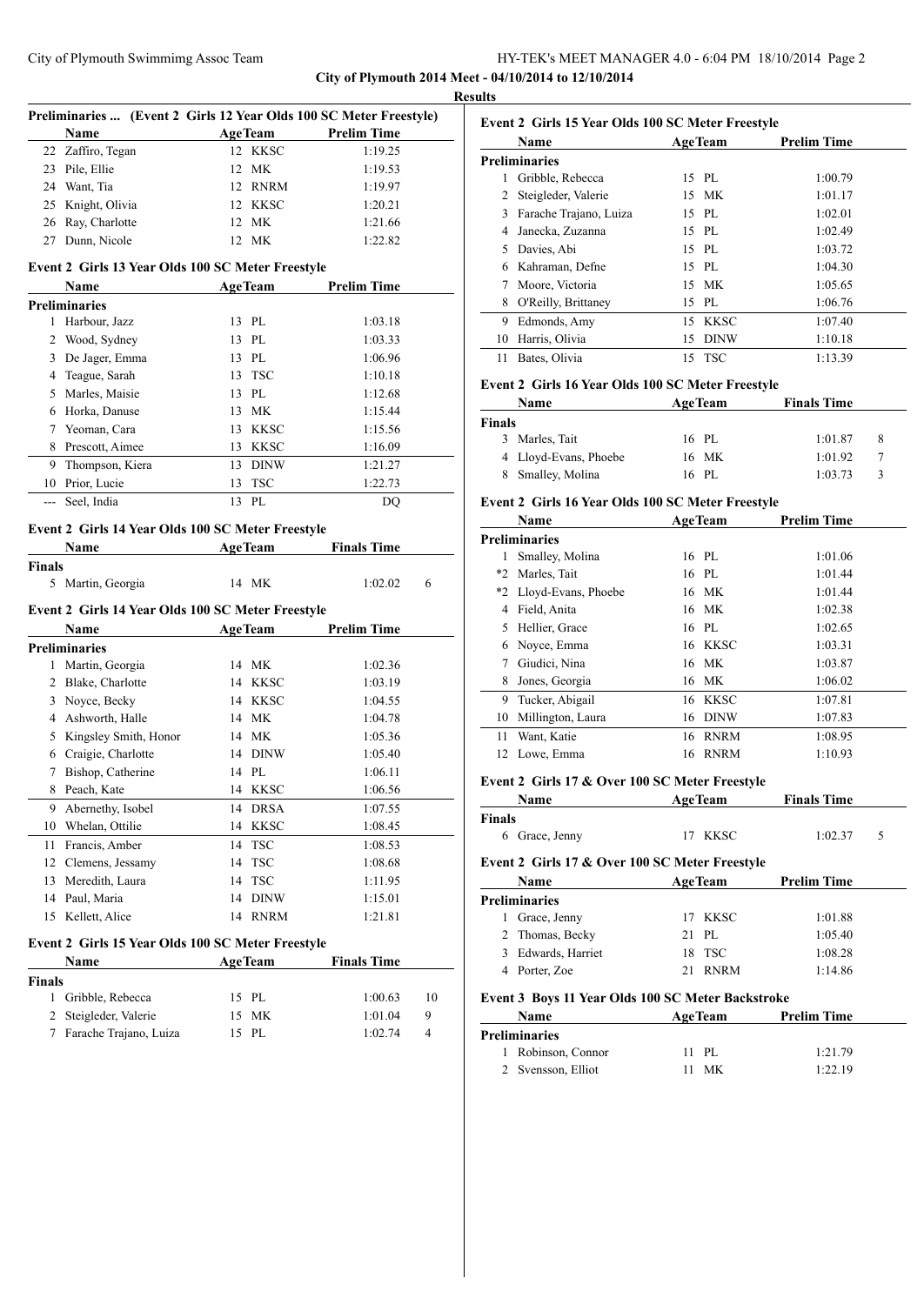## City of Plymouth Swimmimg Assoc Team HY-TEK's MEET MANAGER 4.0 - 6:04 PM 18/10/2014 Page 3 **City of Plymouth 2014 Meet - 04/10/2014 to 12/10/2014**

**Result** 

|                    | Preliminaries  (Event 3 Boys 11 Year Olds 100 SC Meter Backstroke) |    |                |                    |   |
|--------------------|--------------------------------------------------------------------|----|----------------|--------------------|---|
|                    | Name                                                               |    | <b>AgeTeam</b> | <b>Prelim Time</b> |   |
|                    | 3 Craigie, Jack                                                    |    | 11 DINW        | 1:24.75            |   |
|                    | 4 Hyland, Charlie                                                  | 11 | PL             | 1:28.12            |   |
|                    | 5 Morgan, Alfie                                                    | 11 | <b>TSC</b>     | 1:37.03            |   |
|                    | --- Burden, Callum                                                 |    | 11 TSC         | DQ                 |   |
|                    |                                                                    |    |                |                    |   |
|                    | Event 3 Boys 12 Year Olds 100 SC Meter Backstroke<br>Name          |    | <b>AgeTeam</b> | <b>Prelim Time</b> |   |
|                    | <b>Preliminaries</b>                                               |    |                |                    |   |
| 1                  | Haigh, Cole                                                        |    | 12 DINW        | 1:18.63            |   |
|                    | 2 Jones, Reid                                                      |    | 12 DINW        | 1:20.59            |   |
|                    | 3 Schmidt, Jacek                                                   |    | 12 PL          | 1:26.19            |   |
|                    | 4 Plumb, Matt                                                      |    | 12 DINW        | 1:27.58            |   |
|                    | 5 Whelan, Finn                                                     |    | 12 KKSC        | 1:31.15            |   |
|                    |                                                                    |    |                |                    |   |
|                    | Event 3 Boys 13 Year Olds 100 SC Meter Backstroke<br>Name          |    | <b>AgeTeam</b> | <b>Prelim Time</b> |   |
|                    | <b>Preliminaries</b>                                               |    |                |                    |   |
|                    | 1 Newcombe, Jacob                                                  |    | 13 MK          | 1:09.33            |   |
|                    | 2 Rayment, Ethan                                                   | 13 | PL             | 1:11.00            |   |
|                    | 3 Roche-Walker, Tai                                                |    | 13 PL          | 1:11.82            |   |
|                    | 4 Tarhanovs, Rolands                                               |    | 13 PL          | 1:12.30            |   |
|                    | 5 Hutchin, Jack                                                    |    | 13 MK          | 1:12.91            |   |
|                    | 6 Spencer, George                                                  |    | 13 PL          | 1:13.35            |   |
|                    | 7 Smart, Edward                                                    |    | 13 PL          | 1:15.86            |   |
|                    | 8 Green, William                                                   |    | 13 DINW        | 1:16.11            |   |
|                    | 9 Foley, Jonah                                                     |    | 13 PL          | 1:16.71            |   |
|                    | 10 Charlton, Ethan                                                 |    | 13 KKSC        | 1:17.04            |   |
| 11                 | Patton, Alex                                                       |    | 13 DRSA        | 1:23.80            |   |
|                    | 12 Noakes, Ieuan                                                   |    | 13 TSC         | 1:27.06            |   |
| 13                 | Brennan, Denver                                                    |    | 13 RNRM        | 1:32.16            |   |
|                    |                                                                    |    |                |                    |   |
|                    | Event 3 Boys 14 Year Olds 100 SC Meter Backstroke<br>Name          |    |                | <b>Finals Time</b> |   |
| <b>Finals</b>      |                                                                    |    | <b>AgeTeam</b> |                    |   |
|                    | 8 Middleton, Harry                                                 |    | 14 PL          | 1:07.03            | 3 |
|                    |                                                                    |    |                |                    |   |
|                    | Event 3 Boys 14 Year Olds 100 SC Meter Backstroke                  |    |                |                    |   |
|                    | Name                                                               |    | <b>AgeTeam</b> | <b>Prelim Time</b> |   |
|                    | <b>Preliminaries</b>                                               |    |                |                    |   |
| 1                  | Middleton, Harry                                                   |    | 14 PL          | 1:04.81            |   |
|                    | 2 O'Connor, Wolfram                                                | 14 | PL             | 1:06.53            |   |
| 3                  | Jones, Quinn                                                       | 14 | <b>DINW</b>    | 1:07.96            |   |
|                    | 4 Erbay, Cem                                                       |    | 14 PL          | 1:10.85            |   |
|                    | 5 Harrison, Tom                                                    |    | 14 MK          | 1:11.20            |   |
|                    | 6 Cusack, Ben                                                      |    | 14 KKSC        | 1:13.10            |   |
|                    | 7 Walters, Kalon                                                   |    | 14 DRSA        | 1:13.11            |   |
| 8                  | France, Jake                                                       |    | 14 TSC         | 1:13.64            |   |
|                    | Event 3 Boys 15 Year Olds 100 SC Meter Backstroke                  |    |                |                    |   |
|                    | Name                                                               |    | <b>AgeTeam</b> | <b>Finals Time</b> |   |
| <b>Finals</b><br>2 |                                                                    |    |                |                    |   |
|                    | Turner, Harry                                                      | 15 | МK             | 1:02.20            | 9 |
| 3                  | Bentley, Jake                                                      | 15 | МK             | 1:03.19            | 8 |
| 4                  | Nielsen, Robbie                                                    | 15 | <b>MK</b>      | 1:03.82            | 7 |

| ults          |                                                           |                                       |                    |                |
|---------------|-----------------------------------------------------------|---------------------------------------|--------------------|----------------|
|               | Event 3 Boys 15 Year Olds 100 SC Meter Backstroke<br>Name | <b>AgeTeam</b>                        | <b>Prelim Time</b> |                |
|               | <b>Preliminaries</b>                                      |                                       |                    |                |
|               | 1 Bentley, Jake                                           | 15 MK                                 | 1:02.72            |                |
|               | 2 Turner, Harry                                           | 15 MK                                 | 1:02.90            |                |
|               | 3 Nielsen, Robbie                                         | 15 MK                                 | 1:04.59            |                |
|               | 4 Rayment, Callum                                         | 15 PL                                 | 1:05.45            |                |
|               | 5 Alcorn, Michael                                         | 15 MK                                 | 1:06.81            |                |
|               | 6 Juncosa, Oriol                                          | 15 MK                                 | 1:19.86            |                |
|               | Event 3 Boys 16 Year Olds 100 SC Meter Backstroke         |                                       |                    |                |
|               | Name                                                      | <b>ExamPedia Age Team</b> Finals Time |                    |                |
| <b>Finals</b> |                                                           |                                       |                    |                |
|               | 7 Foley, Noah                                             | 16 PL                                 | 1:05.70            | $\overline{4}$ |
|               | Event 3 Boys 16 Year Olds 100 SC Meter Backstroke         |                                       |                    |                |
|               | <b>Name</b>                                               | <b>AgeTeam</b>                        | <b>Prelim Time</b> |                |
|               | <b>Preliminaries</b>                                      |                                       |                    |                |
|               | 1 Foley, Noah                                             | 16 PL                                 | 1:04.29            |                |
|               | 2 Andrews, Connor                                         | 16 PL                                 | 1:05.73            |                |
|               | 3 Moss, George                                            | 16 RNRM                               | 1:16.52            |                |
|               | --- Shpilevskii, Ivan                                     | 16 MK                                 | DQ                 |                |
|               | Event 3 Boys 17 & Over 100 SC Meter Backstroke            |                                       |                    |                |
|               | Name                                                      | <b>AgeTeam</b>                        | <b>Finals Time</b> |                |
| <b>Finals</b> |                                                           |                                       |                    |                |
|               | 1 Lee, Christopher                                        | 20 PL                                 | 1:00.67            | 10             |
|               | 5 Oakley, Luke                                            | 19 PL                                 | 1:05.28            | 6              |
|               | 6 Forman, Richard                                         | 18 KKSC                               | 1:05.53            | 5              |
|               | Event 3 Boys 17 & Over 100 SC Meter Backstroke            |                                       |                    |                |
|               | Name                                                      | <b>AgeTeam</b>                        | <b>Prelim Time</b> |                |
|               | <b>Preliminaries</b>                                      |                                       |                    |                |
|               | 1 Lee, Christopher                                        | 20 PL                                 | 59.99              |                |
|               | 2 Oakley, Luke                                            | 19 PL                                 | 1:04.01            |                |
|               | 3 Forman, Richard                                         | 18 KKSC                               | 1:04.69            |                |
|               | 4 Christie, Jonathan                                      | 17 DRSA                               | 1:09.34            |                |
|               | Event 4 Girls 9 Year Olds 50 SC Meter Backstroke          |                                       |                    |                |
|               | Name                                                      | <b>AgeTeam</b>                        | <b>Finals Time</b> |                |
|               | 1 Carpenter, Stephanie                                    | 9 MK                                  | 42.16              | 10             |
|               | $2$ Wright Libby                                          | $Q$ DT                                | $AA$ 21            | $\Omega$       |

| Wright, Libby     | 9              | PL          | 44.31   | 9              |
|-------------------|----------------|-------------|---------|----------------|
|                   |                |             |         |                |
|                   | 9              | PL          | 45.51   | 8              |
| Mitchell, Alice   | 9              | PL          | 48.18   | 7              |
| Tinney, Olivia    | 9              | PL          | 49.02   | 6              |
| Evans, Klara      | 9              | PL          | 49.76   | 5              |
| Crews, Tia        | 9              | <b>DRSA</b> | 50.90   | 4              |
| Hutchinson, Niamh | 9              | PL          | 51.01   | 3              |
| Sullivan, Sianna  | 9              | PL          | 51.96   | $\overline{2}$ |
| Walker, Hannah    | 9              | <b>TSC</b>  | 52.55   | 1              |
| Dolton, Katie     | 9              | PI.         | 52.90   |                |
| Hall, Angelean    | 9              | PL          | 54.94   |                |
| Abbott, Ceira     | 9              | PL          | 57.41   |                |
| Walker, Charlotte | 9              | <b>TSC</b>  | 58.30   |                |
| Daykin, Malia     | 9              | PL          | 1:00.97 |                |
|                   | Cragg, Eva-Mei |             |         |                |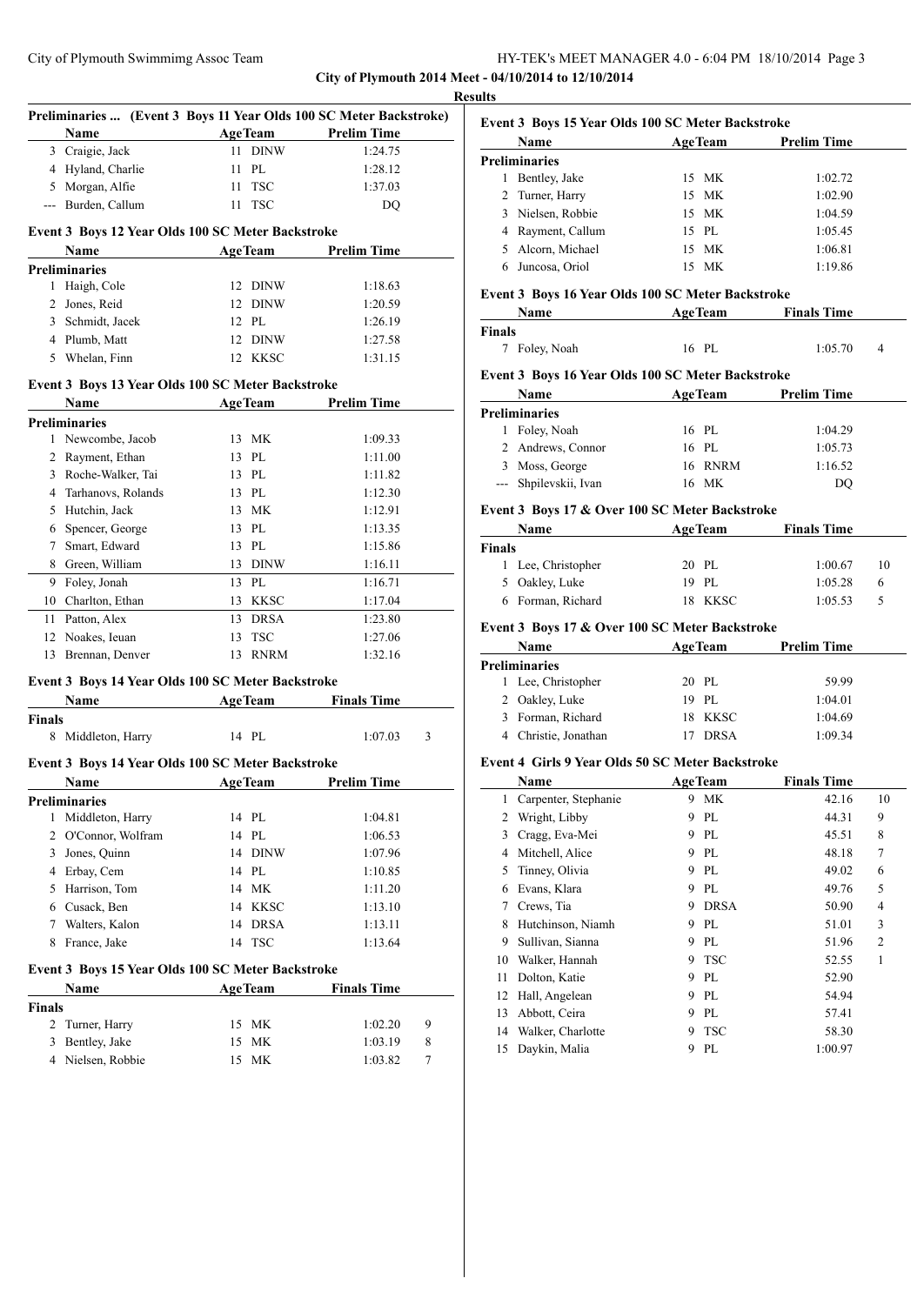#### HY-TEK's MEET MANAGER 4.0 - 6:04 PM 18/10/2014 Page 4 **City of Plymouth 2014 Meet - 04/10/2014 to 12/10/2014**

**Results**

|                |                                                   |    |                | City of Plymouth 2014 N |                |
|----------------|---------------------------------------------------|----|----------------|-------------------------|----------------|
|                | Event 4 Girls 10 Year Olds 50 SC Meter Backstroke |    |                |                         |                |
|                | <b>Name</b>                                       |    | <b>AgeTeam</b> | <b>Finals Time</b>      |                |
|                | 1 Noel, Oriana                                    |    | 10 PL          | 38.08                   | 10             |
|                | 2 Cornish, Emily                                  |    | $10P$ L        | 39.95                   | 9              |
|                | 3 Kerswill, Ella                                  |    | 10 PL          | 40.99                   | 8              |
|                | 4 Brownridge, Aimee                               |    | 10 PL          | 43.81                   | 7              |
|                | 5 Cutler, Katie                                   |    | 10 PL          | 44.88                   | 6              |
|                | 6 Paltanaviciute, Karolina                        |    | $10$ PL        | 47.29                   | 5              |
|                | 7 Davis, Isabelle                                 |    | 10 MK          | 49.33                   | 4              |
|                | 8 Inness, Taylor                                  |    | 10 PL          | 51.24                   | 3              |
|                | 9 Wall, Maddie                                    | 10 | <b>TSC</b>     | 51.80                   | $\overline{c}$ |
|                | 10 Plumb, Millie                                  |    | 10 DINW        | 52.00                   | 1              |
|                | Event 4 Girls 11 Year Olds 50 SC Meter Backstroke |    |                |                         |                |
|                | Name                                              |    | <b>AgeTeam</b> | <b>Finals Time</b>      |                |
| $\mathbf{1}$   | Dailley, Beth                                     | 11 | PL             | 37.53                   | 10             |
|                | 2 Wall, Alice                                     | 11 | <b>KKSC</b>    | 37.73                   | 9              |
|                | 3 Cragg, Megan                                    | 11 | PI.            | 39.78                   | 8              |
|                | 4 Murray, Philippa                                | 11 | <b>DINW</b>    | 41.26                   | 7              |
|                | 5 Stanyer, Ellie                                  | 11 | <b>MK</b>      | 44.31                   | 6              |
|                | 6 Cusack, Charlotte                               | 11 | <b>KKSC</b>    | 44.69                   | 5              |
|                | 7 Prior, Elena                                    | 11 | <b>TSC</b>     | 46.17                   | 4              |
|                | 8 Page, Amelia                                    | 11 | PL             | 47.07                   | 3              |
|                | 9 Aves, Eva                                       | 11 | PL             | 47.73                   | $\overline{c}$ |
|                | 10 Godfrey, Olivia                                | 11 | <b>MK</b>      | 49.22                   | 1              |
| 11             | Trebilcock, Maddie                                | 11 | PL             | 49.49                   |                |
|                | Event 4 Girls 12 Year Olds 50 SC Meter Backstroke |    |                |                         |                |
|                | Name                                              |    | <b>AgeTeam</b> | <b>Finals Time</b>      |                |
|                | 1 Ussi, Elle                                      |    | 12 PL          | 33.85                   | 10             |
|                | 2 Dekker, Kaylee                                  | 12 | МK             | 34.15                   | 9              |
|                | 3 Carne, Elle                                     |    | 12 PL          | 34.30                   | 8              |
| $\overline{4}$ | Tanir, Duru                                       |    | 12 PL          | 35.01                   | 7              |
|                | 5 Adams, Victoria                                 |    | 12 PL          | 35.06                   | 6              |
|                | 6 Dennis, Georgina                                |    | 12 MK          | 36.03                   | 5              |
|                | 7 Stephens, Isabelle                              |    | 12 PL          | 36.81                   | 4              |
|                | 8 Elliott, Phoebe                                 |    | 12 PL          | 36.97                   | 3              |
|                | 9 Ede, Phoebe                                     | 12 | KKSC           | 37.28                   | $\overline{c}$ |
|                | 10 Langman, Ellie                                 | 12 | KKSC           | 37.90                   | 1              |
| 11             | Narin, Ellis                                      | 12 | PL             | 38.51                   |                |
| 12             | Pears, India                                      | 12 | PL             |                         |                |

| 12 Pears, India                                                                                                                                                                                                                                                                                       | 12 PL   | 38.89 |
|-------------------------------------------------------------------------------------------------------------------------------------------------------------------------------------------------------------------------------------------------------------------------------------------------------|---------|-------|
| 13 Zaffiro, Tegan                                                                                                                                                                                                                                                                                     | 12 KKSC | 40.75 |
| 14 Garland-Tsirka, Thanae                                                                                                                                                                                                                                                                             | 12 TSC  | 40.98 |
| 15 France, Emily                                                                                                                                                                                                                                                                                      | 12 TSC  | 41.21 |
| 16 Lawrence, Rosie                                                                                                                                                                                                                                                                                    | 12 KKSC | 41.25 |
| 17 Miles, Katy                                                                                                                                                                                                                                                                                        | 12 MK   | 42.02 |
| 18 Want, Tia                                                                                                                                                                                                                                                                                          | 12 RNRM | 42.29 |
| 19 Ray, Charlotte                                                                                                                                                                                                                                                                                     | 12 MK   | 42.68 |
| 20 Murray, Nola                                                                                                                                                                                                                                                                                       | 12 DINW | 42.79 |
| $\mathbf{A}$ $\mathbf{C}$ and $\mathbf{A}$ $\mathbf{V}$ and $\mathbf{A}$ $\mathbf{A}$ and $\mathbf{A}$ and $\mathbf{A}$ and $\mathbf{A}$ and $\mathbf{A}$ and $\mathbf{A}$ and $\mathbf{A}$ and $\mathbf{A}$ and $\mathbf{A}$ and $\mathbf{A}$ and $\mathbf{A}$ and $\mathbf{A}$ and $\mathbf{A}$ and |         |       |

## **Event 4 Girls 13 Year Olds 50 SC Meter Backstroke**

 $\overline{\phantom{a}}$ 

| <b>Name</b>     | <b>AgeTeam</b> | <b>Finals Time</b> |    |
|-----------------|----------------|--------------------|----|
| 1 Philips, Lois | 13 DRSA        | 38.73              | 10 |
| 2 Morgan, Daisy | 13 TSC         | 40.21              | 9  |
| 3 Seel, India   | 13 PL          | 41.27              |    |
| 4 Prior, Lucie  | 13 TSC         | 4147               |    |

|    | Event 4 Girls 14 Year Olds 50 SC Meter Backstroke |                |                |                    |                |
|----|---------------------------------------------------|----------------|----------------|--------------------|----------------|
|    | Name                                              | <b>AgeTeam</b> |                | <b>Finals Time</b> |                |
| 1  | Noyce, Becky                                      |                | 14 KKSC        | 33.09              | 10             |
|    | 2 Peach, Kate                                     |                | 14 KKSC        | 33.54              | 9              |
|    | 3 Blake, Charlotte                                |                | 14 KKSC        | 34.13              | 8              |
|    | 4 Clemens, Jessamy                                |                | 14 TSC         | 36.85              | 7              |
|    | 5 Abernethy, Isobel                               |                | 14 DRSA        | 37.36              | 6              |
|    | 6 Arundel, Gemma                                  |                | 14 TSC         | 37.45              | 5              |
|    | 7 Meredith, Laura                                 |                | 14 TSC         | 38.48              | 4              |
|    | 8 Lecointe, Louise                                |                | 14 DRSA        | 38.71              | 3              |
|    | 9 Francis, Amber                                  |                | 14 TSC         | 39.32              | $\overline{c}$ |
|    | 10 Paul, Maria                                    |                | 14 DINW        | 39.61              | 1              |
| 11 | Kellett, Alice                                    |                | 14 RNRM        | 43.65              |                |
|    | Event 4 Girls 15 Year Olds 50 SC Meter Backstroke |                |                |                    |                |
|    | Name                                              | <b>AgeTeam</b> |                | <b>Finals Time</b> |                |
| 1  | Trost, Eva                                        | 15 PL          |                | 32.90              | 10             |
|    | 2 Murdoch, Millie                                 | 15             | МK             | 33.08              | 9              |
|    | 3 Davies, Rhiannon                                |                | 15 DRSA        | 33.68              | 8              |
|    | 4 Edmonds, Amy                                    |                | 15 KKSC        | 35.34              | 7              |
|    | 5 Bates, Olivia                                   |                | 15 TSC         | 39.87              | 6              |
|    | Event 4 Girls 16 Year Olds 50 SC Meter Backstroke |                |                |                    |                |
|    | Name                                              | <b>AgeTeam</b> |                | <b>Finals Time</b> |                |
|    | 1 Wall, Darcey                                    |                | 16 KKSC        | 32.74              | 10             |
|    | 2 Want, Katie                                     |                | 16 RNRM        | 36.05              | 9              |
|    | 3 Lowe, Emma                                      |                | 16 RNRM        | 39.81              | 8              |
|    | Event 4 Girls 17 & Over 50 SC Meter Backstroke    |                |                |                    |                |
|    | Name                                              |                | <b>AgeTeam</b> | <b>Finals Time</b> |                |
|    | 1 Grace, Jenny                                    | 17             | KKSC           | 34.12              | 10             |
| 2  | Porter, Zoe                                       | 21             | <b>RNRM</b>    | 42.16              | 9              |
|    | Event 5 Boys 10 Year Olds 200 SC Meter Butterfly  |                |                |                    |                |
|    | Name                                              | <b>AgeTeam</b> |                | <b>Finals Time</b> |                |
| 1  | O'Loughlin, David                                 | 10 PL          |                | 3:09.05            | 10             |
|    | --- Browne, Henry                                 | 10 PL          |                | DO                 |                |
|    | Event 5 Boys 13 Year Olds 200 SC Meter Butterfly  |                |                |                    |                |
|    | Name                                              | <b>AgeTeam</b> |                | <b>Finals Time</b> |                |
| 1  | Rayment, Ethan                                    | 13 PL          |                | 2:43.77            | 10             |
| 2  | Hutchin, Jack                                     | 13             | MK             | 2:43.85            | 9              |
| 3  | Smart, Edward                                     | 13             | PL             | 2:51.05            | 8              |
| 4  | Brennan, Denver                                   | 13             | <b>RNRM</b>    | 3:51.60            | 7              |
|    | Event 5 Boys 14 Year Olds 200 SC Meter Butterfly  |                |                |                    |                |
|    | Name                                              | <b>AgeTeam</b> |                | <b>Finals Time</b> |                |
| 1  | Linden, Nathan                                    | 14 PL          |                | 2:18.09            | 10             |
| 2  | Middleton, Harry                                  | 14             | PL             | 2:25.57            | 9              |
|    |                                                   |                |                |                    |                |

# **Event 5 Boys 15 Year Olds 200 SC Meter Butterfly**

| Name                                             | <b>AgeTeam</b> | <b>Finals Time</b> |    |
|--------------------------------------------------|----------------|--------------------|----|
| 1 Raw, Alex                                      | 15 PL          | 2:21.02            | 10 |
| Event 5 Boys 16 Year Olds 200 SC Meter Butterfly |                |                    |    |
|                                                  |                |                    |    |

 Erbay, Cem 14 PL 2:34.51 8 Purbrick, Guy 14 MK 2:42.35 7

# 1 Anderson, James 16 TSC 2:26.33 10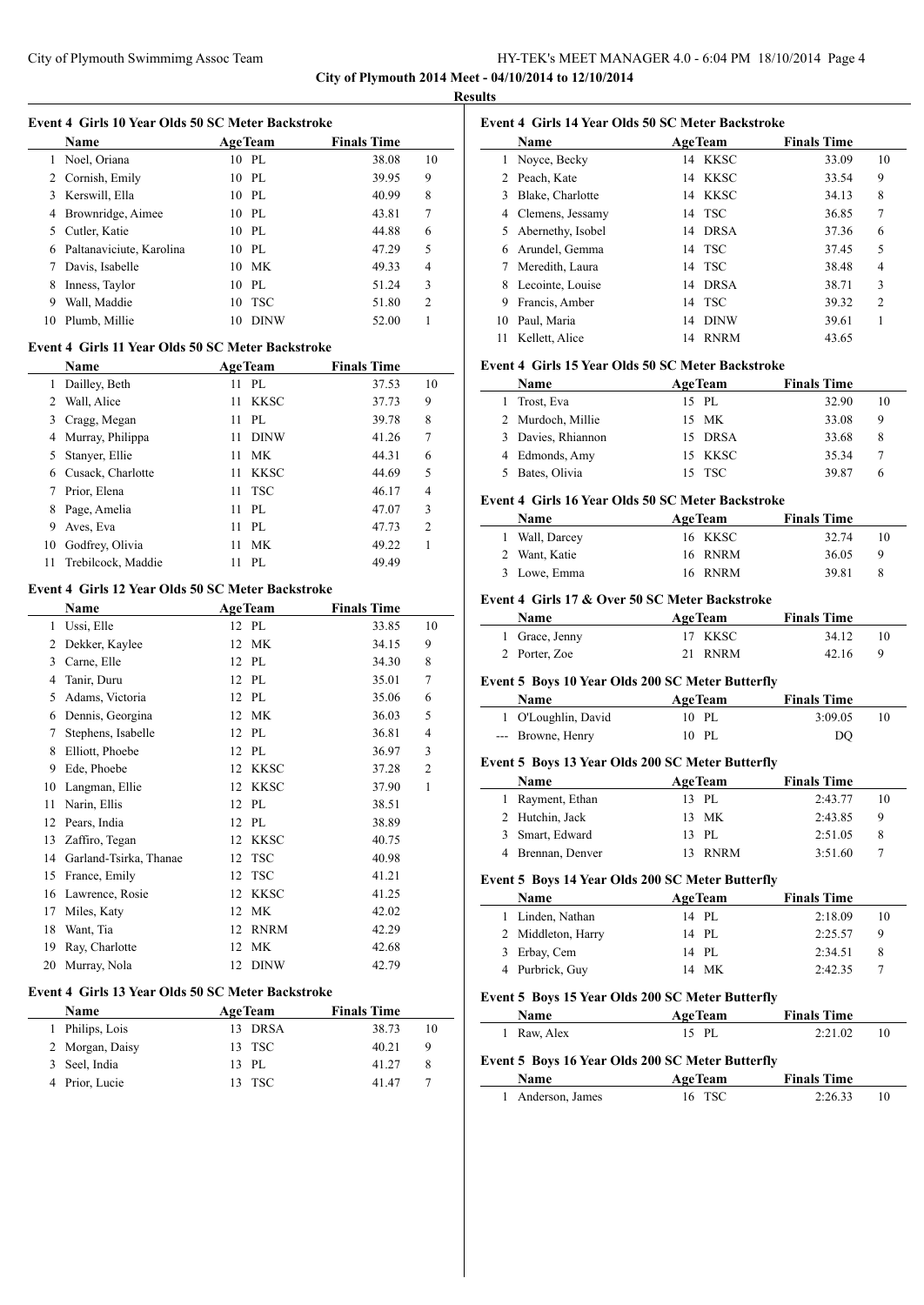**City of Plymouth 2014 Meet - 04/10/2014 to 12/10/2014**

**Results**

|     |                                                      |                   | City of Plymouth 2014 Meet - |                          |
|-----|------------------------------------------------------|-------------------|------------------------------|--------------------------|
|     |                                                      |                   |                              | <b>Result</b>            |
|     | Event 6 Girls 9 Year Olds 200 SC Meter Breaststroke  |                   |                              |                          |
|     | Name                                                 | <b>AgeTeam</b>    | <b>Finals Time</b>           |                          |
|     | 1 Cragg, Eva-Mei                                     | 9 PL              | 4:16.17                      | E<br>10                  |
|     | 2 Hutchinson, Niamh                                  | 9 PL              | 4:16.67                      | 9                        |
| 3   | Tinney, Olivia                                       | 9 PL              | 4:17.79                      | 8                        |
|     | 4 Dolton, Katie                                      | 9 PL              | 4:20.68                      | 7                        |
| 5   | Sullivan, Sianna                                     | 9 PL              | 4:33.71                      | 6                        |
| --- | Crews, Tia                                           | 9 DRSA            | DQ                           |                          |
| --- | Tout, Millie                                         | 9 DINW            | <b>DQ</b>                    |                          |
| --- | Wright, Libby                                        | 9 PL              | <b>DQ</b>                    |                          |
|     | Event 6 Girls 10 Year Olds 200 SC Meter Breaststroke |                   |                              |                          |
|     | Name                                                 | <b>AgeTeam</b>    | <b>Finals Time</b>           | E                        |
| 1   | Botley, Yana                                         | 10 KKSC           | 3:28.63                      | 10                       |
|     | 2 Noel, Oriana                                       | 10 PL             | 3:39.71                      | 9                        |
| 3   | Morgan-Hughes, Emily                                 | 10 DINW           | 3:46.02                      | 8                        |
|     | 4 Russell, Zoe                                       | 10 PL             | 3:47.44                      | 7<br>E                   |
| 5   | Cutler, Katie                                        | 10 PL             | 3:48.41                      | 6                        |
|     | 6 Cornish, Emily                                     | 10 PL             | 4:01.83                      | 5                        |
| 7   | Tilney, Charlotte                                    | 10 MK             | 4:05.44                      | 4                        |
| 8   | Inness, Taylor                                       | 10 PL             | 4:19.10                      | 3                        |
| 9   | Paltanaviciute, Karolina                             | 10 PL             | 4:26.90                      | $\overline{c}$           |
|     | 10 Plumb, Millie                                     | 10 DINW           | 4:37.83                      | 1<br>E                   |
|     | Event 6 Girls 11 Year Olds 200 SC Meter Breaststroke |                   |                              |                          |
|     | Name                                                 | <b>AgeTeam</b>    | <b>Finals Time</b>           |                          |
|     | 1 Carpenter, Rebecca                                 | 11<br><b>MK</b>   | 2:58.37                      | 10<br>E                  |
|     | 2 Broekhoven, Lana                                   | 11<br>PL          | 3:14.90                      | 9                        |
|     | 3 Coleman, Jasmin                                    | 11<br><b>DRSA</b> | 3:28.47                      | 8<br>P                   |
|     | 4 Cragg, Megan                                       | 11<br>PL          | 3:30.47                      | 7                        |
|     | 5 McCoy, Georgia                                     | 11<br><b>DRSA</b> | 3:32.87                      | 6                        |
|     | 6 D'Cunha, Ella                                      | 11<br><b>DINW</b> | 3:39.77                      | 5                        |
| 7   | Prior, Elena                                         | 11<br><b>TSC</b>  | 3:43.61                      | $\overline{\mathcal{L}}$ |
| 8   | Prescott, Chloe                                      | 11<br><b>KKSC</b> | 3:47.06                      | 3                        |
| 9   | Dawe, Khira                                          | PL<br>11          | 3:48.04                      | $\overline{c}$           |
| 10  | Ellicott, Morgan                                     | PL<br>11          | 3:49.22                      | 1                        |

## **Event 6 Girls 12 Year Olds 200 SC Meter Breaststroke**

 Smith, Maisy 11 PL 4:05.96 --- Long, Rebecca 11 KKSC DQ

|   | <b>Name</b>       | <b>AgeTeam</b> |             | <b>Finals Time</b> |                |
|---|-------------------|----------------|-------------|--------------------|----------------|
|   | Dolton, Laura     |                | 12 PL       | 3:06.14            | 10             |
|   | 2 Wilkins, Vickie |                | 12 PL       | 3:06.51            | 9              |
| 3 | Botley, Tia       |                | 12 KKSC     | 3:08.75            | 8              |
|   | 4 Dekker, Kaylee  |                | 12 MK       | 3:11.37            | 7              |
|   | 5 Mumford, Sophie |                | 12 PL       | 3:22.61            | 6              |
|   | 6 Steer, Lucy     |                | 12 DINW     | 3:24.31            | 5              |
|   | 7 Langman, Ellie  |                | 12 KKSC     | 3:24.58            | $\overline{4}$ |
| 8 | Dunn, Nicole      |                | 12 MK       | 3:36.82            | 3              |
| 9 | Wakeley, Phoebe   |                | <b>DINW</b> | 3:51.07            | $\mathfrak{D}$ |

## **Event 6 Girls 13 Year Olds 200 SC Meter Breaststroke**

|   | <b>Name</b>       |     | <b>AgeTeam</b> | <b>Finals Time</b> |    |
|---|-------------------|-----|----------------|--------------------|----|
|   | Wood, Sydney      |     | $13$ PL        | 2:54.02            | 10 |
|   | 2 Suresh, Sneha   |     | $13$ PL        | 3:14.23            | 9  |
| 3 | Horka, Danuse     |     | 13 MK          | 3:14.80            | 8  |
|   | 4 Marles, Maisie  | 13. | PL             | 3:14.97            |    |
|   | 5 Prescott, Aimee | 13. | KKSC           | 3:23.46            | 6  |
|   | Philips, Lois     |     | <b>DRSA</b>    | 3:25.09            | 5  |

| Yeoman, Cara<br>8 Walker, Emily<br>Event 6 Girls 14 Year Olds 200 SC Meter Breaststroke<br>Name<br>Ashworth, Halle<br>2 Kingsley Smith, Honor<br>3 Craigie, Charlotte<br>4 Francis, Amber<br>5 Abernethy, Isobel<br>6 Kellett, Alice<br>McCall, Ellena<br>Event 6 Girls 15 Year Olds 200 SC Meter Breaststroke<br>Name<br>1 Lawrence, Emily<br>2 Caglayan, Lara | 14                                                                                                                                                                                                                           | 13 KKSC<br>13 RNRM<br><b>AgeTeam</b><br>14 MK<br>МK<br>14 DINW<br>14 TSC<br>14 DRSA<br>14 RNRM<br>14 TSC | 3:25.12<br>3:26.37<br><b>Finals Time</b><br>2:56.53<br>2:58.83<br>3:07.93<br>3:09.62<br>3:24.38<br>3:33.32<br>DQ                                                                                                                                                                                                                  | 4<br>3<br>10<br>9<br>8<br>7<br>6<br>5                                                                                                                                                 |
|-----------------------------------------------------------------------------------------------------------------------------------------------------------------------------------------------------------------------------------------------------------------------------------------------------------------------------------------------------------------|------------------------------------------------------------------------------------------------------------------------------------------------------------------------------------------------------------------------------|----------------------------------------------------------------------------------------------------------|-----------------------------------------------------------------------------------------------------------------------------------------------------------------------------------------------------------------------------------------------------------------------------------------------------------------------------------|---------------------------------------------------------------------------------------------------------------------------------------------------------------------------------------|
|                                                                                                                                                                                                                                                                                                                                                                 |                                                                                                                                                                                                                              |                                                                                                          |                                                                                                                                                                                                                                                                                                                                   |                                                                                                                                                                                       |
|                                                                                                                                                                                                                                                                                                                                                                 |                                                                                                                                                                                                                              |                                                                                                          |                                                                                                                                                                                                                                                                                                                                   |                                                                                                                                                                                       |
|                                                                                                                                                                                                                                                                                                                                                                 |                                                                                                                                                                                                                              |                                                                                                          |                                                                                                                                                                                                                                                                                                                                   |                                                                                                                                                                                       |
|                                                                                                                                                                                                                                                                                                                                                                 |                                                                                                                                                                                                                              |                                                                                                          |                                                                                                                                                                                                                                                                                                                                   |                                                                                                                                                                                       |
|                                                                                                                                                                                                                                                                                                                                                                 |                                                                                                                                                                                                                              |                                                                                                          |                                                                                                                                                                                                                                                                                                                                   |                                                                                                                                                                                       |
|                                                                                                                                                                                                                                                                                                                                                                 |                                                                                                                                                                                                                              |                                                                                                          |                                                                                                                                                                                                                                                                                                                                   |                                                                                                                                                                                       |
|                                                                                                                                                                                                                                                                                                                                                                 |                                                                                                                                                                                                                              |                                                                                                          |                                                                                                                                                                                                                                                                                                                                   |                                                                                                                                                                                       |
|                                                                                                                                                                                                                                                                                                                                                                 |                                                                                                                                                                                                                              |                                                                                                          |                                                                                                                                                                                                                                                                                                                                   |                                                                                                                                                                                       |
|                                                                                                                                                                                                                                                                                                                                                                 |                                                                                                                                                                                                                              |                                                                                                          |                                                                                                                                                                                                                                                                                                                                   |                                                                                                                                                                                       |
|                                                                                                                                                                                                                                                                                                                                                                 |                                                                                                                                                                                                                              |                                                                                                          |                                                                                                                                                                                                                                                                                                                                   |                                                                                                                                                                                       |
|                                                                                                                                                                                                                                                                                                                                                                 |                                                                                                                                                                                                                              |                                                                                                          |                                                                                                                                                                                                                                                                                                                                   |                                                                                                                                                                                       |
|                                                                                                                                                                                                                                                                                                                                                                 |                                                                                                                                                                                                                              |                                                                                                          |                                                                                                                                                                                                                                                                                                                                   |                                                                                                                                                                                       |
|                                                                                                                                                                                                                                                                                                                                                                 |                                                                                                                                                                                                                              |                                                                                                          |                                                                                                                                                                                                                                                                                                                                   |                                                                                                                                                                                       |
|                                                                                                                                                                                                                                                                                                                                                                 |                                                                                                                                                                                                                              | <b>AgeTeam</b>                                                                                           | <b>Finals Time</b>                                                                                                                                                                                                                                                                                                                |                                                                                                                                                                                       |
|                                                                                                                                                                                                                                                                                                                                                                 |                                                                                                                                                                                                                              | 15 KKSC                                                                                                  | 2:44.97                                                                                                                                                                                                                                                                                                                           | 10                                                                                                                                                                                    |
|                                                                                                                                                                                                                                                                                                                                                                 |                                                                                                                                                                                                                              | 15 PL                                                                                                    | 2:51.19                                                                                                                                                                                                                                                                                                                           | 9                                                                                                                                                                                     |
| Event 6 Girls 16 Year Olds 200 SC Meter Breaststroke                                                                                                                                                                                                                                                                                                            |                                                                                                                                                                                                                              |                                                                                                          |                                                                                                                                                                                                                                                                                                                                   |                                                                                                                                                                                       |
| Name                                                                                                                                                                                                                                                                                                                                                            |                                                                                                                                                                                                                              | <b>AgeTeam</b>                                                                                           | <b>Finals Time</b>                                                                                                                                                                                                                                                                                                                |                                                                                                                                                                                       |
| Smalley, Molina                                                                                                                                                                                                                                                                                                                                                 |                                                                                                                                                                                                                              | 16 PL                                                                                                    | 2:55.63                                                                                                                                                                                                                                                                                                                           | 10                                                                                                                                                                                    |
| 2 Millington, Laura                                                                                                                                                                                                                                                                                                                                             |                                                                                                                                                                                                                              |                                                                                                          | 3:21.55                                                                                                                                                                                                                                                                                                                           | 9                                                                                                                                                                                     |
| 3 Lowe, Emma                                                                                                                                                                                                                                                                                                                                                    |                                                                                                                                                                                                                              |                                                                                                          | 3:27.09                                                                                                                                                                                                                                                                                                                           | 8                                                                                                                                                                                     |
|                                                                                                                                                                                                                                                                                                                                                                 |                                                                                                                                                                                                                              |                                                                                                          |                                                                                                                                                                                                                                                                                                                                   |                                                                                                                                                                                       |
| Name                                                                                                                                                                                                                                                                                                                                                            |                                                                                                                                                                                                                              |                                                                                                          | <b>Finals Time</b>                                                                                                                                                                                                                                                                                                                |                                                                                                                                                                                       |
| 1 Edwards, Harriet                                                                                                                                                                                                                                                                                                                                              | 18                                                                                                                                                                                                                           | <b>TSC</b>                                                                                               | 2:56.00                                                                                                                                                                                                                                                                                                                           | 10                                                                                                                                                                                    |
|                                                                                                                                                                                                                                                                                                                                                                 |                                                                                                                                                                                                                              |                                                                                                          |                                                                                                                                                                                                                                                                                                                                   |                                                                                                                                                                                       |
|                                                                                                                                                                                                                                                                                                                                                                 |                                                                                                                                                                                                                              |                                                                                                          |                                                                                                                                                                                                                                                                                                                                   |                                                                                                                                                                                       |
|                                                                                                                                                                                                                                                                                                                                                                 |                                                                                                                                                                                                                              |                                                                                                          |                                                                                                                                                                                                                                                                                                                                   |                                                                                                                                                                                       |
|                                                                                                                                                                                                                                                                                                                                                                 |                                                                                                                                                                                                                              |                                                                                                          |                                                                                                                                                                                                                                                                                                                                   |                                                                                                                                                                                       |
|                                                                                                                                                                                                                                                                                                                                                                 |                                                                                                                                                                                                                              |                                                                                                          |                                                                                                                                                                                                                                                                                                                                   |                                                                                                                                                                                       |
|                                                                                                                                                                                                                                                                                                                                                                 |                                                                                                                                                                                                                              |                                                                                                          |                                                                                                                                                                                                                                                                                                                                   |                                                                                                                                                                                       |
|                                                                                                                                                                                                                                                                                                                                                                 |                                                                                                                                                                                                                              |                                                                                                          |                                                                                                                                                                                                                                                                                                                                   |                                                                                                                                                                                       |
|                                                                                                                                                                                                                                                                                                                                                                 |                                                                                                                                                                                                                              |                                                                                                          |                                                                                                                                                                                                                                                                                                                                   |                                                                                                                                                                                       |
|                                                                                                                                                                                                                                                                                                                                                                 |                                                                                                                                                                                                                              |                                                                                                          |                                                                                                                                                                                                                                                                                                                                   |                                                                                                                                                                                       |
|                                                                                                                                                                                                                                                                                                                                                                 |                                                                                                                                                                                                                              |                                                                                                          |                                                                                                                                                                                                                                                                                                                                   |                                                                                                                                                                                       |
|                                                                                                                                                                                                                                                                                                                                                                 |                                                                                                                                                                                                                              |                                                                                                          |                                                                                                                                                                                                                                                                                                                                   |                                                                                                                                                                                       |
|                                                                                                                                                                                                                                                                                                                                                                 |                                                                                                                                                                                                                              |                                                                                                          |                                                                                                                                                                                                                                                                                                                                   |                                                                                                                                                                                       |
|                                                                                                                                                                                                                                                                                                                                                                 |                                                                                                                                                                                                                              |                                                                                                          |                                                                                                                                                                                                                                                                                                                                   |                                                                                                                                                                                       |
|                                                                                                                                                                                                                                                                                                                                                                 |                                                                                                                                                                                                                              |                                                                                                          |                                                                                                                                                                                                                                                                                                                                   |                                                                                                                                                                                       |
| Hall, Angelean                                                                                                                                                                                                                                                                                                                                                  | 9                                                                                                                                                                                                                            | PL                                                                                                       | 2:00.51                                                                                                                                                                                                                                                                                                                           |                                                                                                                                                                                       |
| Tout, Millie                                                                                                                                                                                                                                                                                                                                                    | 9                                                                                                                                                                                                                            | <b>DINW</b>                                                                                              | 2:05.79                                                                                                                                                                                                                                                                                                                           |                                                                                                                                                                                       |
| Walker, Charlotte                                                                                                                                                                                                                                                                                                                                               | 9                                                                                                                                                                                                                            | TSC                                                                                                      | 2:07.01                                                                                                                                                                                                                                                                                                                           |                                                                                                                                                                                       |
|                                                                                                                                                                                                                                                                                                                                                                 |                                                                                                                                                                                                                              |                                                                                                          |                                                                                                                                                                                                                                                                                                                                   |                                                                                                                                                                                       |
| Name                                                                                                                                                                                                                                                                                                                                                            |                                                                                                                                                                                                                              |                                                                                                          | <b>Prelim Time</b>                                                                                                                                                                                                                                                                                                                |                                                                                                                                                                                       |
| <b>Preliminaries</b>                                                                                                                                                                                                                                                                                                                                            |                                                                                                                                                                                                                              |                                                                                                          |                                                                                                                                                                                                                                                                                                                                   |                                                                                                                                                                                       |
| Noel, Oriana                                                                                                                                                                                                                                                                                                                                                    |                                                                                                                                                                                                                              |                                                                                                          | 1:27.66                                                                                                                                                                                                                                                                                                                           |                                                                                                                                                                                       |
| Botley, Yana                                                                                                                                                                                                                                                                                                                                                    |                                                                                                                                                                                                                              |                                                                                                          | 1:29.44                                                                                                                                                                                                                                                                                                                           |                                                                                                                                                                                       |
| Cornish, Emily                                                                                                                                                                                                                                                                                                                                                  |                                                                                                                                                                                                                              | PL                                                                                                       | 1:30.48                                                                                                                                                                                                                                                                                                                           |                                                                                                                                                                                       |
| Morgan-Hughes, Emily                                                                                                                                                                                                                                                                                                                                            |                                                                                                                                                                                                                              |                                                                                                          | 1:32.17                                                                                                                                                                                                                                                                                                                           |                                                                                                                                                                                       |
| Kerswill, Ella                                                                                                                                                                                                                                                                                                                                                  |                                                                                                                                                                                                                              |                                                                                                          | 1:32.83                                                                                                                                                                                                                                                                                                                           |                                                                                                                                                                                       |
| 6 Cutler, Katie                                                                                                                                                                                                                                                                                                                                                 |                                                                                                                                                                                                                              |                                                                                                          | 1:34.41                                                                                                                                                                                                                                                                                                                           |                                                                                                                                                                                       |
| Brownridge, Aimee                                                                                                                                                                                                                                                                                                                                               |                                                                                                                                                                                                                              |                                                                                                          | 1:39.56                                                                                                                                                                                                                                                                                                                           |                                                                                                                                                                                       |
| Bowles, Jessica                                                                                                                                                                                                                                                                                                                                                 |                                                                                                                                                                                                                              | <b>TSC</b>                                                                                               | 1:45.44                                                                                                                                                                                                                                                                                                                           |                                                                                                                                                                                       |
| Inness, Taylor                                                                                                                                                                                                                                                                                                                                                  | 10                                                                                                                                                                                                                           | PL                                                                                                       | 1:52.44                                                                                                                                                                                                                                                                                                                           |                                                                                                                                                                                       |
| Tilney, Charlotte                                                                                                                                                                                                                                                                                                                                               | 10                                                                                                                                                                                                                           | <b>MK</b>                                                                                                | 1:54.38                                                                                                                                                                                                                                                                                                                           |                                                                                                                                                                                       |
|                                                                                                                                                                                                                                                                                                                                                                 | Name<br><b>Preliminaries</b><br>Carpenter, Stephanie<br>2 Evans, Klara<br>3 Wright, Libby<br>4 Cragg, Eva-Mei<br>Hutchinson, Niamh<br>6 Dolton, Katie<br>Tinney, Olivia<br>8 Miles, Martha<br>9 Walker, Hannah<br>Crews, Tia | 9                                                                                                        | 16 DINW<br>16 RNRM<br><b>AgeTeam</b><br>Event 9 Girls 9 Year Olds 100 SC Meter IM<br><b>AgeTeam</b><br>9 MK<br>9 PL<br>9 PL<br>9 PL<br>9 PL<br>9 PL<br>9 PL<br>9 MK<br>9 TSC<br><b>DRSA</b><br>Event 9 Girls 10 Year Olds 100 SC Meter IM<br><b>AgeTeam</b><br>10 PL<br>10 KKSC<br>10<br>10 DINW<br>10 PL<br>10 PL<br>10 PL<br>10 | Event 6 Girls 17 & Over 200 SC Meter Breaststroke<br><b>Prelim Time</b><br>1:33.87<br>1:42.11<br>1:42.25<br>1:42.83<br>1:49.45<br>1:50.30<br>1:50.53<br>1:52.17<br>1:52.51<br>1:53.79 |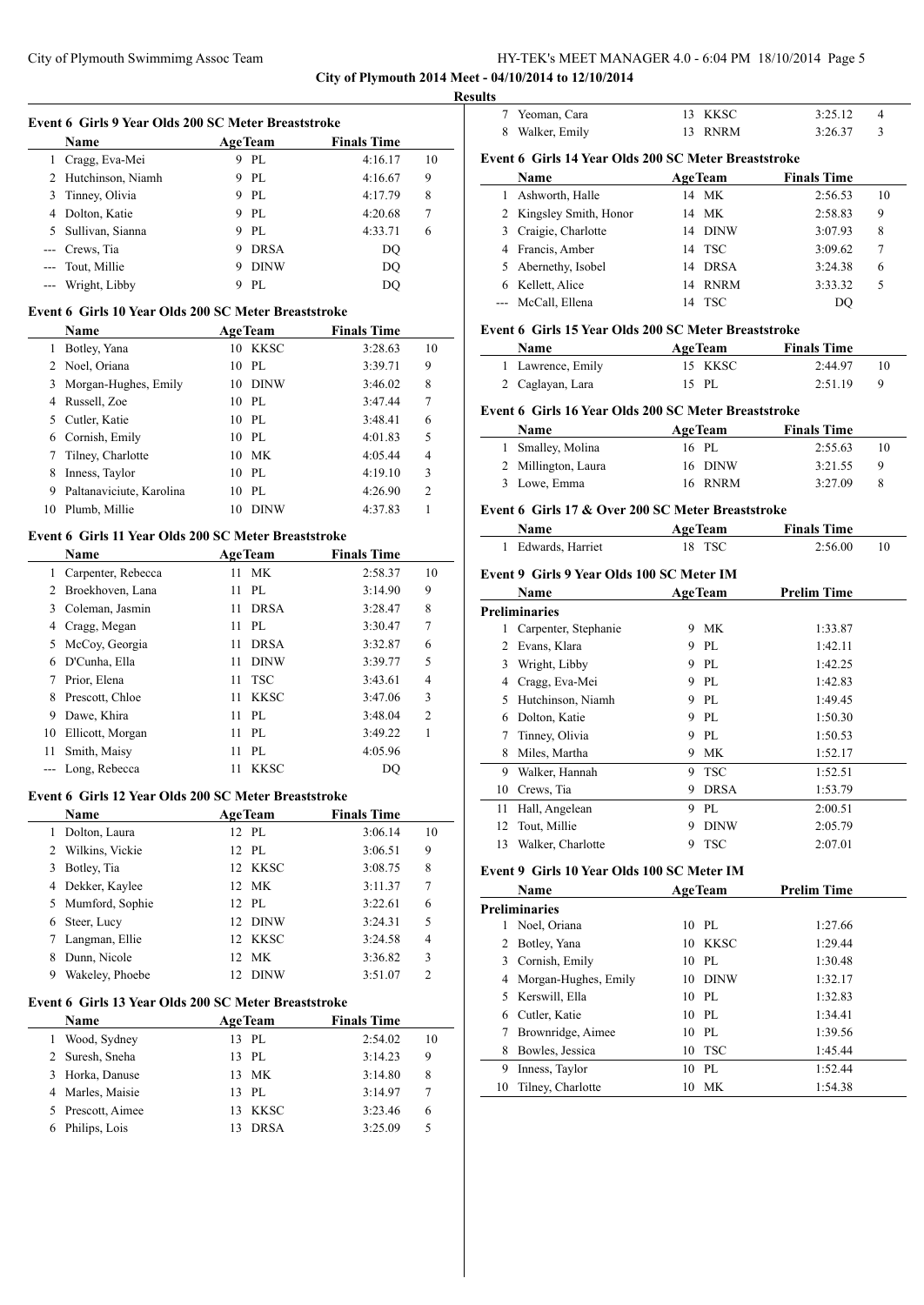### City of Plymouth Swimmimg Assoc Team HY-TEK's MEET MANAGER 4.0 - 6:04 PM 18/10/2014 Page 6 **City of Plymouth 2014 Meet - 04/10/2014 to 12/10/2014**

**Results**

|    | Preliminaries  (Event 9 Girls 10 Year Olds 100 SC Meter IM) |      |                |                    |
|----|-------------------------------------------------------------|------|----------------|--------------------|
|    | Name                                                        |      | <b>AgeTeam</b> | <b>Prelim Time</b> |
|    | 11 Plumb, Millie                                            |      | 10 DINW        | 1:55.11            |
|    | 12 Paltanaviciute, Karolina                                 |      | 10 PL          | 1:56.03            |
|    | 13 Nichol-Garcia, Isabel                                    |      | 10 MK          | 1:57.75            |
|    | 14 Wall, Maddie                                             |      | 10 TSC         | 2:04.35            |
|    | --- Davis, Isabelle                                         |      | 10 MK          | DO                 |
|    | Event 9 Girls 11 Year Olds 100 SC Meter IM                  |      |                |                    |
|    | Name                                                        |      | <b>AgeTeam</b> | <b>Prelim Time</b> |
|    | <b>Preliminaries</b>                                        |      |                |                    |
|    | 1 Broekhoven, Lana                                          | 11   | PL             | 1:21.15            |
|    | 2 Dailley, Beth                                             | 11 - | PL             | 1:23.08            |
|    | 3 Wall, Alice                                               |      | 11 KKSC        | 1:25.05            |
|    | 4 Gautier, Maddie                                           |      | 11 KKSC        | 1:28.22            |
|    | 5 Coleman, Jasmin                                           | 11 - | <b>DRSA</b>    | 1:32.38            |
|    | 6 Prescott, Chloe                                           | 11 - | <b>KKSC</b>    | 1:32.76            |
|    | 7 Ellicott, Morgan                                          | 11   | PL             | 1:32.98            |
|    | 8 Dawe, Khira                                               | 11 - | PL             | 1:33.80            |
|    | 9 Prior, Elena                                              | 11   | <b>TSC</b>     | 1:34.47            |
|    | 10 McCoy, Georgia                                           | 11   | <b>DRSA</b>    | 1:34.71            |
|    | 11 D'Cunha, Ella                                            |      | 11 DINW        | 1:35.34            |
|    | 12 Cusack, Charlotte                                        |      | 11 KKSC        | 1:36.87            |
|    | 13 Page, Amelia                                             | 11   | PL             | 1:44.11            |
|    | 14 Coles, Isabelle                                          | 11   | PL             | 1:46.01            |
|    | 15 Trebilcock, Maddie                                       | 11 - | PL             | 1:46.02            |
|    | 16 Smith, Maisy                                             |      | 11 PL          | 1:46.87            |
|    | 17 Stanyer, Ellie                                           | 11 - | МK             | 1:47.56            |
|    | 18 Godfrey, Olivia                                          | 11   | МK             | 1:51.97            |
|    | 19 Turner, Beth                                             | 11   | <b>TSC</b>     | 1:59.91            |
|    | Event 9 Girls 12 Year Olds 100 SC Meter IM                  |      |                |                    |
|    | Name                                                        |      | <b>AgeTeam</b> | <b>Prelim Time</b> |
|    | <b>Preliminaries</b>                                        |      |                |                    |
| 1  | Dekker, Kaylee                                              |      | 12 MK          | 1:13.80            |
|    | 2 Wilkins, Vickie                                           |      | 12 PL          | 1:14.67            |
|    | 3 Tanir, Duru                                               |      | 12 PL          | 1:15.53            |
|    | 4 Carne, Elle                                               |      | 12 PL          | 1:18.50            |
|    | 5 Botley, Tia                                               |      | 12 KKSC        | 1:19.34            |
| 6  | Dennis, Georgina                                            | 12   | MK             | 1:19.88            |
| 7  | Elliott, Phoebe                                             | 12   | PL             | 1:21.20            |
| 8  | Stephens, Isabelle                                          | 12   | $\rm PL$       | 1:21.41            |
| 9  | Ede, Phoebe                                                 | 12   | <b>KKSC</b>    | 1:24.08            |
| 10 | France, Emily                                               | 12   | <b>TSC</b>     | 1:25.23            |
| 11 | Langman, Ellie                                              | 12   | KKSC           | 1:27.87            |
| 12 | Narin, Ellis                                                | 12   | PL             | 1:29.43            |
|    | 13 Lawrence, Rosie                                          | 12   | <b>KKSC</b>    | 1:29.49            |
|    | 14 Miles, Katy                                              | 12   | МK             | 1:30.65            |
| 15 | Mumford, Sophie                                             |      | 12 PL          | 1:30.75            |
|    | 16 Pears, India                                             |      | 12 PL          | 1:30.76            |
| 17 | Zaffiro, Tegan                                              |      | 12 KKSC        | 1:31.31            |
| 18 | Want, Tia                                                   | 12   | <b>RNRM</b>    | 1:31.36            |
| 19 | Pile, Ellie                                                 | 12   | MK             | 1:31.61            |
| 20 | Garland-Tsirka, Thanae                                      | 12   | <b>TSC</b>     | 1:32.05            |
| 21 | Wakeley, Phoebe                                             | 12   | <b>DINW</b>    | 1:37.28            |
| 22 | Dunn, Nicole                                                | 12   | MK             | 1:38.47            |
| 23 | Ray, Charlotte                                              | 12   | MK             | 1:38.86            |

|             | Event 9 Girls 13 Year Olds 100 SC Meter IM |    |                |                    |  |  |
|-------------|--------------------------------------------|----|----------------|--------------------|--|--|
| <b>Name</b> |                                            |    | <b>AgeTeam</b> | <b>Prelim Time</b> |  |  |
|             | <b>Preliminaries</b>                       |    |                |                    |  |  |
|             | De Jager, Emma                             |    | 13 PL          | 1:17.08            |  |  |
| 2           | Teague, Sarah                              |    | 13 TSC         | 1:19.59            |  |  |
| 3           | Seel, India                                |    | 13 PL          | 1:21.50            |  |  |
|             | Philips, Lois                              | 13 | <b>DRSA</b>    | 1:24.31            |  |  |
| 5.          | Horka, Danuse                              | 13 | МK             | 1:26.64            |  |  |
| 6           | Prescott, Aimee                            | 13 | <b>KKSC</b>    | 1:26.67            |  |  |
|             | Walker, Emily                              | 13 | <b>RNRM</b>    | 1:27.32            |  |  |
| 8           | Morgan, Daisy                              | 13 | <b>TSC</b>     | 1:33.29            |  |  |
| 9           | Prior, Lucie                               | 13 | <b>TSC</b>     | 1:34.75            |  |  |

#### **Event 9 Girls 14 Year Olds 100 SC Meter IM**

|    | Name                  |    | <b>AgeTeam</b> | <b>Prelim Time</b> |
|----|-----------------------|----|----------------|--------------------|
|    | <b>Preliminaries</b>  |    |                |                    |
|    | Martin, Georgia       |    | 14 MK          | 1:14.05            |
| 2  | Ashworth, Halle       |    | 14 MK          | 1:14.31            |
| 3  | Blake, Charlotte      | 14 | KKSC           | 1:16.67            |
| 4  | Peach, Kate           |    | 14 KKSC        | 1:17.99            |
| 5. | Kingsley Smith, Honor |    | 14 MK          | 1:18.31            |
| 6  | Clemens, Jessamy      |    | 14 TSC         | 1:19.28            |
|    | Bishop, Catherine     |    | 14 PL          | 1:19.88            |
| 8  | Arundel, Gemma        | 14 | <b>TSC</b>     | 1:20.58            |
| 9  | Abernethy, Isobel     | 14 | DRSA           | 1:21.14            |
| 10 | Francis, Amber        | 14 | <b>TSC</b>     | 1:21.21            |
| 11 | Lecointe, Louise      | 14 | <b>DRSA</b>    | 1:22.83            |
| 12 | Meredith, Laura       | 14 | <b>TSC</b>     | 1:25.60            |
| 13 | Kellett, Alice        | 14 | <b>RNRM</b>    | 1:36.13            |

### **Event 9 Girls 15 Year Olds 100 SC Meter IM**

| <b>Name</b>       | <b>AgeTeam</b> | <b>Finals Time</b> |     |
|-------------------|----------------|--------------------|-----|
| Finals            |                |                    |     |
| 3 Lawrence, Emily | 15 KKSC        | 1:10.63            | 8   |
| 5 Trost, Eva      | 15 PL          | 1:12.28            | 55. |

#### **Event 9 Girls 15 Year Olds 100 SC Meter IM**

| Name   |                                            |    | <b>AgeTeam</b> | <b>Prelim Time</b> |    |
|--------|--------------------------------------------|----|----------------|--------------------|----|
|        | <b>Preliminaries</b>                       |    |                |                    |    |
| 1      | Trost, Eva                                 | 15 | PL             | 1:11.67            |    |
| 2      | Lawrence, Emily                            | 15 | <b>KKSC</b>    | 1:12.49            |    |
| 3      | Janecka, Zuzanna                           | 15 | PL             | 1:12.52            |    |
| 4      | Farache Trajano, Luiza                     | 15 | PL             | 1:12.66            |    |
| 5      | Steigleder, Valerie                        | 15 | МK             | 1:13.11            |    |
| 6      | Caglayan, Lara                             | 15 | PL             | 1:13.16            |    |
| 7      | O'Reilly, Brittaney                        | 15 | PL             | 1:15.81            |    |
| 8      | Edmonds, Amy                               | 15 | <b>KKSC</b>    | 1:16.14            |    |
| 9      | Moore, Victoria                            | 15 | <b>MK</b>      | 1:17.88            |    |
| 10     | Harris, Olivia                             | 15 | <b>DINW</b>    | 1:22.41            |    |
| 11     | Bates, Olivia                              | 15 | <b>TSC</b>     | 1:28.63            |    |
|        | Event 9 Girls 16 Year Olds 100 SC Meter IM |    |                |                    |    |
|        | Name                                       |    | <b>AgeTeam</b> | <b>Finals Time</b> |    |
| Finals |                                            |    |                |                    |    |
| 1      | Smalley, Molina                            |    | 16 PL          | 1:10.11            | 10 |
| 2      | Fairbairn, Corrie                          |    | 16 PL          | 1:10.17            | 9  |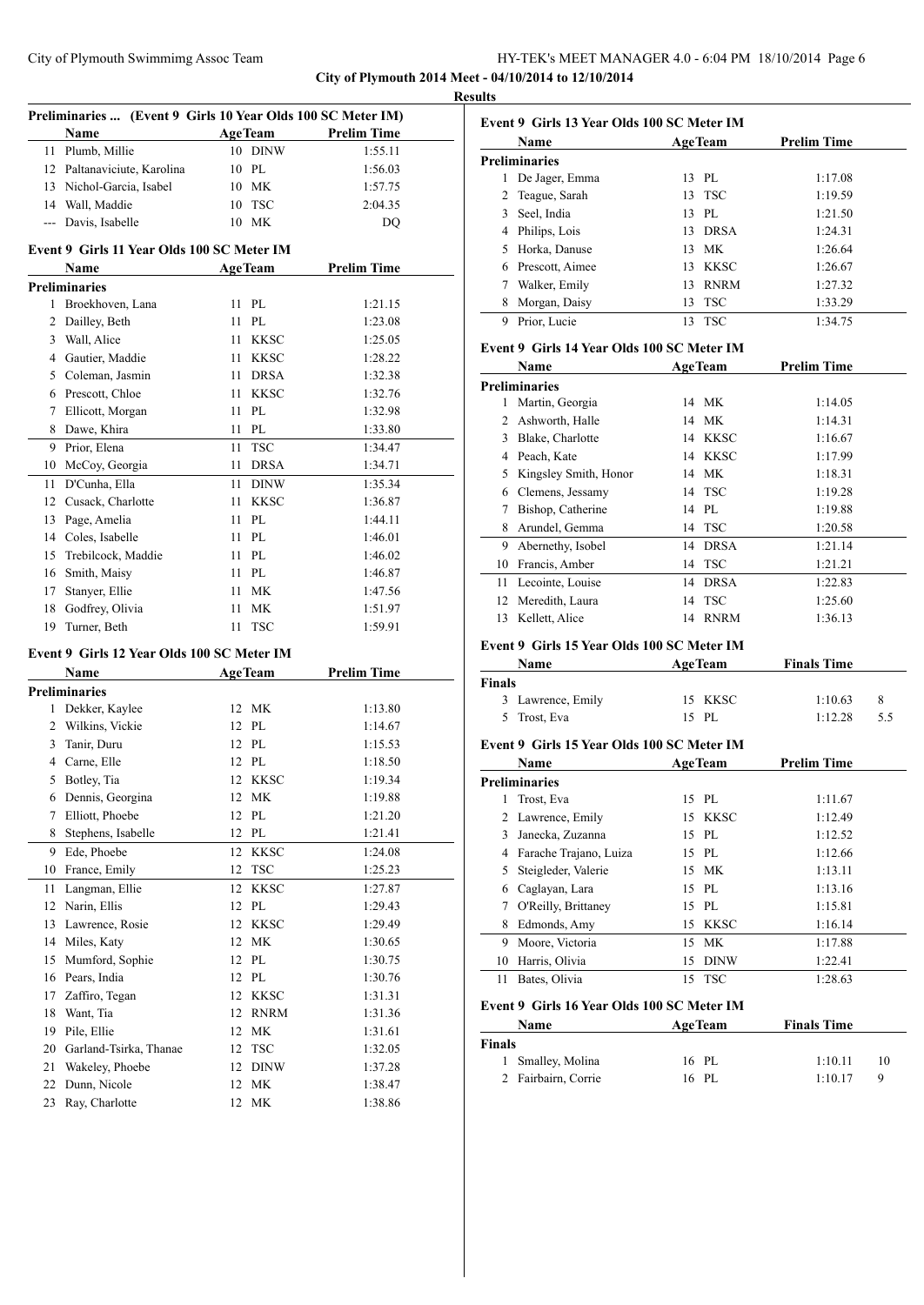**City of Plymouth 2014 Meet - 04/10/2014 to 12/10/2014**

|        | Name                                                      |    | <b>AgeTeam</b> | <b>Finals Time</b> |                |
|--------|-----------------------------------------------------------|----|----------------|--------------------|----------------|
|        | 4 Giudici, Nina                                           |    | 16 MK          | 1:11.93            | 7              |
|        | 7 Field, Anita                                            |    | 16 MK          | 1:12.89            | $\overline{4}$ |
|        |                                                           |    |                |                    |                |
|        | Event 9 Girls 16 Year Olds 100 SC Meter IM                |    |                |                    |                |
|        | Name                                                      |    | <b>AgeTeam</b> | <b>Prelim Time</b> |                |
| 1      | Preliminaries<br>Fairbairn, Corrie                        |    | 16 PL          | 1:10.14            |                |
| 2      | Giudici, Nina                                             |    | 16 MK          | 1:12.41            |                |
|        | 3 Smalley, Molina                                         |    | 16 PL          | 1:12.48            |                |
|        | 4 Jones, Georgia                                          |    | 16 MK          | 1:12.65            |                |
|        | 5 Field, Anita                                            |    | 16 MK          | 1:12.80            |                |
|        | 6 Lloyd-Evans, Phoebe                                     |    | 16 MK          | 1:13.26            |                |
|        | 7 Wall, Darcey                                            |    | 16 KKSC        | 1:14.66            |                |
| 8      | Marles, Tait                                              |    | 16 PL          | 1:16.01            |                |
| 9      | Millington, Laura                                         |    | 16 DINW        | 1:19.65            |                |
|        | 10 Want, Katie                                            |    | 16 RNRM        | 1:20.40            |                |
| 11     | Lowe, Emma                                                |    | 16 RNRM        | 1:22.36            |                |
|        |                                                           |    |                |                    |                |
|        | Event 9 Girls 17 & Over 100 SC Meter IM                   |    |                |                    |                |
|        | Name                                                      |    | <b>AgeTeam</b> | <b>Finals Time</b> |                |
| Finals |                                                           |    |                |                    |                |
|        | 5 Grace, Jenny                                            |    | 17 KKSC        | 1:12.28            | 5.5            |
|        | Event 9 Girls 17 & Over 100 SC Meter IM                   |    |                |                    |                |
|        | Name                                                      |    | AgeTeam        | <b>Prelim Time</b> |                |
|        | <b>Preliminaries</b>                                      |    |                |                    |                |
| 1      | Grace, Jenny                                              | 17 | KKSC           | 1:11.92            |                |
|        |                                                           |    |                |                    |                |
|        | Event 10 Boys 11 Year Olds 100 SC Meter Butterfly<br>Name |    | <b>AgeTeam</b> | <b>Prelim Time</b> |                |
|        | Preliminaries                                             |    |                |                    |                |
|        | 1 Smart, Oliver                                           |    | 11 PL          | 1:18.27            |                |
|        | 2 Robinson, Connor                                        |    | 11 PL          | 1:27.11            |                |
|        | 3 Davies, Blake                                           |    | 11 PL          | 1:31.81            |                |
|        | 4 Svensson, Elliot                                        |    | 11 MK          |                    |                |
|        |                                                           |    |                |                    |                |
|        |                                                           |    |                | 1:33.86            |                |
|        | 5 Craigie, Jack                                           |    | 11 DINW        | 1:34.89            |                |
|        | 6 Hitchen, James                                          | 11 | <b>KKSC</b>    | 1:47.56            |                |
| 7      | Hyland, Charlie                                           | 11 | PL             | 1:48.92            |                |
|        | Event 10 Boys 12 Year Olds 100 SC Meter Butterfly         |    |                |                    |                |
|        | Name                                                      |    | <b>AgeTeam</b> | <b>Prelim Time</b> |                |
|        | <b>Preliminaries</b>                                      |    |                |                    |                |
| 1      | Dodds, Dominic                                            | 12 | <b>DINW</b>    | 1:16.03            |                |
| 2      | Haigh, Cole                                               | 12 | DINW           | 1:22.21            |                |
|        | 3 Bowles, Benjamin                                        | 12 | <b>TSC</b>     | 1:37.15            |                |
|        | 4 Plumb, Matt                                             | 12 | <b>DINW</b>    | 1:42.92            |                |
|        | 5 Hall, Jude                                              |    | 12 KKSC        | 2:17.63            |                |
|        | Event 10 Boys 13 Year Olds 100 SC Meter Butterfly         |    |                |                    |                |
|        | Name                                                      |    | <b>AgeTeam</b> | <b>Prelim Time</b> |                |
|        | <b>Preliminaries</b>                                      |    |                |                    |                |
| 1      | Spencer, George                                           | 13 | PL             | 1:09.84            |                |
| 2      | Rayment, Ethan                                            | 13 | PL             | 1:11.19            |                |
| 3      | Smart, Edward                                             |    | 13 PL          | 1:13.63            |                |
| 4      | Hitchen, William                                          | 13 | <b>KKSC</b>    | 1:13.79            |                |

| <b>Results</b> |                                                           |                             |                    |    |
|----------------|-----------------------------------------------------------|-----------------------------|--------------------|----|
|                | 6 Charlton, Ethan                                         | 13 KKSC                     | 1:18.47            |    |
|                | 7 Bates, Samuel                                           | 13 TSC                      | 1:34.12            |    |
|                | 8 Brennan, Denver                                         | 13 RNRM                     | 1:38.92            |    |
|                | Event 10 Boys 14 Year Olds 100 SC Meter Butterfly         |                             |                    |    |
|                | <b>Name</b>                                               | <b>Example 2.1 Age Team</b> | <b>Finals Time</b> |    |
| <b>Finals</b>  |                                                           |                             |                    |    |
|                | 5 Linden, Nathan                                          | 14 PL                       | 1:03.34            | 6  |
|                | 6 O'Connor, Wolfram                                       | 14 PL                       | 1:04.39            | 5  |
|                | Event 10 Boys 14 Year Olds 100 SC Meter Butterfly<br>Name | <b>AgeTeam</b>              | <b>Prelim Time</b> |    |
|                | <b>Preliminaries</b>                                      |                             |                    |    |
|                | 1 O'Connor, Wolfram                                       | 14 PL                       | 1:02.75            |    |
|                | 2 Linden, Nathan                                          | 14 PL                       | 1:02.87            |    |
|                | 3 Erbay, Cem                                              | 14 PL                       | 1:06.54            |    |
|                | 4 Purbrick, Guy                                           | 14 MK                       | 1:15.47            |    |
|                | Event 10 Boys 15 Year Olds 100 SC Meter Butterfly         |                             |                    |    |
|                | Name AgeTeam                                              |                             | <b>Finals Time</b> |    |
| Finals         |                                                           |                             |                    |    |
|                | 1 Tibbetts, Joe                                           | 15 PL                       | 1:01.18            | 10 |
|                | 2 Bentley, Jake                                           | 15 MK                       | 1:02.44            | 9  |
|                | 4 Rayment, Callum                                         | 15 PL                       | 1:03.01            | 7  |
|                | 7 Linton, Finn                                            | 15 MK                       | 1:06.68            | 4  |
|                | 8 Alcorn, Michael                                         | 15 MK                       | 1:08.14            | 3  |
|                | Event 10 Boys 15 Year Olds 100 SC Meter Butterfly         |                             |                    |    |
|                | Name                                                      | <b>AgeTeam</b>              | <b>Prelim Time</b> |    |
|                | <b>Preliminaries</b>                                      |                             |                    |    |
|                | 1 Tibbetts, Joe                                           | 15 PL                       | 1:01.65            |    |
|                | 2 Bentley, Jake                                           | 15 MK                       | 1:02.59            |    |
|                | 3 Rayment, Callum                                         | 15 PL                       | 1:03.31            |    |
|                | 4 Alcorn, Michael                                         | 15 MK                       | 1:03.81            |    |
|                | 5 Linton, Finn                                            | 15 MK                       | 1:04.42            |    |
|                | 6 Helmich, Maximilian                                     | 15 MK                       | 1:06.16            |    |
|                | 7 Turner, Harry                                           | 15 MK                       | 1:07.41            |    |
|                | 8 Mataro Llobet, Albert                                   | 15 MK                       | 1:10.33            |    |
|                | Event 10 Boys 16 Year Olds 100 SC Meter Butterfly         |                             |                    |    |
|                | Name                                                      | <b>AgeTeam</b>              | Prelim Time        |    |
|                | <b>Preliminaries</b>                                      |                             |                    |    |
| 1              | Anderson, James                                           | 16 TSC                      | 1:05.13            |    |
|                | 2 Andrews, Connor                                         | 16 PL                       | 1:06.60            |    |
|                | 3 Shpilevskii, Ivan                                       | 16 MK                       | 1:09.64            |    |
|                | 4 Francis, Alex                                           | 16 TSC                      | 1:10.64            |    |
|                | Event 10 Boys 17 & Over 100 SC Meter Butterfly            |                             |                    |    |
|                | Name                                                      | <b>AgeTeam</b>              | <b>Finals Time</b> |    |
| <b>Finals</b>  | 3 Colley, David                                           | 18 MK                       | 1:02.75            | 8  |
|                | Event 10 Boys 17 & Over 100 SC Meter Butterfly            |                             |                    |    |
|                | Name                                                      | <b>AgeTeam</b>              | <b>Prelim Time</b> |    |
|                | <b>Preliminaries</b>                                      |                             |                    |    |
|                |                                                           |                             |                    |    |
|                | 1 Colley, David                                           | 18 MK                       | 1:02.38            |    |
|                | 2 Lee, Christopher                                        | 20 PL                       | 1:04.95            |    |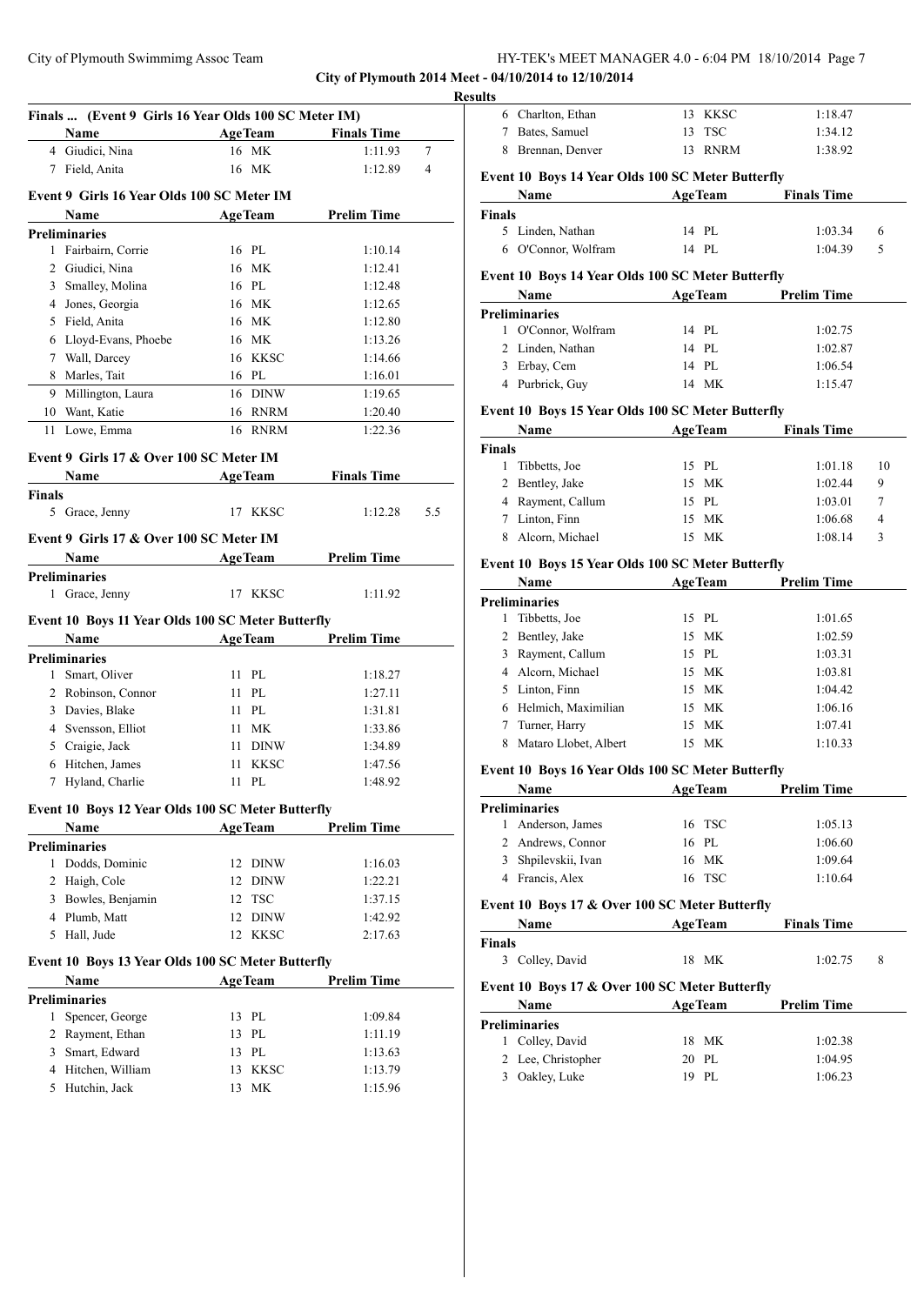|                                                       | HY-TEK's MEET MANAGER 4.0 - 6:04 PM 18/10/2014 Page 8 |  |
|-------------------------------------------------------|-------------------------------------------------------|--|
| City of Plymouth 2014 Meet - 04/10/2014 to 12/10/2014 |                                                       |  |

**Results**

|              |                                                            | Event 11 Girls 10 Year Olds 200 SC Meter Butterfly |                    |                           |
|--------------|------------------------------------------------------------|----------------------------------------------------|--------------------|---------------------------|
|              | Name                                                       | <b>AgeTeam</b>                                     | <b>Finals Time</b> |                           |
|              | 1 Noel, Oriana                                             | 10 PL                                              | 3:11.22            | 10                        |
|              | 2 Botley, Yana                                             | 10 KKSC                                            | 3:38.53            | 9                         |
|              | Event 11 Girls 11 Year Olds 200 SC Meter Butterfly         |                                                    |                    |                           |
|              | Name                                                       | <b>AgeTeam</b>                                     | <b>Finals Time</b> |                           |
| 1            | D'Cunha, Ella                                              | 11 DINW                                            | 3:42.07            | 10                        |
|              | Event 11 Girls 12 Year Olds 200 SC Meter Butterfly         |                                                    |                    |                           |
|              | Name                                                       | <b>AgeTeam</b>                                     | <b>Finals Time</b> |                           |
| 1            | Adams, Victoria                                            | 12 PL                                              | 2:44.20            | 10                        |
| 2            | Steer, Hollie                                              | <b>DINW</b><br>12                                  | 3:18.21            | 9                         |
|              | 3 Pitt, Lucy                                               | 12 DINW                                            | 3:32.03            | 8                         |
|              | 4 Knight, Olivia                                           | 12 KKSC                                            | 3:39.26            | 7                         |
|              | 5 Steer, Lucy                                              | 12 DINW                                            | 3:41.94            | 6                         |
|              | Event 11 Girls 13 Year Olds 200 SC Meter Butterfly         |                                                    |                    |                           |
|              | Name                                                       | <b>AgeTeam</b>                                     | <b>Finals Time</b> |                           |
|              | 1 Harbour, Jazz                                            | 13 PL                                              | 2:29.06            | 10                        |
|              | 2 Wood, Sydney                                             | 13 PL                                              | 2:46.31            | 9                         |
| 3            | Teague, Sarah                                              | 13 TSC                                             | 3:15.20            | 8                         |
|              | 4 Philips, Lois                                            | 13<br>DRSA                                         | 3:33.04            | 7                         |
|              | Event 11 Girls 14 Year Olds 200 SC Meter Butterfly         |                                                    |                    |                           |
|              | Name                                                       | <b>AgeTeam</b>                                     | <b>Finals Time</b> |                           |
| $\mathbf{1}$ | Chatfield, Hannah                                          | 14 PL                                              | 2:49.76            | 10                        |
|              | Event 11 Girls 15 Year Olds 200 SC Meter Butterfly         |                                                    |                    |                           |
|              | Name                                                       | <b>AgeTeam</b>                                     | <b>Finals Time</b> |                           |
|              | 1 Harris, Olivia                                           | 15 DINW                                            | 3:08.45            | 10                        |
|              | Event 11 Girls 16 Year Olds 200 SC Meter Butterfly<br>Name | <b>AgeTeam</b>                                     | <b>Finals Time</b> |                           |
| $\mathbf{1}$ |                                                            | 16 KKSC                                            | 2:34.44            |                           |
|              | Noyce, Emma                                                |                                                    |                    |                           |
|              | Event 12 Boys 9 Year Olds 200 SC Meter Breaststroke        |                                                    |                    |                           |
|              | Name                                                       | <b>AgeTeam</b>                                     | <b>Finals Time</b> |                           |
|              | 1 O'Loughlin, Paul                                         | 9 PL                                               | 3:48.86            |                           |
|              | 2 Washburn, Finn                                           | 9 PL                                               | 3:53.66            | 9                         |
|              | 3 Coleman, James                                           | <b>DRSA</b><br>9                                   | 3:59.94            | 8                         |
|              | 4 George, Scott                                            | 9 DRSA                                             | 4:14.15            | $\tau$                    |
|              | Event 12 Boys 10 Year Olds 200 SC Meter Breaststroke       |                                                    |                    |                           |
|              | Name                                                       | <b>AgeTeam</b>                                     | <b>Finals Time</b> |                           |
| 1            | O'Loughlin, David                                          | 10 PL                                              | 3:19.64            |                           |
| 2            | Brew, Jamie                                                | МK<br>10                                           | 3:52.95            | 9                         |
| 3            | Pitt, Charlie                                              | <b>DINW</b><br>10                                  | 4:06.74            | 8                         |
| 4            | Philipson, Ethan                                           | 10 PL                                              | 4:19.19            | 7                         |
|              | Event 12 Boys 11 Year Olds 200 SC Meter Breaststroke       |                                                    |                    |                           |
|              | Name                                                       | <b>AgeTeam</b>                                     | <b>Finals Time</b> |                           |
| 1            | Smart, Oliver                                              | PL<br>11                                           | 3:13.53            |                           |
| 2            | Close, Ben                                                 | 11<br><b>DINW</b>                                  | 3:17.57            | 9                         |
| 3            | Gray, Ciaran                                               | 11<br>PL                                           | 3:34.82            | 8                         |
| 4            | Davies, Blake                                              | PL<br>11                                           | 3:40.06            | 7                         |
| 5            | Stewart, Sammy                                             | <b>KKSC</b><br>11                                  | 3:46.72            | 6                         |
| 6            | Craigie, Jack                                              | <b>DINW</b><br>11                                  | 3:56.55            | 5                         |
| 7            | Hitchen, James                                             | <b>KKSC</b><br>11                                  | 4:02.39            | 10<br>10<br>10<br>10<br>4 |

| Event 12 Boys 12 Year Olds 200 SC Meter Breaststroke |  |
|------------------------------------------------------|--|
|------------------------------------------------------|--|

| <b>Name</b>   | <b>AgeTeam</b> | <b>Finals Time</b> |
|---------------|----------------|--------------------|
| 1 Jones, Reid | 12 DINW        | 3:18.96<br>10      |
| 2 Hall, Jude  | 12 KKSC        | 4:10.30            |

#### **Event 12 Boys 13 Year Olds 200 SC Meter Breaststroke**

| <b>Name</b>         |     | <b>AgeTeam</b> | <b>Finals Time</b> |    |
|---------------------|-----|----------------|--------------------|----|
| 1 Spencer, George   |     | 13 PL          | 2:49.34            | 10 |
| 2 Hitchen, William  |     | 13 KKSC        | 3:11.63            | 9  |
| 3 Cuddihee, Michael |     | 13 DINW        | 3:20.54            | 8  |
| 4 Patton, Alex      |     | 13 DRSA        | 3:52.30            |    |
| 5 Lowe, Daniel      | 13. | <b>RNRM</b>    | 3.5706             | h  |

#### **Event 12 Boys 14 Year Olds 200 SC Meter Breaststroke**

| Name             |    | <b>AgeTeam</b> | <b>Finals Time</b> |    |
|------------------|----|----------------|--------------------|----|
| 1 Linden, Nathan |    | 14 PL          | 2:47.41            | 10 |
| 2 Gray, Sean     |    | 14 PL          | 2:53.05            | 9  |
| 3 Wavre, Sasha   |    | 14 MK          | 2:56.22            | 8  |
| 4 Cusack, Ben    |    | 14 KKSC        | 2:57.09            | 7  |
| 5 Harrison, Tom  |    | 14 MK          | 3:04.04            | 6  |
| 6 France, Jake   |    | 14 TSC         | 3:07.21            | 5  |
| Purbrick, Guy    | 14 | MK             | 3:15.96            | 4  |

## **Event 12 Boys 15 Year Olds 200 SC Meter Breaststroke**

| <b>Name</b>           | <b>AgeTeam</b> | <b>Finals Time</b> |    |
|-----------------------|----------------|--------------------|----|
| 1 Helmich, Maximilian | 15 MK          | 2:33.72            | 10 |
| 2 Alcorn, Michael     | 15 MK          | 2:35.26            | Q  |
| 3 Raw, Alex           | $15$ PI.       | 2:43.11            |    |

## **Event 12 Boys 16 Year Olds 200 SC Meter Breaststroke**

| <b>Name</b>             | <b>AgeTeam</b> | <b>Finals Time</b> |  |
|-------------------------|----------------|--------------------|--|
| 1 Luckham-Down, William | 16 MK          | 2:34.90            |  |

#### **Event 13 Girls 9 Year Olds 50 SC Meter Freestyle**

|    | Name              |    | <b>AgeTeam</b> | <b>Finals Time</b> |                |
|----|-------------------|----|----------------|--------------------|----------------|
| 1  | Wright, Libby     | 9  | PL             | 38.27              | 10             |
| 2  | Cragg, Eva-Mei    | 9. | PL             | 39.22              | 9              |
| 3  | Evans, Klara      | 9  | PL             | 41.03              | 8              |
| 4  | Walker, Hannah    |    | 9 TSC          | 42.05              | 7              |
| 5  | Crews, Tia        | 9  | <b>DRSA</b>    | 42.84              | 6              |
| 6  | Mitchell, Alice   | 9  | PL             | 43.35              | 5              |
| 7  | Miles, Martha     | 9. | МK             | 43.47              | $\overline{4}$ |
| 8  | Hutchinson, Niamh | 9  | PL             | 44.57              | 3              |
| 9  | Hall, Angelean    |    | 9 PL           | 44.77              | $\overline{2}$ |
| 10 | Tinney, Olivia    |    | 9 PL           | 45.52              | 1              |
| 11 | Sullivan, Sianna  | 9  | PL             | 46.98              |                |
| 12 | Dolton, Katie     | 9  | PL             | 47.17              |                |
| 13 | Walker, Charlotte | 9  | TSC            | 47.74              |                |
| 14 | Daykin, Malia     | 9  | PL             | 48.94              |                |
| 15 | Abbott, Ceira     | 9  | PL             | 49.24              |                |

#### **Event 13 Girls 10 Year Olds 50 SC Meter Freestyle**

| <b>Name</b>         |    | <b>AgeTeam</b> | <b>Finals Time</b> |    |  |
|---------------------|----|----------------|--------------------|----|--|
| 1 Cornish, Emily    |    | 10 PL          | 34.64              | 10 |  |
| 2 Noel, Oriana      |    | 10 PL          | 35.32              | 9  |  |
| 3 Cutler, Katie     |    | 10 PL          | 36.14              | 8  |  |
| 4 Kerswill, Ella    |    | 10 PL          | 37.55              |    |  |
| 5 Brownridge, Aimee |    | 10 PL          | 38.21              | 6  |  |
| 6 Bowles, Jessica   | 10 | - TSC          | 41 17              | 5  |  |
|                     |    |                |                    |    |  |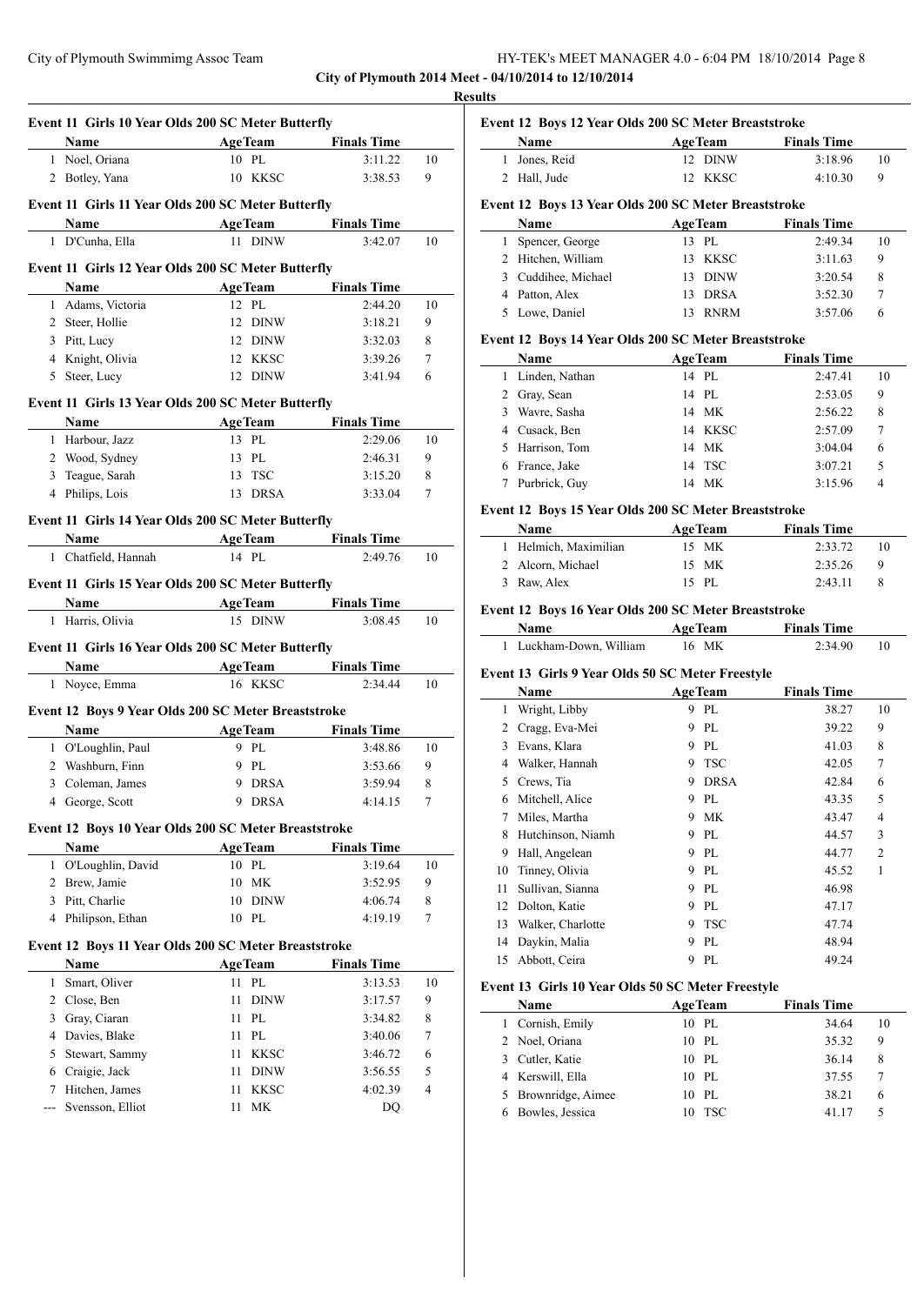**City of Plymouth 2014 Meet - 04/10/2014 to 12/10/2014**

|    | (Event 13 Girls 10 Year Olds 50 SC Meter Freestyle) |    |                |                    |                |
|----|-----------------------------------------------------|----|----------------|--------------------|----------------|
|    | Name                                                |    | <b>AgeTeam</b> | <b>Finals Time</b> |                |
|    | Tilney, Charlotte                                   |    | 10 MK          | 43.96              | 4              |
| 8  | Davis, Isabelle                                     |    | 10 MK          | 45.07              | 3              |
| 9  | Plumb, Millie                                       | 10 | <b>DINW</b>    | 45.50              | $\overline{2}$ |
| 10 | Inness, Taylor                                      |    | $10$ PL        | 45.79              |                |
| 11 | Wall, Maddie                                        |    | 10 TSC         | 46.65              |                |
|    | 12 Paltanaviciute, Karolina                         | 10 | PL             | 46.89              |                |
|    | 13 Nichol-Garcia, Isabel                            | 10 | MK             | 50.64              |                |

#### **Event 13 Girls 11 Year Olds 50 SC Meter Freestyle**

|     | Name                  |    | <b>AgeTeam</b> | <b>Finals Time</b> |                |
|-----|-----------------------|----|----------------|--------------------|----------------|
| 1   | Carpenter, Rebecca    | 11 | <b>MK</b>      | 31.10              | 10             |
| 2   | Dailley, Beth         | 11 | PL             | 31.53              | 9              |
| 3   | Broekhoven, Lana      | 11 | PL             | 33.86              | 8              |
| 4   | Cragg, Megan          | 11 | PL             | 34.42              | $\overline{7}$ |
| 5   | Gautier, Maddie       | 11 | <b>KKSC</b>    | 34.56              | 6              |
| 6   | Murray, Philippa      | 11 | <b>DINW</b>    | 34.94              | 5              |
| 7   | Ellicott, Morgan      | 11 | PI.            | 35.68              | 4              |
| 8   | Dawe, Khira           | 11 | PL             | 36.42              | 3              |
| 9   | Prescott, Chloe       | 11 | <b>KKSC</b>    | 36.83              | $\overline{2}$ |
| 10  | Curtis, Emma          | 11 | PL             | 37.72              | 1              |
| 11  | Aves, Eva             | 11 | PL             | 39.00              |                |
| 12  | Cusack, Charlotte     | 11 | <b>KKSC</b>    | 39.51              |                |
| 13  | Kurihara-Allen, Leona | 11 | PL             | 40.08              |                |
| 14  | Stanyer, Ellie        | 11 | <b>MK</b>      | 40.24              |                |
| 15  | Trebilcock, Maddie    | 11 | PL             | 41.00              |                |
| 16  | Coles, Isabelle       | 11 | PL             | 41.53              |                |
| 17  | Heal, Millie          | 11 | MK             | 41.70              |                |
| 18  | Godfrey, Olivia       | 11 | <b>MK</b>      | 41.84              |                |
| 19  | Smith, Maisy          | 11 | PL             | 42.04              |                |
| 20  | Page, Amelia          | 11 | PL             | 42.24              |                |
| 21  | Long, Rebecca         | 11 | <b>KKSC</b>    | 43.45              |                |
| 22  | Turner, Beth          | 11 | <b>TSC</b>     | 45.27              |                |
| --- | Prior, Elena          | 11 | <b>TSC</b>     | DQ                 |                |

#### **Event 13 Girls 12 Year Olds 50 SC Meter Freestyle**

|    | Name                   |    | <b>AgeTeam</b> | <b>Finals Time</b> |                |
|----|------------------------|----|----------------|--------------------|----------------|
| 1  | Dekker, Kaylee         |    | 12 MK          | 28.89              | 10             |
| 2  | Ussi, Elle             | 12 | PL             | 29.62              | 9              |
| 3  | Tanir, Duru            | 12 | PL             | 30.05              | 8              |
| 4  | Carne, Elle            | 12 | PL             | 31.05              | 7              |
| 5  | Adams, Victoria        | 12 | PL             | 31.06              | 6              |
| 6  | Dennis, Georgina       | 12 | MK             | 31.33              | 5              |
| 7  | Dolton, Laura          | 12 | PL             | 31.87              | 4              |
| 8  | Stephens, Isabelle     | 12 | PL             | 32.05              | 3              |
| 9  | Elliott, Phoebe        | 12 | PL             | 32.39              | $\overline{2}$ |
| 10 | Ede, Phoebe            | 12 | <b>KKSC</b>    | 32.40              | 1              |
| 11 | France, Emily          | 12 | <b>TSC</b>     | 32.55              |                |
| 12 | Langman, Ellie         | 12 | <b>KKSC</b>    | 33.60              |                |
| 13 | Steer, Hollie          | 12 | <b>DINW</b>    | 33.66              |                |
| 14 | Narin, Ellis           | 12 | PL             | 33.89              |                |
| 15 | Miles, Katy            | 12 | <b>MK</b>      | 34.98              |                |
| 16 | Garland-Tsirka, Thanae | 12 | <b>TSC</b>     | 35.07              |                |
| 17 | Pitt, Lucy             | 12 | <b>DINW</b>    | 35.15              |                |
| 18 | Murray, Nola           | 12 | <b>DINW</b>    | 35.22              |                |
| 19 | Want, Tia              | 12 | <b>RNRM</b>    | 35.23              |                |
| 20 | Pears, India           | 12 | PL             | 36.13              |                |

| <b>Results</b> |                    |         |       |
|----------------|--------------------|---------|-------|
|                | 21 Zaffiro, Tegan  | 12 KKSC | 36.28 |
|                | 22 Knight, Olivia  | 12 KKSC | 36.37 |
|                | 23 Dunn, Nicole    | 12 MK   | 36.63 |
|                | 24 Pile, Ellie     | 12 MK   | 36.66 |
|                | 25 Mumford, Sophie | $12$ PL | 36.70 |
|                | 26 Lawrence, Rosie | 12 KKSC | 36.80 |
|                | 27 Ray, Charlotte  | 12 MK   | 37.50 |

#### **Event 13 Girls 13 Year Olds 50 SC Meter Freestyle**

|    | <b>Name</b>     |    | <b>AgeTeam</b> | <b>Finals Time</b> |                |
|----|-----------------|----|----------------|--------------------|----------------|
|    | Harbour, Jazz   |    | 13 PL          | 29.48              | 10             |
| 2  | Wood, Sydney    | 13 | PL             | 29.98              | 9              |
| 3  | De Jager, Emma  |    | $13$ PL        | 30.75              | 8              |
| 4  | Seel, India     |    | $13$ PL        | 31.56              | 7              |
|    | 5 Teague, Sarah | 13 | TSC            | 32.58              | 6              |
| 6  | Walker, Emily   | 13 | <b>RNRM</b>    | 34.71              | 5              |
|    | Prescott, Aimee | 13 | KKSC           | 34.81              | 4              |
| 8  | Horka, Danuse   | 13 | МK             | 35.55              | 3              |
| 9  | Morgan, Daisy   | 13 | - TSC          | 35.67              | $\overline{c}$ |
| 10 | Thompson, Kiera | 13 | <b>DINW</b>    | 36.58              |                |
| 11 | Prior, Lucie    | 13 | <b>TSC</b>     | 38.10              |                |

## **Event 13 Girls 14 Year Olds 50 SC Meter Freestyle**

|                | Name                  | <b>AgeTeam</b> |             | <b>Finals Time</b> |                |
|----------------|-----------------------|----------------|-------------|--------------------|----------------|
| 1              | Noyce, Becky          |                | 14 KKSC     | 29.42              | 10             |
| $\overline{c}$ | Peach, Kate           |                | 14 KKSC     | 30.01              | 9              |
| 3              | Craigie, Charlotte    |                | 14 DINW     | 30.11              | 8              |
| 4              | Ashworth, Halle       |                | 14 MK       | 30.43              | 7              |
| 5              | Kingsley Smith, Honor |                | 14 MK       | 30.96              | 6              |
| 6              | Abernethy, Isobel     | 14             | DRSA        | 30.97              | 5              |
| 7              | Francis, Amber        |                | 14 TSC      | 31.34              | $\overline{4}$ |
| 8              | Clemens, Jessamy      |                | 14 TSC      | 31.37              | 3              |
| 9              | Lecointe, Louise      | 14             | <b>DRSA</b> | 31.59              | $\overline{2}$ |
| 10             | Milburn, Roseanna     |                | 14 TSC      | 31.92              | 1              |
| 11             | Arundel, Gemma        | 14             | <b>TSC</b>  | 32.64              |                |
| 12             | Meredith, Laura       | 14             | <b>TSC</b>  | 33.19              |                |
| 13             | Paul, Maria           | 14             | <b>DINW</b> | 33.63              |                |
|                | 14 Kellett, Alice     | 14             | <b>RNRM</b> | 37.78              |                |

#### **Event 13 Girls 15 Year Olds 50 SC Meter Freestyle**

|      | Name                   |    | <b>AgeTeam</b> | <b>Finals Time</b> |       |     |
|------|------------------------|----|----------------|--------------------|-------|-----|
| 1    | Gribble, Rebecca       |    | 15 PL          |                    | 28.27 | 10  |
|      | 2 Davies, Abi          |    | 15 PL          |                    | 28.58 | 9   |
| 3    | Janecka, Zuzanna       |    | 15 PL          |                    | 29.20 | 8   |
|      | 4 Lawrence, Emily      |    | 15 KKSC        |                    | 29.27 | 7   |
|      | 5 Caglayan, Lara       |    | 15 PL          |                    | 29.88 | 6   |
|      | 6 Kahraman, Defne      |    | 15 PL          |                    | 30.00 | 5   |
| $*7$ | Edmonds, Amy           |    | 15 KKSC        |                    | 30.12 | 3.5 |
| $*7$ | Trost, Eva             |    | 15 PL          |                    | 30.12 | 3.5 |
| 9    | Moore, Victoria        |    | 15 MK          |                    | 30.98 | 2   |
|      | 10 O'Reilly, Brittaney |    | 15 PL          |                    | 31.69 |     |
| 11   | Harris, Olivia         | 15 | <b>DINW</b>    |                    | 32.77 |     |

#### **Event 13 Girls 16 Year Olds 50 SC Meter Freestyle**

| <b>Name</b>       |                       | <b>AgeTeam</b> | <b>Finals Time</b> |       |    |
|-------------------|-----------------------|----------------|--------------------|-------|----|
| 1 Smalley, Molina |                       | 16 PL          |                    | 28.69 | 10 |
| 2 Field, Anita    |                       | 16 MK          |                    | 29.22 | Q  |
| 3 Marles, Tait    |                       | 16 PL          |                    | 29.29 |    |
|                   | 4 Lloyd-Evans, Phoebe | 16 MK          |                    | 29.62 |    |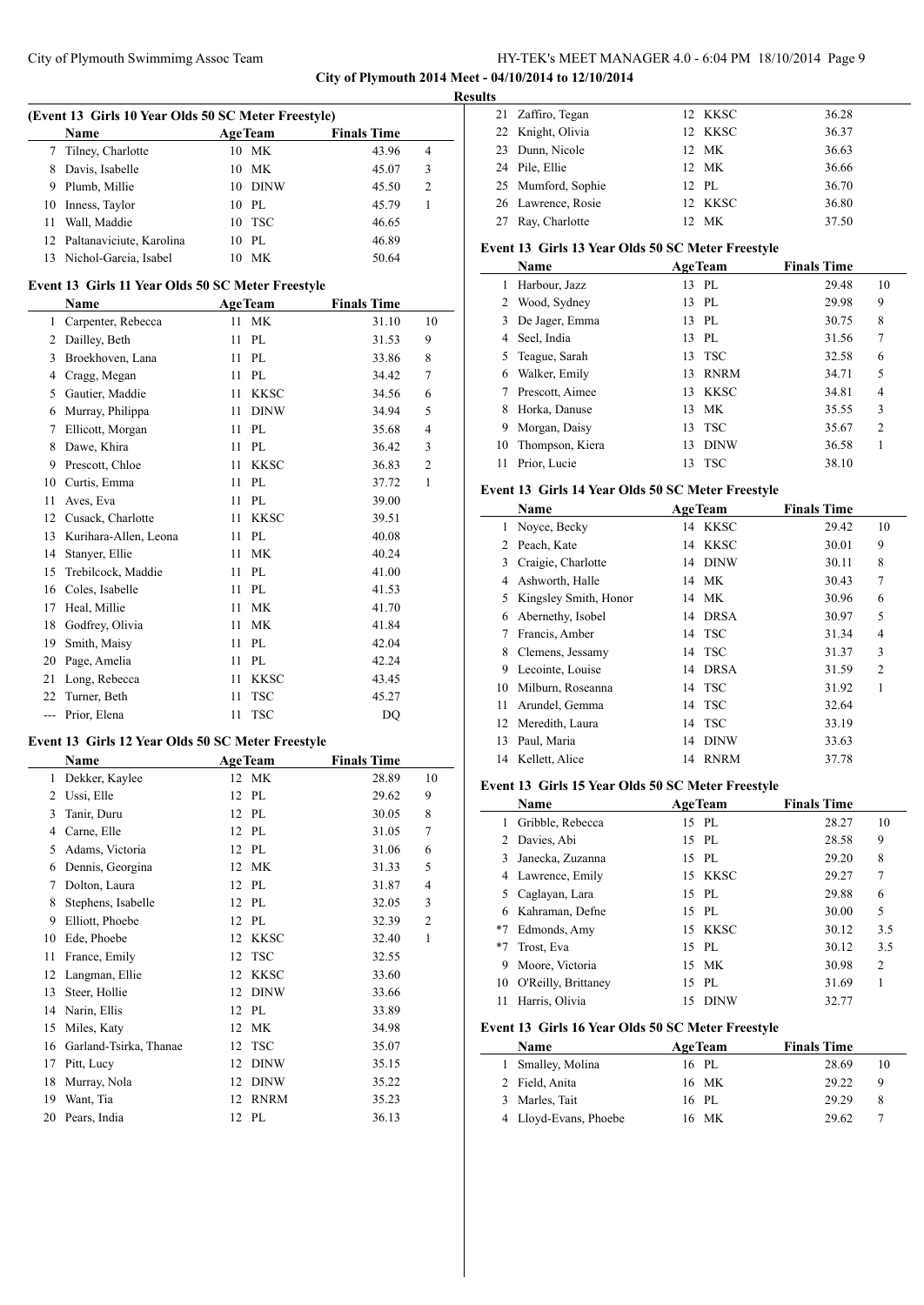**City of Plymouth 2014 Meet - 04/10/2014 to 12/10/2014 Results**

 $\overline{\phantom{0}}$ 

 $\sim$ 

÷,

 $\sim$ 

|              | (Event 13 Girls 16 Year Olds 50 SC Meter Freestyle)       |                      |                            |                    |            |
|--------------|-----------------------------------------------------------|----------------------|----------------------------|--------------------|------------|
|              | Name                                                      |                      | <b>AgeTeam</b>             | <b>Finals Time</b> |            |
|              | 5 Hellier, Grace                                          | 16 PL                |                            | 29.71              | 6          |
|              | 6 Noyce, Emma                                             |                      | 16 KKSC                    | 30.23              | 5          |
|              | 7 Tucker, Abigail                                         |                      | 16 KKSC                    | 30.63              | 4          |
|              | 8 Want, Katie                                             |                      | 16 RNRM                    | 31.55              | 3          |
|              | 9 Lowe, Emma                                              |                      | 16 RNRM                    | 32.58              | 2          |
|              | Event 13 Girls 17 & Over 50 SC Meter Freestyle            |                      |                            |                    |            |
|              | Name                                                      | <b>AgeTeam</b>       |                            | <b>Finals Time</b> |            |
| $\mathbf{1}$ | Grace, Jenny                                              |                      | 17 KKSC                    | 27.93              | 10         |
|              | 2 Porter, Zoe                                             | 21                   | <b>RNRM</b>                | 33.79              | 9          |
|              | Event 14 Boys 9 Year Olds 50 SC Meter Backstroke          |                      |                            |                    |            |
|              | Name                                                      | <b>AgeTeam</b>       |                            | <b>Finals Time</b> |            |
|              | 1 O'Loughlin, Paul                                        | 9 PL                 |                            | 45.96              | 10         |
|              | 2 George, Scott                                           |                      | 9 DRSA                     | 51.57              | 9          |
| 3            | Hobbs, Alex                                               | 9                    | <b>TSC</b>                 | 1:14.42            | 8          |
|              | Event 14 Boys 10 Year Olds 50 SC Meter Backstroke         |                      |                            |                    |            |
|              | Name                                                      | <b>AgeTeam</b>       |                            | <b>Finals Time</b> |            |
| 1            | O'Loughlin, David                                         | 10 PL                |                            | 36.00              | 10         |
|              | 2 Standish, Aiden                                         | $10P$ .              |                            | 43.37              | 9          |
|              | 3 Ray, Peter                                              |                      | 10 MK                      | 45.11              | 8          |
|              | 4 Williams, Cameron                                       | 10 PL                |                            | 46.11              | 7          |
|              | 5 Hoskin, Charlie                                         |                      | 10 TSC                     | 49.91              | 6          |
| 6            | Philipson, Ethan                                          | 10 PL                |                            | 50.95              | 5          |
| $ -$         | Browne, Henry                                             | 10 PL                |                            | DQ                 |            |
|              |                                                           |                      |                            |                    |            |
|              | Event 14 Boys 11 Year Olds 50 SC Meter Backstroke<br>Name |                      |                            | <b>Finals Time</b> |            |
|              |                                                           |                      |                            |                    |            |
|              |                                                           | <b>AgeTeam</b>       |                            |                    |            |
| 1            | Svensson, Elliot                                          | 11                   | <b>MK</b>                  | 39.84              | 10         |
|              | 2 Gray, Ciaran                                            | 11 PL                |                            | 41.38              | 9          |
|              | 3 Davies, Blake                                           | 11 PL                |                            | 42.64              | 8          |
|              | 4 Morgan, Alfie                                           | 11                   | <b>TSC</b>                 | 44.56              | 7          |
| 5            | Hitchen, James                                            |                      | 11 KKSC                    | 46.55              | 6          |
|              | Event 14 Boys 12 Year Olds 50 SC Meter Backstroke         |                      |                            |                    |            |
|              | Name                                                      | <b>AgeTeam</b>       |                            | <b>Finals Time</b> |            |
| 1            | Haigh, Cole                                               |                      | 12 DINW                    | 35.35              | 10         |
| 2            | Dodds, Dominic                                            |                      | 12 DINW                    | 35.67              | 9          |
| 3            | Plumb, Matt                                               | 12                   | DINW                       | 41.41              | 8          |
| 4            | Hall, Jude                                                | 12                   | KKSC                       | 50.97              | 7          |
|              |                                                           |                      |                            |                    |            |
|              | Event 14 Boys 13 Year Olds 50 SC Meter Backstroke<br>Name |                      |                            | <b>Finals Time</b> |            |
| 1            | Newcombe, Jacob                                           | <b>AgeTeam</b><br>13 | <b>MK</b>                  | 31.88              | 10         |
| 2            | Tarhanovs, Rolands                                        | 13                   | PL                         | 31.94              | 9          |
| 3            |                                                           | 13                   | <b>MK</b>                  |                    | 8          |
|              | Hutchin, Jack<br>4 Roche-Walker, Tai                      | 13 PL                |                            | 32.25<br>33.54     | 7          |
| 5            |                                                           | 13                   | PL                         | 33.81              | 6          |
|              | Bent, Billy                                               |                      |                            |                    |            |
| 6            | Smart, Edward                                             | 13                   | PL                         | 34.27              | 5          |
| 7            | Green, William                                            | 13                   | DINW                       | 34.39              | 4          |
| 8            | Charlton, Ethan                                           | 13                   | KKSC                       | 36.18              | $\sqrt{3}$ |
| 9            | Noakes, Ieuan                                             | 13                   | TSC                        | 37.88              | 2          |
| 10<br>11     | Patton, Alex<br>Brennan, Denver                           | 13<br>13             | <b>DRSA</b><br><b>RNRM</b> | 38.86<br>42.13     | 1          |

|              | Event 14 Boys 14 Year Olds 50 SC Meter Backstroke<br>Name | <b>AgeTeam</b> | <b>Finals Time</b> |    |
|--------------|-----------------------------------------------------------|----------------|--------------------|----|
| $\mathbf{1}$ | Middleton, Harry                                          | 14 PL          | 30.62              | 10 |
| 2            | O'Connor, Wolfram                                         | 14 PL          | 31.39              | 9  |
| 3            | Jones, Quinn                                              | 14 DINW        | 31.98              | 8  |
| 4            | Erbay, Cem                                                | 14 PL          | 32.21              | 7  |
| 5            | Harrison, Tom                                             | 14 MK          | 33.19              | 6  |
|              | 6 France, Jake                                            | 14 TSC         | 33.67              | 5  |
|              | 7 Walters, Kalon                                          | 14 DRSA        | 33.86              | 4  |
| 8            | Cusack, Ben                                               | 14 KKSC        | 34.06              | 3  |
|              | 9 Gray, Sean                                              | 14 PL          | 35.77              | 2  |
|              | Event 14 Boys 15 Year Olds 50 SC Meter Backstroke         |                |                    |    |
|              | Name                                                      | <b>AgeTeam</b> | <b>Finals Time</b> |    |
|              | 1 Linton, Finn                                            | 15 MK          | 29.23              | 10 |
|              | 2 Turner, Harry                                           | 15 MK          | 29.80              | 9  |
| 3            | Alcorn, Michael                                           | 15 MK          | 30.14              | 8  |
|              | 4 Mataro Llobet, Albert                                   | 15 MK          | 34.04              | 7  |
|              | Event 14 Boys 16 Year Olds 50 SC Meter Backstroke         |                |                    |    |
|              | Name                                                      | <b>AgeTeam</b> | <b>Finals Time</b> |    |
| $\mathbf{1}$ | Andrews, Connor                                           | 16 PL          | 30.34              | 10 |
| 2            | Shpilevskii, Ivan                                         | 16 MK          | 32.03              | 9  |
| 3            | Moss, George                                              | 16 RNRM        | 33.34              | 8  |
|              | Event 14 Boys 17 & Over 50 SC Meter Backstroke            |                |                    |    |
|              | Name                                                      | <b>AgeTeam</b> | <b>Finals Time</b> |    |
|              | 1 Christie, Jonathan                                      | 17 DRSA        | 31.75              | 10 |
|              | Event 17 Boys 11 Year Olds 400 SC Meter IM                |                |                    |    |
|              | Name                                                      | <b>AgeTeam</b> | <b>Finals Time</b> |    |
|              | 1 Craigie, Jack                                           | 11 DINW        | 6:34.29            | 10 |
|              | 2 Hyland, Charlie                                         | PL<br>11       | 6:46.58            | 9  |
|              | --- Gray, Ciaran                                          | 11 PL          | DQ                 |    |
|              | Event 17 Boys 13 Year Olds 400 SC Meter IM                |                |                    |    |
|              | Name                                                      | <b>AgeTeam</b> | <b>Finals Time</b> |    |
| 1            | Spencer, George                                           | 13 PL          | 5:14.28            | 10 |
|              | 2 Newcombe, Jacob                                         | 13<br>МK       | 5:25.00            | 9  |
| 3            | Foley, Jonah                                              | 13 PL          | 6:06.97            | 8  |
|              | Event 17 Boys 14 Year Olds 400 SC Meter IM                |                |                    |    |
|              | Name                                                      | <b>AgeTeam</b> | <b>Finals Time</b> |    |
| 1            | Linden, Nathan                                            | 14 PL          | 5:00.56            | 10 |
| 2            | Gray, Sean                                                | 14 PL          | 5:19.68            | 9  |
| 3            | Cusack, Ben                                               | 14 KKSC        | 5:29.26            | 8  |
| 4            | Purbrick, Guy                                             | 14 MK          | 5:49.07            | 7  |
|              | Event 17 Boys 15 Year Olds 400 SC Meter IM                |                |                    |    |
|              | Name                                                      | <b>AgeTeam</b> | <b>Finals Time</b> |    |
|              | 1<br>Linton, Finn                                         | 15 MK          | 4:46.97            | 10 |

# **Event 17 Boys 16 Year Olds 400 SC Meter IM**

| <b>Name</b>                                                | <b>AgeTeam</b> | <b>Finals Time</b> |    |
|------------------------------------------------------------|----------------|--------------------|----|
| 1 Foley, Noah                                              | 16 PL          | 4:57.55            | 10 |
| Event 18 Girls 10 Year Olds 400 SC Meter Freestyle<br>Name | <b>AgeTeam</b> | <b>Finals Time</b> |    |

2 Helmich, Maximilian 15 MK 5:07.44 9 3 Mataro Llobet, Albert 15 MK 5:18.75 8

| 5:38.23<br>Noel, Oriana<br>10 PL |
|----------------------------------|
|                                  |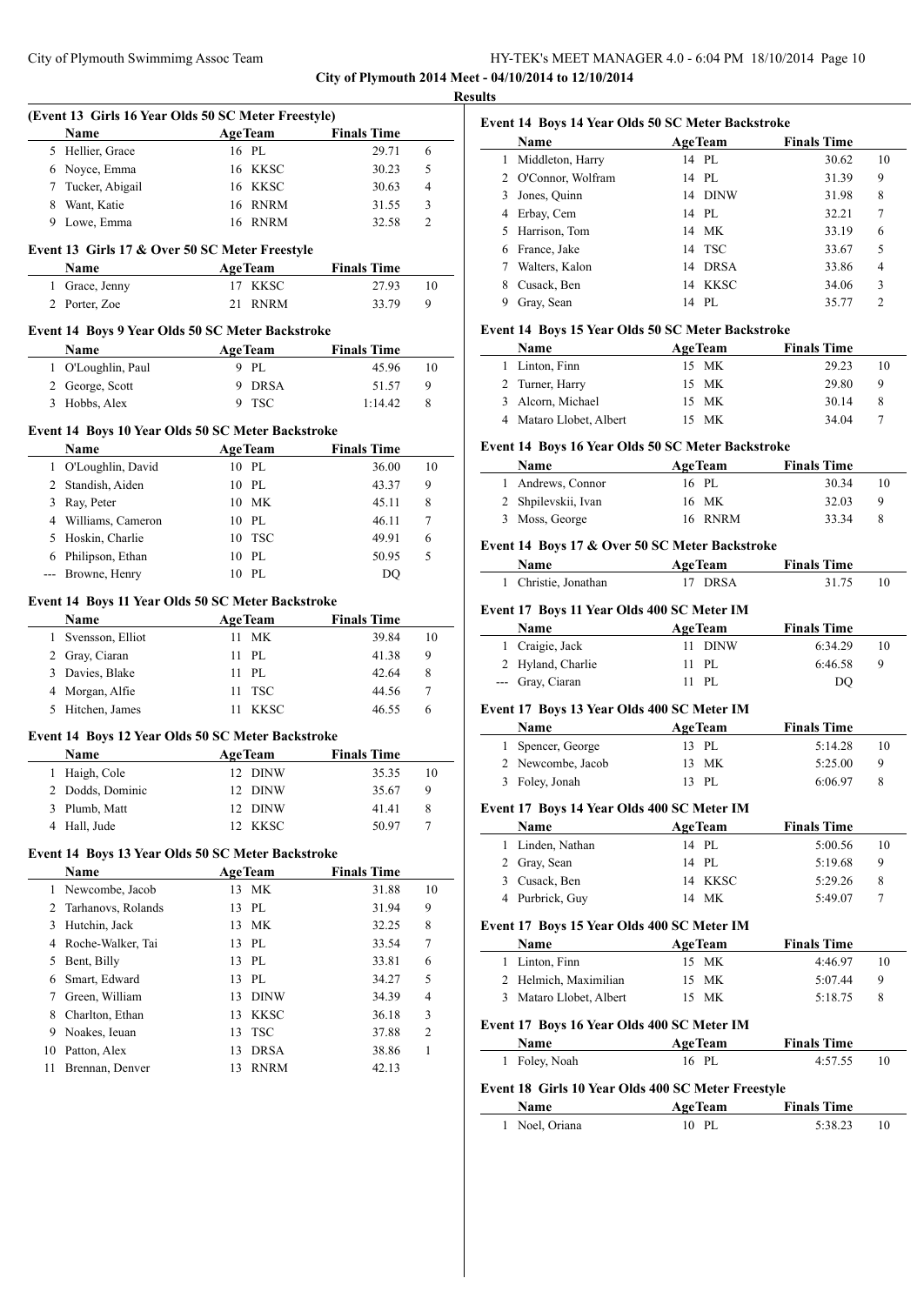**City of Plymouth 2014 Meet - 04/10/2014 to 12/10/2014**

## **(Event 18 Girls 10 Year Olds 400 SC Meter Freestyle)**

| Name                       | <b>AgeTeam</b> | <b>Finals Time</b> |   |
|----------------------------|----------------|--------------------|---|
| 2 Botley, Yana             | 10 KKSC        | 5:51.24            | 9 |
| 3 Morgan-Hughes, Emily     | 10 DINW        | 6:10.94            | 8 |
| 4 Russell, Zoe             | $10$ PL        | 7:15.01            |   |
| 5 Inness, Taylor           | $10$ PL        | 7:41.89            | 6 |
| 6 Paltanaviciute, Karolina | PL.            | 7:59.50            |   |

#### **Event 18 Girls 11 Year Olds 400 SC Meter Freestyle**

|    | Name              | <b>AgeTeam</b> |             | <b>Finals Time</b> |                |
|----|-------------------|----------------|-------------|--------------------|----------------|
| ı  | Dailley, Beth     | 11             | PL          | 5:16.48            | 10             |
| 2  | Broekhoven, Lana  | 11             | PL          | 5:21.96            | 9              |
| 3  | Cragg, Megan      | 11             | PL          | 5:35.10            | 8              |
| 4  | Ellicott, Morgan  | 11             | PL          | 5:48.82            | 7              |
| 5  | Murray, Philippa  | 11             | <b>DINW</b> | 5:56.92            | 6              |
| 6  | McCoy, Georgia    | 11             | <b>DRSA</b> | 6:02.96            | 5              |
| 7  | D'Cunha, Ella     | 11             | <b>DINW</b> | 6:04.34            | 4              |
| 8  | Cusack, Charlotte | 11             | <b>KKSC</b> | 6:21.18            | 3              |
| 9  | Smith, Maisy      | 11             | PL          | 7:18.51            | $\overline{c}$ |
| 10 | Page, Amelia      |                | PL.         | 7:18.92            |                |

#### **Event 18 Girls 12 Year Olds 400 SC Meter Freestyle**

|    | <b>Name</b>            | <b>AgeTeam</b>     | <b>Finals Time</b> |                |
|----|------------------------|--------------------|--------------------|----------------|
| 1  | Tanir, Duru            | 12 PL              | 4:47.68            | 10             |
| 2  | Botley, Tia            | 12 KKSC            | 5:06.08            | 9              |
| 3  | Dennis, Georgina       | 12 MK              | 5:08.71            | 8              |
| 4  | Dolton, Laura          | 12 PL              | 5:09.94            | 7              |
| 5. | Steer, Hollie          | <b>DINW</b><br>12. | 5:22.78            | 6              |
| 6  | France, Emily          | 12 TSC             | 5:28.65            | 5              |
| 7  | Steer, Lucy            | <b>DINW</b><br>12. | 5:35.17            | $\overline{4}$ |
| 8  | Garland-Tsirka, Thanae | 12 TSC             | 5:36.52            | 3              |
| 9  | Lawrence, Rosie        | 12 KKSC            | 5:50.50            | $\overline{c}$ |
| 10 | Zaffiro, Tegan         | KKSC<br>12.        | 6:14.91            |                |
|    |                        |                    |                    |                |

## **Event 18 Girls 13 Year Olds 400 SC Meter Freestyle**

| <b>Name</b>      | <b>AgeTeam</b> | <b>Finals Time</b> |    |
|------------------|----------------|--------------------|----|
| 1 Harbour, Jazz  | 13 PL          | 4:47.18            | 10 |
| 2 Marles, Maisie | $13$ PI.       | 5:25.21            | Q  |
| 3 Philips, Lois  | 13 DRSA        | 6:04.48            |    |

#### **Event 18 Girls 14 Year Olds 400 SC Meter Freestyle**

| Name                    | <b>AgeTeam</b> | <b>Finals Time</b> |    |
|-------------------------|----------------|--------------------|----|
| Martin, Georgia         | 14 MK          | 4:38.77            | 10 |
| 2 Kingsley Smith, Honor | 14 MK          | 4:49.69            | 9  |
| 3 Craigie, Charlotte    | 14 DINW        | 5:01.22            | 8  |
| 4 Bishop, Catherine     | 14 PL          | 5:15.30            |    |
| 5 Francis, Amber        | 14 TSC         | 5:17.52            | 6  |
| Chatfield, Hannah       | 14 PL          | 5:24.94            | 5  |
|                         |                |                    |    |

### **Event 18 Girls 15 Year Olds 400 SC Meter Freestyle**

| <b>Name</b>           | <b>AgeTeam</b> | <b>Finals Time</b> |    |
|-----------------------|----------------|--------------------|----|
| 1 Steigleder, Valerie | 15 MK          | 4:39.58            | 10 |
| 2 Janecka, Zuzanna    | 15 PL          | 4:45.48            | Q  |
| 3 Moore, Victoria     | 15 MK          | 5:05.32            |    |

## **Event 18 Girls 16 Year Olds 400 SC Meter Freestyle**

| <b>Name</b>           | <b>AgeTeam</b> | <b>Finals Time</b> |    |
|-----------------------|----------------|--------------------|----|
| 1 Smalley, Molina     | 16 PL          | 4:35.22            | 10 |
| 2 Lloyd-Evans, Phoebe | 16 MK          | 4:42.96            | 9  |
| 3 Hellier, Grace      | 16 PL          | 4:47.41            | 8  |

| <b>Results</b> | 4 Fairbairn, Corrie                             | 16 PL   | 4:47.68 |  |
|----------------|-------------------------------------------------|---------|---------|--|
|                | 5 Millington, Laura                             | 16 DINW | 5:15.68 |  |
|                | 6 Lowe, Emma                                    | 16 RNRM | 5:26.68 |  |
|                | Event 18 Girls 17 & Over 400 SC Meter Freestyle |         |         |  |

## **Name Age Team Finals Time**  Edwards, Harriet 18 TSC 4:57.72 10 Chopra, Michelle 34 DRSA 5:25.66 9

## **Event 19 Boys 11 Year Olds 100 SC Meter Breaststroke**

| <b>Name</b> |                   | <b>AgeTeam</b> |         | <b>Prelim Time</b> |  |
|-------------|-------------------|----------------|---------|--------------------|--|
|             | Preliminaries     |                |         |                    |  |
|             | 1 Close, Ben      |                | 11 DINW | 1:33.92            |  |
|             | 2 Hyland, Charlie |                | 11 PL   | 1:46.41            |  |
|             | --- Davies, Blake |                | PL.     | DO                 |  |

#### **Event 19 Boys 12 Year Olds 100 SC Meter Breaststroke**

| Name           | <b>AgeTeam</b> | <b>Prelim Time</b> |
|----------------|----------------|--------------------|
| Preliminaries  |                |                    |
| Dodds, Dominic | 12 DINW        | 1:24.94            |
| 2 Jones, Reid  | 12 DINW        | 1:29.30            |
| 3 Haigh, Cole  | 12 DINW        | 1:38.80            |
| Jamieson, Jack | 12 KKSC        | 1:39.96            |

## **Event 19 Boys 13 Year Olds 100 SC Meter Breaststroke**

| Name               |     | <b>AgeTeam</b> | <b>Prelim Time</b> |  |
|--------------------|-----|----------------|--------------------|--|
| Preliminaries      |     |                |                    |  |
| Spencer, George    |     | 13 PL          | 1:19.11            |  |
| 2 Charlton, Ethan  |     | 13 KKSC        | 1:29.83            |  |
| 3 Underwood, Lloyd |     | 13 TSC         | 1:43.14            |  |
| 4 Patton, Alex     | 13. | DRSA           | 1:45.82            |  |
| Lowe, Daniel       |     | <b>RNRM</b>    | 1:53.30            |  |
|                    |     |                |                    |  |

## **Event 19 Boys 14 Year Olds 100 SC Meter Breaststroke**

|   | Name                   | <b>AgeTeam</b>    | <b>Prelim Time</b> |
|---|------------------------|-------------------|--------------------|
|   | Preliminaries          |                   |                    |
|   | Khurelkhuu, Tuvshintur | 14 PL             | 1:14.97            |
| 2 | Wavre, Sasha           | 14 MK             | 1:15.51            |
| 3 | Middleton, Harry       | 14 PL             | 1:16.96            |
| 4 | Trebilcock, Jack       | 14 PL             | 1:18.17            |
| 5 | Jones, Quinn           | <b>DINW</b><br>14 | 1:19.69            |
| 6 | Cusack, Ben            | 14 KKSC           | 1:23.84            |
|   | France, Jake           | 14 TSC            | 1:24.55            |
| 8 | Harrison, Tom          | 14 MK             | 1:26.70            |
| 9 | Tucker, Dan            | 14 KKSC           | 1:36.07            |
|   | Purbrick, Guy          | 14 MK             | DO                 |

#### **Event 19 Boys 15 Year Olds 100 SC Meter Breaststroke**

|   | <b>Name</b>           | <b>AgeTeam</b> | <b>Prelim Time</b> |  |
|---|-----------------------|----------------|--------------------|--|
|   | <b>Preliminaries</b>  |                |                    |  |
| L | Alcorn, Michael       | 15 MK          | 1:10.38            |  |
|   | 2 Helmich, Maximilian | 15 MK          | 1:12.66            |  |
|   | 3 Turner, Harry       | 15 MK          | 1:14.51            |  |
|   | 4 Carson, Nicholas    | 15 KKSC        | 1:26.52            |  |
|   | Turner, Sam           | 15 TSC         | 1:35.77            |  |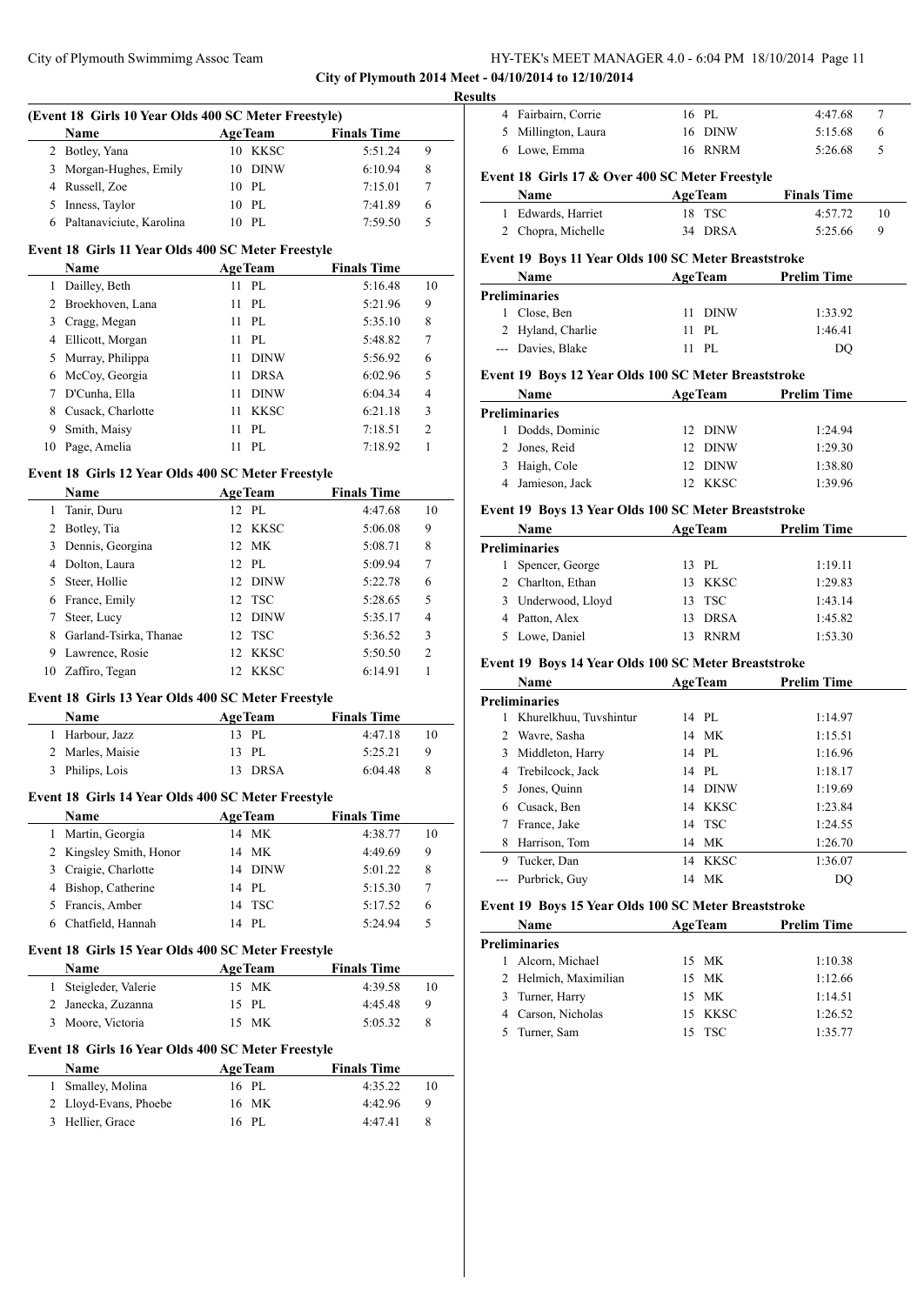City of Plymouth 2014 Meet -

|    | Event 19 Boys 16 Year Olds 100 SC Meter Breaststroke |    |                |                    |
|----|------------------------------------------------------|----|----------------|--------------------|
|    | Name                                                 |    | <b>AgeTeam</b> | <b>Prelim Time</b> |
|    | <b>Preliminaries</b>                                 |    |                |                    |
|    | 1 Carrick, Harrison                                  |    | 16 DRSA        | 1:15.52            |
|    | Event 19 Boys 17 & Over 100 SC Meter Breaststroke    |    |                |                    |
|    | Name                                                 |    | <b>AgeTeam</b> | <b>Prelim Time</b> |
|    | <b>Preliminaries</b>                                 |    |                |                    |
| 1  | Fannon, Rob                                          |    | 19 PL          | 1:08.54            |
|    |                                                      |    |                |                    |
|    | Event 20 Girls 11 Year Olds 100 SC Meter Butterfly   |    |                |                    |
|    | Name                                                 |    | <b>AgeTeam</b> | <b>Prelim Time</b> |
|    | <b>Preliminaries</b>                                 |    |                |                    |
|    | 1 Carpenter, Rebecca                                 |    | 11 MK          | 1:14.05            |
|    | 2 Gautier, Maddie                                    |    | 11 KKSC        | 1:25.70            |
|    | 3 Ellicott, Morgan                                   | 11 | PL             | 1:37.47            |
|    | 4 D'Cunha, Ella                                      |    | 11 DINW        | 1:42.11            |
|    | Event 20 Girls 12 Year Olds 100 SC Meter Butterfly   |    |                |                    |
|    | <b>Name</b>                                          |    | <b>AgeTeam</b> | <b>Prelim Time</b> |
|    | <b>Preliminaries</b>                                 |    |                |                    |
|    | 1 Dekker, Kaylee                                     |    | 12 MK          | 1:09.41            |
|    | 2 Adams, Victoria                                    |    | 12 PL          | 1:11.43            |
|    | 3 Wilkins, Vickie                                    |    | 12 PL          | 1:12.11            |
|    | 4 Stephens, Isabelle                                 |    | 12 PL          | 1:25.03            |
|    | 5 France, Emily                                      |    | 12 TSC         | 1:28.58            |
|    | 6 Steer, Hollie                                      |    | 12 DINW        | 1:30.02            |
|    | 7 Ede, Phoebe                                        |    | 12 KKSC        | 1:30.84            |
|    | 8 Knight, Olivia                                     |    | 12 KKSC        | 1:32.53            |
|    | 9 Lawrence, Rosie                                    |    | 12 KKSC        | 1:33.06            |
| 10 | Pile, Ellie                                          |    | 12 MK          | 1:40.46            |
| 11 | Steer, Lucy                                          |    | 12 DINW        | 1:42.65            |
|    |                                                      |    |                |                    |
|    | Event 20 Girls 13 Year Olds 100 SC Meter Butterfly   |    |                |                    |
|    | Name                                                 |    | <b>AgeTeam</b> | <b>Prelim Time</b> |
|    | <b>Preliminaries</b><br>1 Harbour, Jazz              |    | 13 PL          |                    |
|    |                                                      |    |                | 1:08.04            |
|    | 2 De Jager, Emma                                     |    | 13 PL          | 1:13.65            |
|    | 3 Wood, Sydney                                       |    | 13 PL          | 1:13.73            |
|    | 4 Suresh, Sneha                                      |    | 13 PL          | 1:18.55            |
| 5  | Teague, Sarah                                        |    | 13 TSC         | 1:23.74            |
| 6  | Philips, Lois                                        | 13 | <b>DRSA</b>    | 1:34.15            |
|    | Event 20 Girls 14 Year Olds 100 SC Meter Butterfly   |    |                |                    |
|    | Name                                                 |    | <b>AgeTeam</b> | <b>Prelim Time</b> |
|    | <b>Preliminaries</b>                                 |    |                |                    |
|    | 1 Noyce, Becky                                       |    | 14 KKSC        | 1:13.50            |
|    | 2 Ashworth, Halle                                    |    | 14 MK          | 1:17.60            |
|    | 3 Chatfield, Hannah                                  |    | 14 PL          | 1:19.14            |
|    | 4 Craigie, Charlotte                                 |    | 14 DINW        | 1:23.18            |
|    | 5 Arundel, Gemma                                     |    | 14 TSC         | 1:23.54            |
|    | 6 Meredith, Laura                                    |    | 14 TSC         | 1:27.98            |
|    | Event 20 Girls 15 Year Olds 100 SC Meter Butterfly   |    |                |                    |
|    | Name                                                 |    | <b>AgeTeam</b> | Prelim Time        |
|    | <b>Preliminaries</b>                                 |    |                |                    |
| 1  | Steigleder, Valerie                                  |    | 15 MK          | 1:11.11            |
|    |                                                      |    |                |                    |

| <b>Results</b> |                                                            |                |                |                               |    |
|----------------|------------------------------------------------------------|----------------|----------------|-------------------------------|----|
|                | 2 Davies, Abi                                              | 15 PL          |                | 1:12.11                       |    |
|                | 3 Lawrence, Emily                                          |                | 15 KKSC        | 1:13.62                       |    |
|                | 4 Davies, Rhiannon                                         |                | 15 DRSA        | 1:17.49                       |    |
|                | 5 Harris, Olivia                                           |                | 15 DINW        | 1:24.17                       |    |
|                | Event 20 Girls 16 Year Olds 100 SC Meter Butterfly         |                |                |                               |    |
|                | Name                                                       | <b>AgeTeam</b> |                | <b>Prelim Time</b>            |    |
|                | <b>Preliminaries</b>                                       |                |                |                               |    |
|                | 1 Noyce, Emma                                              |                | 16 KKSC        | 1:09.21                       |    |
|                | 2 Smalley, Molina                                          | 16 PL          |                | 1:09.96                       |    |
|                | 3 Wall, Darcey                                             |                | 16 KKSC        | 1:13.11                       |    |
|                | 4 Millington, Laura                                        |                | 16 DINW        | 1:20.81                       |    |
|                | 5 Want, Katie                                              |                | 16 RNRM        | 1:24.00                       |    |
|                | 6 Milne, Christie                                          | 16 MK          |                | 1:28.84                       |    |
|                | Event 20 Girls 17 & Over 100 SC Meter Butterfly            |                |                |                               |    |
|                | Name                                                       |                | <b>AgeTeam</b> | <b>Prelim Time</b>            |    |
|                | <b>Preliminaries</b>                                       |                |                |                               |    |
| 1              | Thomas, Becky                                              | 21 PL          |                | 1:12.03                       |    |
| 2              | Porter, Nicola                                             |                | 19 RNRM        | 1:29.72                       |    |
|                | Name<br>1 O'Loughlin, Paul                                 | 9 PL           | <b>AgeTeam</b> | <b>Finals Time</b><br>3:13.90 | 10 |
|                | 2 George, Scott                                            |                | 9 DRSA         | 3:38.29                       | 9  |
|                | Event 21 Boys 10 Year Olds 200 SC Meter Backstroke         |                |                |                               |    |
|                | <b>Name</b>                                                |                | <b>AgeTeam</b> | <b>Finals Time</b>            |    |
|                | 1 O'Loughlin, David                                        | 10 PL          |                | 2:56.23                       | 10 |
|                | 2 Browne, Henry                                            | 10 PL          |                | 3:34.05                       | 9  |
|                | --- Brew, Jamie                                            | 10 MK          |                | DQ                            |    |
|                | --- Ray, Peter                                             | 10 MK          |                | DQ                            |    |
|                | --- Philipson, Ethan                                       | 10 PL          |                | DQ                            |    |
|                | Event 21 Boys 11 Year Olds 200 SC Meter Backstroke         |                |                |                               |    |
|                | Name                                                       | <b>AgeTeam</b> |                | <b>Finals Time</b>            |    |
|                | 1 Smart, Oliver                                            | 11 PL          |                | 2:47.08                       | 10 |
|                | 2 Robinson, Connor                                         | 11 PL          |                | 2:48.27                       | 9  |
| 3              | Svensson, Elliot                                           | 11 MK          |                | 2:54.00                       | 8  |
|                | 4 Craigie, Jack                                            | 11             | DINW           | 2:55.04                       | 7  |
| 5              | Darlington-Eyre, Rimae                                     | 11             | $\rm PL$       | 3:03.54                       | 6  |
|                | 6 Stewart, Sammy                                           | 11             | KKSC           | 3:08.58                       | 5  |
| 7              | Hyland, Charlie                                            | 11             | PL             | 3:11.74                       | 4  |
| $\overline{a}$ | Morgan, Alfie                                              | 11             | <b>TSC</b>     | DQ                            |    |
|                |                                                            |                |                |                               |    |
|                |                                                            |                |                |                               |    |
|                | Event 21 Boys 12 Year Olds 200 SC Meter Backstroke<br>Name | <b>AgeTeam</b> |                | <b>Finals Time</b>            |    |

| <b>Name</b>      | <b>AgeTeam</b> | <b>Finals Time</b> |    |
|------------------|----------------|--------------------|----|
| 1 Haigh, Cole    | 12 DINW        | 2:43.50            | 10 |
| 2 Dodds, Dominic | 12 DINW        | 2:44.03            | 9  |
| 3 Jones, Reid    | 12 DINW        | 2:49.71            | 8  |
| 4 Plumb, Matt    | 12 DINW        | 3:09.26            |    |

#### **Event 21 Boys 13 Year Olds 200 SC Meter Backstroke**

|   | Name              |  | <b>AgeTeam</b> | <b>Finals Time</b> |    |  |  |
|---|-------------------|--|----------------|--------------------|----|--|--|
|   | 1 Newcombe, Jacob |  | 13 MK          | 2:26.32            | 10 |  |  |
|   | 2 Hutchin, Jack   |  | 13 MK          | 2:33.12            | 9  |  |  |
| 3 | Charlton, Ethan   |  | 13 KKSC        | 2:41.85            | 8  |  |  |
|   | Green, William    |  | 13 DINW        | 2:46.15            |    |  |  |
|   | 5 Foley, Jonah    |  | 13 PL          | 2:46.42            | 6  |  |  |
|   | Patton, Alex      |  | <b>DRSA</b>    | 2:58.00            | 5  |  |  |
|   |                   |  |                |                    |    |  |  |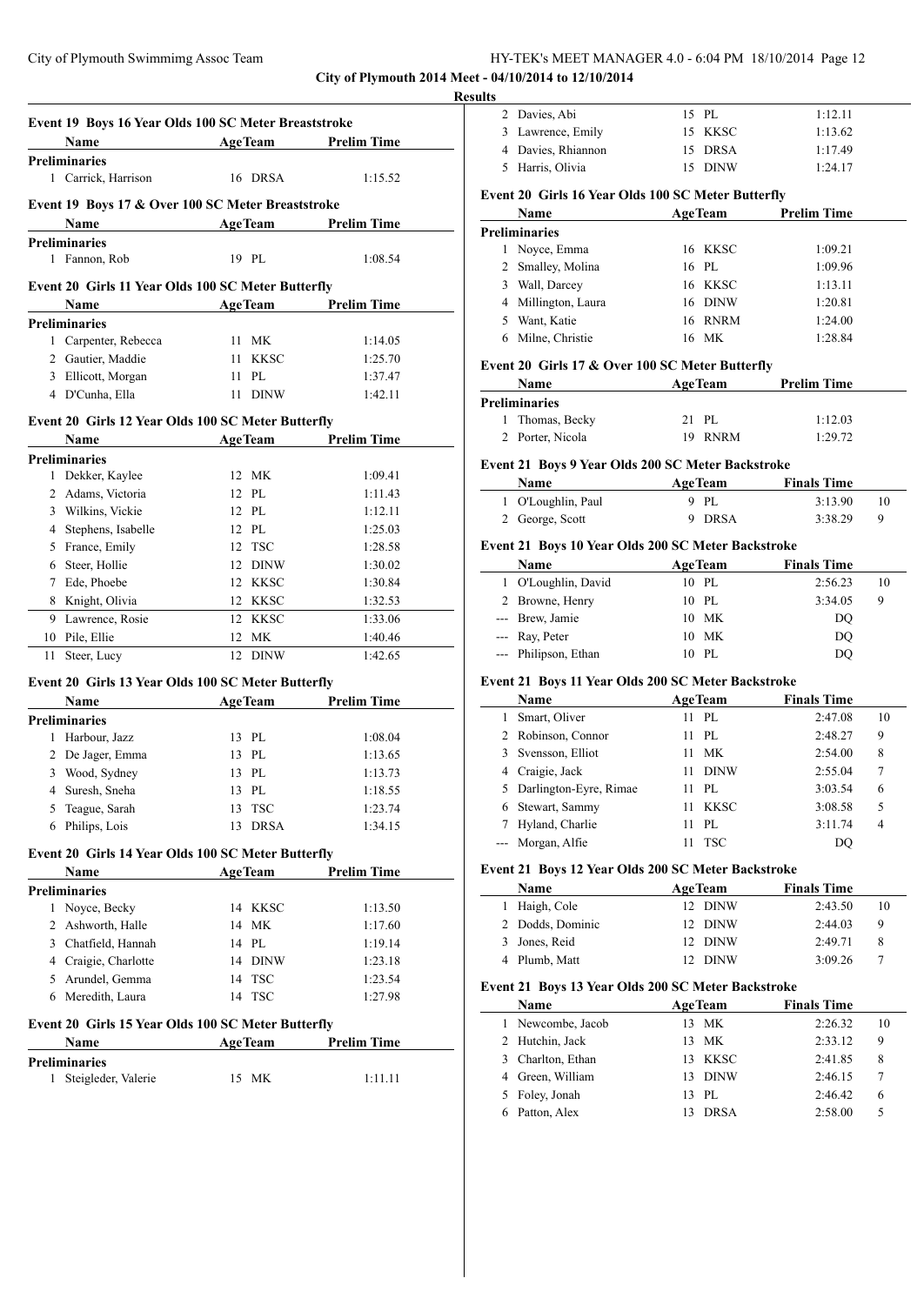**City of Plymouth 2014 Meet - 04/10/2014 to 12/10/2014 Results**

|                | Event 21 Boys 14 Year Olds 200 SC Meter Backstroke  |    |                                   |                    |           |        |
|----------------|-----------------------------------------------------|----|-----------------------------------|--------------------|-----------|--------|
|                | <b>Name</b>                                         |    | <b>AgeTeam</b>                    | <b>Finals Time</b> |           |        |
|                | 1 Erbay, Cem                                        |    | 14 PL                             |                    | 2:22.56   | 10     |
|                | 2 Harrison, Tom                                     |    | 14 MK                             |                    | 2:29.22   | 9      |
|                | 3 Cusack, Ben                                       |    | 14 KKSC                           |                    | 2:32.39   | 8      |
|                | 4 Jones, Quinn                                      |    | 14 DINW                           |                    | 2:32.71   | 7      |
|                | 5 France, Jake                                      |    | 14 TSC                            |                    | 2:37.49   | 6      |
| 6              | Walters, Kalon                                      |    | 14 DRSA                           |                    | 2:38.79   | 5      |
|                | Event 21 Boys 15 Year Olds 200 SC Meter Backstroke  |    |                                   |                    |           |        |
|                | Name                                                |    | <b>AgeTeam</b>                    | <b>Finals Time</b> |           |        |
| 1              | Bentley, Jake                                       | 15 | MK                                |                    | 2:12.86   | 10     |
|                | 2 Raw, Alex                                         | 15 | PL                                |                    | 2:17.73   | 9      |
|                | 3 Turner, Harry                                     |    | 15 MK                             |                    | 2:18.10   | 8      |
|                | 4 Juncosa, Oriol                                    |    | 15 MK                             |                    | 2:46.31   | 7      |
|                | Event 21 Boys 16 Year Olds 200 SC Meter Backstroke  |    |                                   |                    |           |        |
|                | Name                                                |    | <b>AgeTeam</b>                    | <b>Finals Time</b> |           |        |
|                | --- Foley, Noah                                     |    | 16 PL                             |                    | DQ        |        |
|                |                                                     |    |                                   |                    |           |        |
|                | Event 21 Boys 17 & Over 200 SC Meter Backstroke     |    |                                   |                    |           |        |
|                | <b>Name</b>                                         |    | <b>AgeTeam</b>                    | <b>Finals Time</b> |           |        |
|                | 1 Lee, Christopher                                  |    | 20 PL                             |                    | 2:11.49   | 10     |
|                | 2 Oakley, Luke                                      |    | 19 PL                             |                    | 2:23.79   | 9      |
| 3              | McGurk, Cameron                                     |    | 17 TSC                            |                    | 2:27.82   | 8      |
|                | Event 22 Girls 9 Year Olds 200 SC Meter Backstroke  |    |                                   |                    |           |        |
|                | Name                                                |    | <b>AgeTeam</b>                    | <b>Finals Time</b> |           |        |
| 1              | Wright, Libby                                       |    | 9 PL                              |                    | 3:24.30   | 10     |
|                | 2 Cragg, Eva-Mei                                    |    | 9 PL                              |                    | 3:24.69   | 9      |
|                | 3 Mitchell, Alice                                   |    | 9 PL                              |                    | 3:35.87   | 8      |
|                | 4 Hutchinson, Niamh                                 |    | 9 PL                              |                    | 3:36.95   | 7      |
|                | 5 Tinney, Olivia                                    |    | 9 PL                              |                    | 3:49.42   | 6      |
| $- - -$        | Sullivan, Sianna                                    |    | $9$ PL                            |                    | DQ        |        |
|                | --- Crews, Tia                                      |    | 9 DRSA                            |                    | DQ        |        |
| $---$          | Carpenter, Stephanie                                |    | 9 MK                              |                    | DQ        |        |
|                | Event 22 Girls 10 Year Olds 200 SC Meter Backstroke |    |                                   |                    |           |        |
|                | Name                                                |    | <b>AgeTeam</b>                    | <b>Finals Time</b> |           |        |
| 1              | Noel, Oriana                                        |    | 10 PL                             |                    | 2:53.06   | 10     |
|                | 2 Cornish, Emily                                    |    | 10 PL                             |                    | 3:04.29   | 9      |
| 3              | Kerswill, Ella                                      | 10 | $\rm PL$                          |                    | 3:04.32   | 8      |
| 4              | Morgan-Hughes, Emily                                | 10 | <b>DINW</b>                       |                    | 3:07.82   | $\tau$ |
| 5              | Brownridge, Aimee                                   | 10 | PL                                |                    | 3:24.20   | 6      |
| 6              | Plumb, Millie                                       | 10 | <b>DINW</b>                       |                    | 3:59.18   | 5      |
| ---            | Botley, Yana                                        | 10 | <b>KKSC</b>                       |                    | DQ        |        |
| $\overline{a}$ | Inness, Taylor                                      | 10 | PL                                |                    | <b>DQ</b> |        |
|                |                                                     |    |                                   |                    |           |        |
|                | Event 22 Girls 11 Year Olds 200 SC Meter Backstroke |    |                                   |                    |           |        |
|                | Name                                                |    | <b>AgeTeam</b>                    | <b>Finals Time</b> |           |        |
| 1              | Dailley, Beth                                       | 11 | PL                                |                    | 2:47.05   | 10     |
| $\overline{c}$ | Cragg, Megan                                        | 11 | PL                                |                    | 2:52.64   | 9      |
| 3              | Wall, Alice                                         | 11 | <b>KKSC</b>                       |                    | 2:59.24   | 8      |
| 4              | Murray, Philippa                                    | 11 | <b>DINW</b>                       |                    | 3:04.13   | 7      |
| 5              | McCoy, Georgia                                      | 11 | <b>DRSA</b>                       |                    | 3:12.80   | 6      |
| 6              | Stanyer, Ellie                                      | 11 | $\ensuremath{\mathsf{MK}}\xspace$ |                    | 3:26.59   | 5      |
| 7              | Page, Amelia                                        | 11 | PL                                |                    | 3:36.27   | 4      |
| ---            | Cusack, Charlotte                                   | 11 | <b>KKSC</b>                       |                    | DQ        |        |

| Event 22 Girls 12 Year Olds 200 SC Meter Backstroke |                  |    |                |                    |                |  |
|-----------------------------------------------------|------------------|----|----------------|--------------------|----------------|--|
|                                                     | Name             |    | <b>AgeTeam</b> | <b>Finals Time</b> |                |  |
| 1                                                   | Wilkins, Vickie  |    | 12 PL          | 2:28.68            | 10             |  |
| 2                                                   | Ussi, Elle       |    | 12 PL          | 2:33.79            | 9              |  |
| 3                                                   | Dekker, Kaylee   |    | 12 MK          | 2:33.88            | 8              |  |
| 4                                                   | Adams, Victoria  |    | 12 PL          | 2:36.35            | 7              |  |
| 5                                                   | Carne, Elle      |    | 12 PL          | 2:40.27            | 6              |  |
| 6                                                   | Dennis, Georgina | 12 | МK             | 2:42.58            | 5              |  |
| 7                                                   | Dolton, Laura    |    | 12 PL          | 2:47.26            | 4              |  |
| 8                                                   | Elliott, Phoebe  |    | 12 PL          | 2:47.33            | 3              |  |
| 9                                                   | Pears, India     |    | 12 PL          | 2:52.15            | $\overline{2}$ |  |
| 10                                                  | Langman, Ellie   | 12 | KKSC           | 2:54.69            | 1              |  |
| 11                                                  | Steele, Mia      | 12 | <b>DRSA</b>    | 2:54.78            |                |  |
| 12                                                  | Ede, Phoebe      | 12 | KKSC           | 2:59.12            |                |  |
| 13                                                  | Narin, Ellis     | 12 | PL             | 2:59.25            |                |  |
| 14                                                  | Zaffiro, Tegan   | 12 | <b>KKSC</b>    | 3:07.92            |                |  |
| 15                                                  | France, Emily    | 12 | <b>TSC</b>     | 3:07.97            |                |  |
|                                                     | Ray, Charlotte   | 12 | MK             | DO                 |                |  |
|                                                     | Wakeley, Phoebe  | 12 | DINW           | DQ                 |                |  |

#### **Event 22 Girls 13 Year Olds 200 SC Meter Backstroke**

| <b>Name</b>     | <b>AgeTeam</b>     | <b>Finals Time</b> |    |
|-----------------|--------------------|--------------------|----|
| 1 Wood, Sydney  | 13 PL              | 2:35.71            | 10 |
| 2 Suresh, Sneha | 13 PL              | 2:41.47            | 9  |
| 3 Philips, Lois | 13 DRSA            | 3:02.71            | 8  |
| 4 Walker, Emily | <b>RNRM</b><br>13. | 3:09.31            |    |
| 5 Prior, Lucie  | 13 TSC             | 3.12.29            | h  |

#### **Event 22 Girls 14 Year Olds 200 SC Meter Backstroke**

| <b>Name</b>         | <b>AgeTeam</b> | <b>Finals Time</b> |     |
|---------------------|----------------|--------------------|-----|
| 1 Martin, Georgia   | 14 MK          | 2:30.28            | 10  |
| 2 Bishop, Catherine | $14$ PI.       | 2:36.98            | - Q |
| 3 Arundel, Gemma    | 14 TSC         | 2:52.47            |     |

#### **Event 22 Girls 15 Year Olds 200 SC Meter Backstroke**

| Name               | <b>AgeTeam</b> | <b>Finals Time</b> |    |
|--------------------|----------------|--------------------|----|
| 1 Gribble, Rebecca | 15 PL          | 2:29.10            | 10 |
| 2 Davies, Abi      | 15 PL          | 2:36.21            | Q  |
| 3 Davies, Rhiannon | 15 DRSA        | 2:40.56            | 8  |
| 4 Bates, Olivia    | 15 TSC         | 2.5944             |    |

#### **Event 22 Girls 16 Year Olds 200 SC Meter Backstroke**

| Name           | <b>AgeTeam</b> | <b>Finals Time</b> |    |
|----------------|----------------|--------------------|----|
| 1 Noyce, Emma  | 16 KKSC        | 2:23.15            | 10 |
| 2 Wall, Darcey | 16 KKSC        | 2:32.57            | 9  |
| 3 Field, Anita | 16 MK          | 2:35.33            | 8  |
| 4 Want, Katie  | 16 RNRM        | 2:49.31            |    |
| 5 Lowe, Emma   | 16 RNRM        | 3:07.17            | 6  |

#### **Event 23 Boys 100 SC Meter Breaststroke**

|    | Name                     | <b>AgeTeam</b> | <b>Finals Time</b> |    |
|----|--------------------------|----------------|--------------------|----|
|    | Fannon, Rob              | 19 PL          | 1:08.08            | 10 |
|    | 2 Alcorn, Michael        | 15 MK          | 1:09.80            | 9  |
|    | 3 Helmich, Maximilian    | 15 MK          | 1:10.33            | 8  |
|    | 4 Khurelkhuu, Tuvshintur | 14 PL          | 1:15.37            | 7  |
|    | 5 Turner, Harry          | 15 MK          | 1:15.51            | 6  |
| 6. | Middleton, Harry         | 14 PL          | 1:18.35            | 5  |
|    | Trebilcock, Jack         | 14 PL          | 1:18.98            | 4  |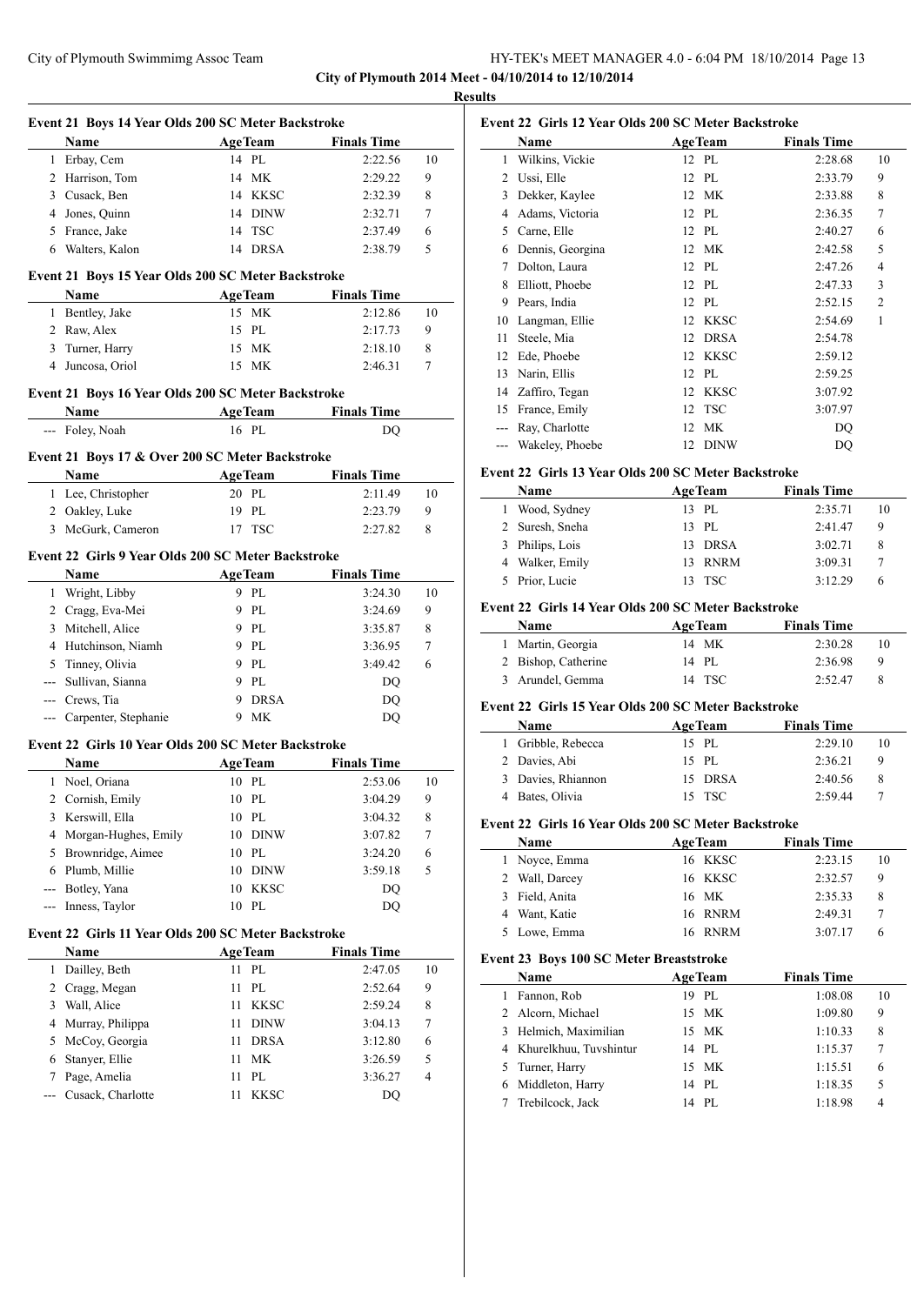**City of Plymouth 2014 Meet - 04/10/2014 to 12/10/2014 Results**

l,

 $\overline{a}$ 

 $\overline{\phantom{0}}$ 

|              | <b>Event 24 Girls 100 SC Meter Butterfly</b>        |                   |                    |        |
|--------------|-----------------------------------------------------|-------------------|--------------------|--------|
|              | Name                                                | <b>AgeTeam</b>    | <b>Finals Time</b> |        |
| $\mathbf{1}$ | Harbour, Jazz                                       | 13 PL             | 1:07.26            | 10     |
| 2            | Smalley, Molina                                     | 16 PL             | 1:09.16            | 9      |
| 3            | Dekker, Kaylee                                      | 12 MK             | 1:09.18            | 8      |
| 4            | Steigleder, Valerie                                 | 15 MK             | 1:11.06            | 7      |
| 5            | Thomas, Becky                                       | 21 PL             | 1:12.20            | 6      |
|              | 6 Davies, Abi                                       | 15 PL             | 1:14.17            | 5      |
|              | 7 Adams, Victoria                                   | 12 PL             | 1:14.36            | 4      |
|              | Event 25 Girls 9 Year Olds 200 SC Meter IM          |                   |                    |        |
|              | Name                                                | <b>AgeTeam</b>    | <b>Finals Time</b> |        |
| 1            | Carpenter, Stephanie                                | 9 MK              | 3:25.82            | 10     |
|              | 2 Cragg, Eva-Mei                                    | 9 PL              | 3:31.96            | 9      |
|              | 3 Wright, Libby                                     | 9 PL              | 3:32.68            | 8      |
|              | 4 Hutchinson, Niamh                                 | 9 PL              | 3:52.33            | 7      |
|              |                                                     |                   |                    |        |
|              | Event 25 Girls 10 Year Olds 200 SC Meter IM<br>Name | <b>AgeTeam</b>    | <b>Finals Time</b> |        |
|              | 1 Noel, Oriana                                      | 10 PL             | 3:03.41            | 10     |
|              | 2 Cornish, Emily                                    | 10P               | 3:15.14            | 9      |
| 3            | Morgan-Hughes, Emily                                | 10 DINW           | 3:24.56            | 8      |
| 4            | Brownridge, Aimee                                   | 10 PL             | 3:41.49            | 7      |
|              |                                                     | 10 MK             | 3:53.64            |        |
| 5            | Tilney, Charlotte                                   | 10 PL             |                    | 6<br>5 |
| 6            | Inness, Taylor                                      |                   | 4:01.46            | 4      |
| 7            | Plumb, Millie                                       | 10 DINW           | 4:01.77            |        |
| 8<br>$---$   | Paltanaviciute, Karolina                            | 10 PL<br>10 KKSC  | 4:08.86            | 3      |
|              | Botley, Yana                                        |                   | DQ                 |        |
|              | Event 25 Girls 11 Year Olds 200 SC Meter IM         |                   |                    |        |
|              | Name                                                | <b>AgeTeam</b>    | <b>Finals Time</b> |        |
| $\mathbf{1}$ | Carpenter, Rebecca                                  | <b>MK</b><br>11   | 2:38.89            | 10     |
|              | 2 Cragg, Megan                                      | PL<br>11          | 3:01.54            | 9      |
| 3            | Wall, Alice                                         | 11 KKSC           | 3:02.51            | 8      |
|              | 4 Gautier, Maddie                                   | 11 KKSC           | 3:05.60            | 7      |
|              | 5 Coleman, Jasmin                                   | <b>DRSA</b><br>11 | 3:13.68            | 6      |
|              | 6 D'Cunha, Ella                                     | 11 DINW           | 3:17.08            | 5      |
|              | 7 Cusack, Charlotte                                 | 11<br><b>KKSC</b> | 3:27.17            | 4      |
|              | --- Broekhoven, Lana                                | PL<br>11          | DQ                 |        |
| ---          | Dailley, Beth                                       | PL<br>11          | DQ                 |        |
| $- - -$      | Smith, Maisy                                        | 11 PL             | DQ                 |        |
|              | Event 25 Girls 12 Year Olds 200 SC Meter IM         |                   |                    |        |
|              | Name                                                | <b>AgeTeam</b>    | <b>Finals Time</b> |        |
| 1            | Dekker, Kaylee                                      | 12 MK             | 2:35.70            | 10     |
| 2            | Wilkins, Vickie                                     | PL<br>12          | 2:36.36            | 9      |
| 3            | Tanir, Duru                                         | 12 PL             | 2:38.42            | 8      |
| 4            | Botley, Tia                                         | 12 KKSC           | 2:45.31            | 7      |
| 5            | Dolton, Laura                                       | 12 PL             | 2:48.53            | 6      |
| 6            | Dennis, Georgina                                    | 12 MK             | 2:52.05            | 5      |
| 7            | Stephens, Isabelle                                  | 12 PL             | 2:59.31            | 4      |
| 8            | Ede, Phoebe                                         | <b>KKSC</b><br>12 | 3:00.54            | 3      |
| 9            | France, Emily                                       | 12<br><b>TSC</b>  | 3:02.81            | 2      |
| 10           | Steer, Lucy                                         | 12<br><b>DINW</b> | 3:05.39            | 1      |
| 11           | Steele, Mia                                         | 12<br><b>DRSA</b> | 3:06.04            |        |
| 12           | Lawrence, Rosie                                     | 12<br><b>KKSC</b> | 3:08.99            |        |
| 13           | Garland-Tsirka, Thanae                              | <b>TSC</b><br>12  | 3:12.96            |        |
| 14           | Pile, Ellie                                         | MK<br>12          | 3:19.91            |        |
| 15           | Wakeley, Phoebe                                     | 12<br><b>DINW</b> | 3:21.86            |        |
|              |                                                     |                   |                    |        |

|   | Name            |    | <b>AgeTeam</b> | <b>Finals Time</b> |    |
|---|-----------------|----|----------------|--------------------|----|
|   | Wood, Sydney    | 13 | PL             | 2:32.67            | 10 |
|   | 2 Suresh, Sneha | 13 | PL             | 2:49.82            | 9  |
|   | Yeoman, Cara    | 13 | KKSC           | 3:02.66            | 8  |
| 4 | Walker, Emily   | 13 | <b>RNRM</b>    | 3:06.45            | 7  |
|   | Philips, Lois   | 13 | <b>DRSA</b>    | 3:06.95            | 6  |
| 6 | Morgan, Daisy   | 13 | <b>TSC</b>     | 3:07.16            | 5  |

## **Event 25 Girls 14 Year Olds 200 SC Meter IM**

|    | <b>AgeTeam</b><br><b>Name</b> |                   | <b>Finals Time</b> |    |
|----|-------------------------------|-------------------|--------------------|----|
| 1  | Martin, Georgia               | МK<br>14          | 2:33.65            | 10 |
| 2  | Ashworth, Halle               | 14 MK             | 2:37.78            | 9  |
| 3  | Craigie, Charlotte            | DINW<br>14        | 2:41.37            | 8  |
| 4  | Blake, Charlotte              | 14 KKSC           | 2:41.58            | 7  |
| 5  | Kingsley Smith, Honor         | 14 MK             | 2:43.40            | 6  |
| 6  | Clemens, Jessamy              | 14 TSC            | 2:50.64            | 5  |
|    | Francis, Amber                | 14 TSC            | 2:54.88            | 4  |
| 8  | Whelan, Ottilie               | <b>KKSC</b><br>14 | 2:56.63            | 3  |
| 9  | Abernethy, Isobel             | <b>DRSA</b><br>14 | 2:57.54            | 2  |
| 10 | Meredith, Laura               | <b>TSC</b><br>14  | 3:04.20            |    |

#### **Event 25 Girls 15 Year Olds 200 SC Meter IM**

| Name                  | <b>AgeTeam</b>     | <b>Finals Time</b> |    |
|-----------------------|--------------------|--------------------|----|
| 1 Trost, Eva          | 15 PL              | 2:33.91            | 10 |
| 2 Lawrence, Emily     | 15 KKSC            | 2:35.37            | 9  |
| 3 Steigleder, Valerie | 15 MK              | 2:38.40            | 8  |
| 4 O'Reilly, Brittaney | 15 PL              | 2:40.71            | 7  |
| 5 Caglayan, Lara      | 15 PL              | 2:41.57            | 6  |
| Davies, Abi           | 15 PL              | 2:43.15            | 5  |
| Moore, Victoria       | 15 MK              | 2:44.77            | 4  |
| Harris, Olivia        | <b>DINW</b><br>15. | 2:57.67            | 3  |

#### **Event 25 Girls 16 Year Olds 200 SC Meter IM**

| <b>Name</b>           | <b>AgeTeam</b> | <b>Finals Time</b> |    |
|-----------------------|----------------|--------------------|----|
| Smalley, Molina       | 16 PL          | 2:30.16            | 10 |
| 2 Lloyd-Evans, Phoebe | 16 MK          | 2:32.75            | 9  |
| 3 Lowe, Emma          | 16 RNRM        | 3:03.63            | 8  |
| 4 Milne, Christie     | 16 MK          | 3:05.38            |    |
| --- Fairbairn, Corrie | 16 PL          | DO                 |    |

### **Event 25 Girls 17 & Over 200 SC Meter IM**

| <b>Name</b>        | <b>AgeTeam</b> | <b>Finals Time</b> |  |
|--------------------|----------------|--------------------|--|
| 1 Edwards, Harriet | 18 TSC         | 2:48.52            |  |

#### **Event 26 Boys 9 Year Olds 200 SC Meter Freestyle**

| Name               | <b>AgeTeam</b> | <b>Finals Time</b> |    |
|--------------------|----------------|--------------------|----|
| 1 Washburn, Finn   | 9 PL           | 3:04.84            | 10 |
| 2 O'Loughlin, Paul | 9 PL           | 3:06.05            | 9  |
| 3 Coleman, James   | 9 DRSA         | 3:29.25            |    |
| 4 George, Scott    | <b>DRSA</b>    | 3:54.94            |    |

## **Event 26 Boys 10 Year Olds 200 SC Meter Freestyle**

| <b>Name</b>         | <b>AgeTeam</b> | <b>Finals Time</b> |    |
|---------------------|----------------|--------------------|----|
| 1 O'Loughlin, David | 10 PL          | 2:44.44            | 10 |
| 2 Brew, Jamie       | 10 MK          | 2:50.98            | 9  |
| 3 Browne, Henry     | 10 PL          | 3:06.66            | 8  |
| 4 Philipson, Ethan  | 10 PL          | 3:16.13            |    |
| 5 Ray, Peter        | 10 MK          | 3:34.67            | 6  |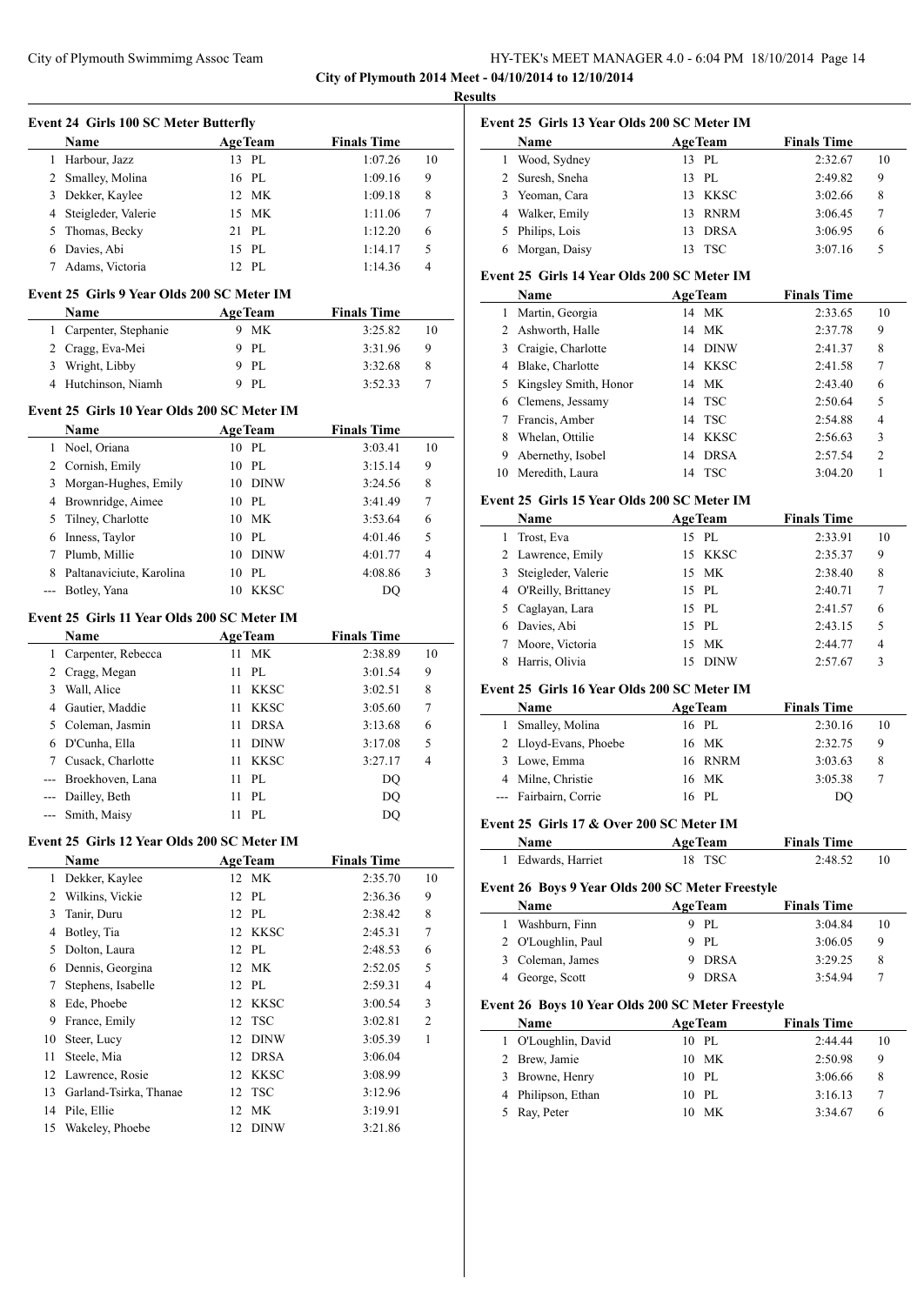|   | City of Plymouth Swimmimg Assoc Team                |                   |                    |                | HY-TEK's MEET MANAGER 4.0 - 6:04 PM 18/10/2014 Page 15                  |                |                    |
|---|-----------------------------------------------------|-------------------|--------------------|----------------|-------------------------------------------------------------------------|----------------|--------------------|
|   |                                                     |                   |                    |                | City of Plymouth 2014 Meet - 04/10/2014 to 12/10/2014<br><b>Results</b> |                |                    |
|   | (Event 26 Boys 10 Year Olds 200 SC Meter Freestyle) |                   |                    |                | 5 Turner, Harry                                                         | 15 MK          | 2:06.82            |
|   | Name                                                | <b>AgeTeam</b>    | <b>Finals Time</b> |                | 6 Linton, Finn                                                          | 15 MK          | 2:07.24            |
|   | 6 Collins, George                                   | 10 MK             | 3:38.98            | 5              | Mataro Llobet, Albert<br>7                                              | 15 MK          | 2:08.87            |
|   | 7 Williams, Cameron                                 | 10 PL             | 3:47.01            | $\overline{4}$ | Alcorn, Michael<br>8                                                    | 15 MK          | 2:09.05            |
|   |                                                     |                   |                    |                | Helmich, Maximilian<br>9                                                | 15 MK          | 2:11.38            |
|   | Event 26 Boys 11 Year Olds 200 SC Meter Freestyle   |                   |                    |                | 10 Juncosa, Oriol                                                       | 15 MK          | 2:26.88            |
|   | Name                                                | <b>AgeTeam</b>    | <b>Finals Time</b> |                |                                                                         |                |                    |
|   | 1 Smart, Oliver                                     | 11 PL             | 2:24.81            | 10             | Event 26 Boys 16 Year Olds 200 SC Meter Freestyle                       |                |                    |
|   | 2 Robinson, Connor                                  | 11 PL             | 2:32.20            | 9              | <b>Name</b>                                                             | <b>AgeTeam</b> | <b>Finals Time</b> |
| 3 | Craigie, Jack                                       | 11 DINW           | 2:36.76            | 8              | 1 Andrews, Connor                                                       | 16 PL          | 1:59.75            |
|   | 4 Close, Ben                                        | 11 DINW           | 2:37.42            | 7              | 2 Foley, Noah                                                           | 16 PL          | 2:03.43            |
| 5 | Darlington-Eyre, Rimae                              | 11 PL             | 2:41.38            | 6              | 3 Anderson, James                                                       | 16 TSC         | 2:10.00            |
| 6 | Svensson, Elliot                                    | 11 MK             | 2:46.59            | 5              | 4 Francis, Alex                                                         | 16 TSC         | 2:10.82            |
|   | 7 Stewart, Sammy                                    | 11 KKSC           | 2:49.76            | $\overline{4}$ | 5 Shpilevskii, Ivan                                                     | 16 MK          | 2:12.94            |
|   | 8 Hyland, Charlie                                   | 11 PL             | 2:54.35            | 3              | 6 Hopgood, Trystan                                                      | 16 MK          | 2:24.51            |
|   | Event 26 Boys 12 Year Olds 200 SC Meter Freestyle   |                   |                    |                | Event 26 Boys 17 & Over 200 SC Meter Freestyle                          |                |                    |
|   | Name                                                | <b>AgeTeam</b>    | <b>Finals Time</b> |                | Name                                                                    | <b>AgeTeam</b> | <b>Finals Time</b> |
|   | 1 Thompson, Joseph                                  | 12 PL             | 2:28.35            | 10             | 1 Fannon, Rob                                                           | 19 PL          | 2:02.06            |
| 2 | Jones, Reid                                         | 12 DINW           | 2:28.98            | 9              | 2 Colley, David                                                         | 18 MK          | 2:03.04            |
| 3 | Haigh, Cole                                         | 12 DINW           | 2:31.12            | 8              | Event 27 Girls 11 Year Olds 100 SC Meter Backstroke                     |                |                    |
|   | 4 Dodds, Dominic                                    | 12 DINW           | 2:32.09            | 7              |                                                                         |                |                    |
| 5 | Schmidt, Jacek                                      | 12 PL             | 2:32.30            | 6              | Name                                                                    | <b>AgeTeam</b> | <b>Prelim Time</b> |
|   | 6 Lillyman, Ryan                                    | 12 TSC            | 2:50.69            | 5              | Preliminaries                                                           |                |                    |
|   | 7 Whelan, Finn                                      | 12 KKSC           | 2:53.33            | 4              | 1 Dailley, Beth                                                         | 11 PL          | 1:20.11            |
| 8 | Jamieson, Jack                                      | 12 KKSC           | 2:54.84            | 3              | 2 Wall, Alice                                                           | 11 KKSC        | 1:24.22            |
|   |                                                     |                   |                    |                | 3 Cragg, Megan                                                          | 11 PL          | 1:26.08            |
|   | Event 26 Boys 13 Year Olds 200 SC Meter Freestyle   |                   |                    |                | 4 Ellicott, Morgan                                                      | 11 PL          | 1:28.92            |
|   | Name                                                | <b>AgeTeam</b>    | <b>Finals Time</b> |                | Cusack, Charlotte<br>5                                                  | 11 KKSC        | 1:36.37            |
|   | 1 Roche-Walker, Tai                                 | 13 PL             | 2:08.09            | 10             | 6 Stanyer, Ellie                                                        | 11 MK          | 1:37.80            |
|   | 2 Spencer, George                                   | 13 PL             | 2:09.72            | 9              | 7 Prior, Elena                                                          | 11 TSC         | 1:38.79            |
|   | 3 Hitchen, William                                  | 13 KKSC           | 2:14.20            | 8              | 8 Page, Amelia                                                          | 11 PL          | 1:39.62            |
|   | 4 Newcombe, Jacob                                   | 13 MK             | 2:15.22            | 7              | 9 Trebilcock, Maddie                                                    | 11 PL          | 1:44.56            |
|   | 5 Hutchin, Jack                                     | 13 MK             | 2:16.68            | 6              | Event 27 Girls 12 Year Olds 100 SC Meter Backstroke                     |                |                    |
| 6 | Smart, Edward                                       | 13 PL             | 2:20.13            | 5              | Name                                                                    | <b>AgeTeam</b> | <b>Prelim Time</b> |
| 7 | Charlton, Ethan                                     | <b>KKSC</b><br>13 | 2:25.69            | 4              |                                                                         |                |                    |
|   | 8 Green, William                                    | 13 DINW           | 2:26.27            | 3              | <b>Preliminaries</b>                                                    |                |                    |
|   | 9 Foley, Jonah                                      | 13 PL             | 2:32.04            | 2              | 1 Wilkins, Vickie                                                       | 12 PL          | 1:10.75            |
|   | 10 Cuddihee, Michael                                | 13 DINW           | 2:33.99            | 1              | 2 Dekker, Kaylee                                                        | 12 MK          | 1:11.81            |
|   | 11 Patton, Alex                                     | 13 DRSA           | 2:43.44            |                | 3 Ussi, Elle                                                            | 12 PL          | 1:13.39            |
|   | 12 Underwood, Lloyd                                 | 13 TSC            | 2:45.86            |                | Carne, Elle<br>4                                                        | 12 PL          | 1:15.01            |
|   |                                                     |                   |                    |                | Adams, Victoria<br>5                                                    | 12 PL          | 1:16.32            |
|   | Event 26 Boys 14 Year Olds 200 SC Meter Freestyle   |                   |                    |                | Dennis, Georgina<br>6                                                   | 12 MK          | 1:17.21            |
|   | Name                                                | <b>AgeTeam</b>    | <b>Finals Time</b> |                | Elliott, Phoebe<br>7                                                    | 12 PL          | 1:19.64            |
|   | 1 O'Connor, Wolfram                                 | 14 PL             | 2:05.14            | 10             | 8 Langman, Ellie                                                        | 12 KKSC        | 1:20.36            |
|   | 2 Linden, Nathan                                    | 14 PL             | 2:06.03            | 9              | 9 Pears, India                                                          | 12 PL          | 1:22.15            |
|   | 3 Khurelkhuu, Tuvshintur                            | 14 PL             | 2:06.59            | 8              | 10 Stephens, Isabelle                                                   | 12 PL          | 1:22.20            |
| 4 | Middleton, Harry                                    | 14 PL             | 2:13.68            | 7              | 11 Ede, Phoebe                                                          | 12 KKSC        | 1:22.36            |
| 5 | Jones, Quinn                                        | 14 DINW           | 2:14.88            | 6              | 12 Narin, Ellis                                                         | 12 PL          | 1:23.04            |
| 6 | Cusack, Ben                                         | 14 KKSC           | 2:18.08            | 5              | 13 Steele, Mia                                                          | 12 DRSA        | 1:23.38            |
|   | 7 France, Jake                                      | 14 TSC            | 2:18.94            | 4              | 14 Mumford, Sophie                                                      | 12 PL          | 1:26.41            |
|   | 8 Harrison, Tom                                     | 14 MK             | 2:19.91            | 3              | 15 Zaffiro, Tegan                                                       | 12 KKSC        | 1:26.79            |
|   | 9 Purbrick, Guy                                     | 14 MK             | 2:26.70            | 2              | 16 Want, Tia                                                            | 12 RNRM        | 1:29.46            |
|   |                                                     |                   |                    |                | 17 Garland-Tsirka, Thanae                                               | 12 TSC         | 1:30.25            |
|   | Event 26 Boys 15 Year Olds 200 SC Meter Freestyle   |                   |                    |                | 18 France, Emily                                                        | 12 TSC         | 1:31.18            |
|   | Name                                                | <b>AgeTeam</b>    | <b>Finals Time</b> |                | 19 Murray, Nola                                                         | 12 DINW        | 1:34.38            |
|   | 1 Bentley, Jake                                     | 15 MK             | 2:00.88            | 10             | 20 Ray, Charlotte                                                       | 12 MK          | 1:34.41            |
|   | 2 Raw, Alex                                         | 15 PL             | 2:01.64            | 9              |                                                                         |                |                    |

 Rayment, Callum 15 PL 2:03.15 8 Tibbetts, Joe 15 PL 2:04.79 7

|    | 5 Turner, Harry       |     | 15 MK | 2:06.82 | 6 |  |
|----|-----------------------|-----|-------|---------|---|--|
|    | 6 Linton, Finn        |     | 15 MK | 2:07.24 |   |  |
| 7  | Mataro Llobet, Albert |     | 15 MK | 2:08.87 |   |  |
| 8  | Alcorn, Michael       |     | 15 MK | 2:09.05 | 3 |  |
|    | Helmich, Maximilian   |     | 15 MK | 2:11.38 |   |  |
| 10 | Juncosa, Oriol        | 15. | - MK  | 2:26.88 |   |  |

#### **Event 26 Boys 16 Year Olds 200 SC Meter Freestyle**

| <b>Finals Time</b> |
|--------------------|
| 1:59.75<br>10      |
| 2:03.43<br>9       |
| 2:10.00<br>8       |
| 2:10.82            |
| 2:12.94<br>6       |
| 2:24.51            |
|                    |

#### **Event 26 Boys 17 & Over 200 SC Meter Freestyle**

| Name            | <b>AgeTeam</b> | <b>Finals Time</b> |    |
|-----------------|----------------|--------------------|----|
| 1 Fannon, Rob   | 19 PL          | 2:02.06            |    |
| 2 Colley, David | 18 MK          | 2:03.04            | -9 |

### **Event 27 Girls 11 Year Olds 100 SC Meter Backstroke**

|   | <b>Name</b>          |     | <b>AgeTeam</b> | <b>Prelim Time</b> |
|---|----------------------|-----|----------------|--------------------|
|   | <b>Preliminaries</b> |     |                |                    |
|   | Dailley, Beth        |     | $11$ PL        | 1:20.11            |
|   | Wall, Alice          | 11  | KKSC           | 1:24.22            |
| 3 | Cragg, Megan         | 11  | PL             | 1:26.08            |
| 4 | Ellicott, Morgan     | 11  | PL             | 1:28.92            |
| 5 | Cusack, Charlotte    | 11  | <b>KKSC</b>    | 1:36.37            |
| 6 | Stanyer, Ellie       | 11  | МK             | 1:37.80            |
|   | Prior, Elena         | 11. | TSC            | 1:38.79            |
| 8 | Page, Amelia         | 11  | PL             | 1:39.62            |
| 9 | Trebilcock, Maddie   |     | PL.            | 1:44.56            |

#### **Event 27 Girls 12 Year Olds 100 SC Meter Backstroke**

|    | Name                   |    | <b>AgeTeam</b> | <b>Prelim Time</b> |  |
|----|------------------------|----|----------------|--------------------|--|
|    | Preliminaries          |    |                |                    |  |
| 1  | Wilkins, Vickie        |    | 12 PL          | 1:10.75            |  |
| 2  | Dekker, Kaylee         | 12 | <b>MK</b>      | 1:11.81            |  |
| 3  | Ussi, Elle             | 12 | PI.            | 1:13.39            |  |
| 4  | Carne, Elle            | 12 | PI.            | 1:15.01            |  |
| 5  | Adams, Victoria        | 12 | PL             | 1:16.32            |  |
| 6  | Dennis, Georgina       | 12 | <b>MK</b>      | 1:17.21            |  |
| 7  | Elliott, Phoebe        | 12 | PL             | 1:19.64            |  |
| 8  | Langman, Ellie         | 12 | <b>KKSC</b>    | 1:20.36            |  |
| 9  | Pears, India           | 12 | PL             | 1:22.15            |  |
| 10 | Stephens, Isabelle     | 12 | PL             | 1:22.20            |  |
| 11 | Ede, Phoebe            | 12 | <b>KKSC</b>    | 1:22.36            |  |
| 12 | Narin, Ellis           | 12 | PL             | 1:23.04            |  |
| 13 | Steele, Mia            | 12 | <b>DRSA</b>    | 1:23.38            |  |
| 14 | Mumford, Sophie        | 12 | PL             | 1:26.41            |  |
| 15 | Zaffiro, Tegan         | 12 | <b>KKSC</b>    | 1:26.79            |  |
| 16 | Want, Tia              | 12 | <b>RNRM</b>    | 1:29.46            |  |
| 17 | Garland-Tsirka, Thanae | 12 | <b>TSC</b>     | 1:30.25            |  |
| 18 | France, Emily          | 12 | <b>TSC</b>     | 1:31.18            |  |
| 19 | Murray, Nola           | 12 | <b>DINW</b>    | 1:34.38            |  |
| 20 | Ray, Charlotte         | 12 | <b>MK</b>      | 1:34.41            |  |
|    |                        |    |                |                    |  |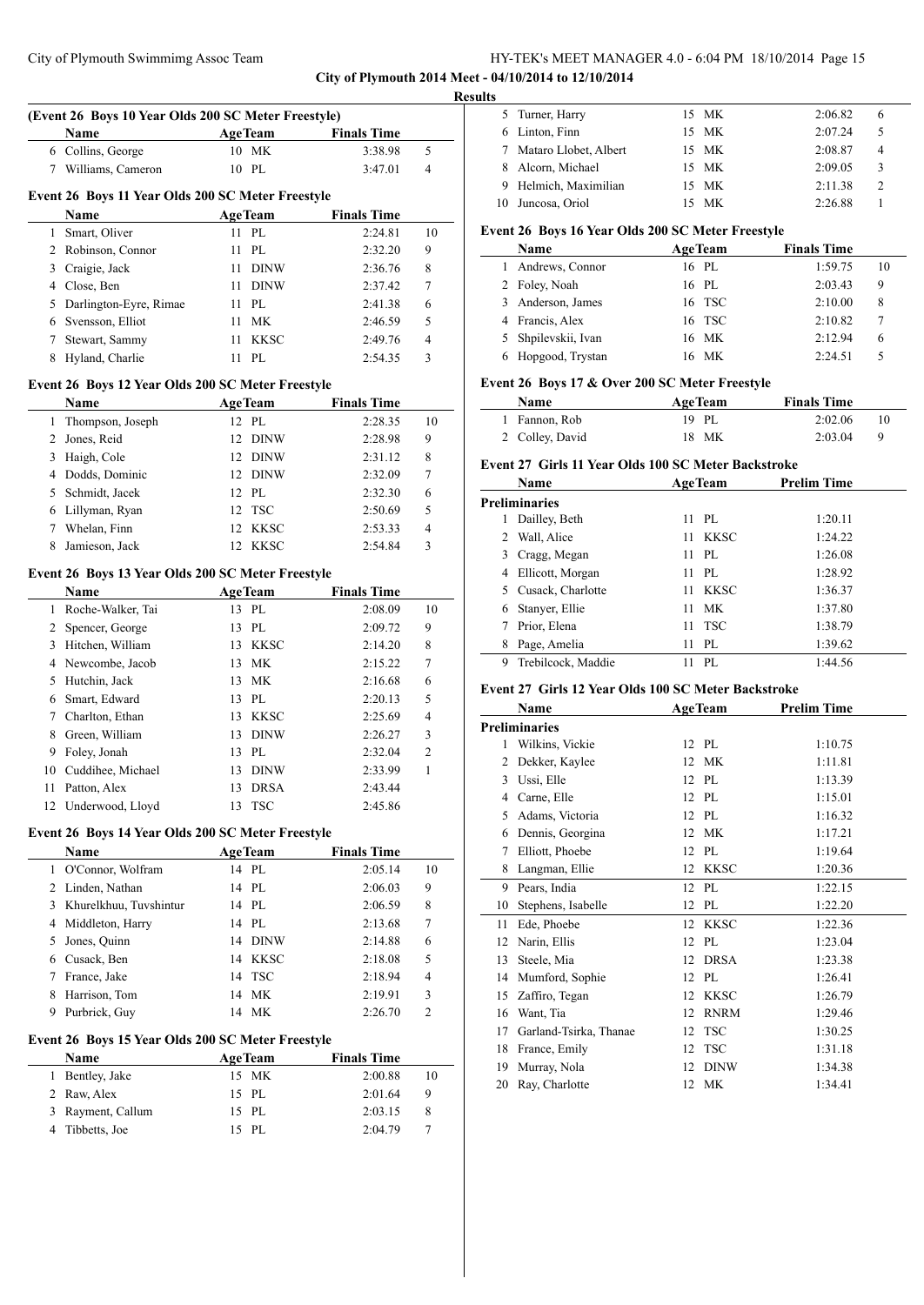**City of Plymouth 2014 Meet - 04/10/2014 to 12/10/2014**

|   | Event 27 Girls 13 Year Olds 100 SC Meter Backstroke |    |                |                    |  |
|---|-----------------------------------------------------|----|----------------|--------------------|--|
|   | <b>Example 2</b> Age Team<br>Name                   |    |                | <b>Prelim Time</b> |  |
|   | <b>Preliminaries</b>                                |    |                |                    |  |
|   | 1 Harbour, Jazz                                     |    | 13 PL          | 1:10.14            |  |
|   | 2 Suresh, Sneha                                     |    | 13 PL          | 1:17.25            |  |
|   | 3 Seel, India                                       |    | 13 PL          | 1:22.98            |  |
|   | 4 Prior, Lucie                                      |    | 13 TSC         | 1:28.21            |  |
|   | 5 Walker, Emily                                     |    | 13 RNRM        | 1:31.20            |  |
|   | Event 27 Girls 14 Year Olds 100 SC Meter Backstroke |    |                |                    |  |
|   | Name                                                |    | <b>AgeTeam</b> | <b>Prelim Time</b> |  |
|   | <b>Preliminaries</b>                                |    |                |                    |  |
|   | 1 Peach, Kate                                       |    | 14 KKSC        | 1:13.14            |  |
|   | 2 Blake, Charlotte                                  |    | 14 KKSC        | 1:13.64            |  |
|   | 3 Bishop, Catherine                                 |    | 14 PL          | 1:14.09            |  |
|   | 4 Martin, Georgia                                   |    | 14 MK          | 1:15.13            |  |
|   | 5 Chatfield, Hannah                                 |    | 14 PL          | 1:20.07            |  |
|   | --- Meredith, Laura                                 |    | 14 TSC         | DQ                 |  |
|   |                                                     |    |                |                    |  |
|   | Event 27 Girls 15 Year Olds 100 SC Meter Backstroke |    |                |                    |  |
|   | Name                                                |    | <b>AgeTeam</b> | <b>Prelim Time</b> |  |
|   | <b>Preliminaries</b>                                |    |                |                    |  |
| 1 | Gribble, Rebecca                                    |    | 15 PL          | 1:08.59            |  |
| 2 | Trost, Eva                                          |    | 15 PL          | 1:10.38            |  |
|   | 3 Davies, Abi                                       |    | 15 PL          | 1:11.70            |  |
|   | 4 Davies, Rhiannon                                  |    | 15 DRSA        | 1:14.21            |  |
|   | 5 Bates, Olivia                                     | 15 | TSC            | 1:26.10            |  |
|   | Event 27 Girls 16 Year Olds 100 SC Meter Backstroke |    |                |                    |  |
|   | Name                                                |    | <b>AgeTeam</b> | <b>Prelim Time</b> |  |
|   | <b>Preliminaries</b>                                |    |                |                    |  |
|   | 1 Noyce, Emma                                       |    | 16 KKSC        | 1:07.65            |  |
|   | 2 Field, Anita                                      |    | 16 MK          | 1:08.55            |  |
|   | 3 Giudici, Nina                                     |    | 16 MK          | 1:08.77            |  |
|   | 4 Lloyd-Evans, Phoebe                               |    | 16 MK          | 1:10.34            |  |
|   | 5 Wall, Darcey                                      |    | 16 KKSC        | 1:10.92            |  |
|   | 6 Hellier, Grace                                    |    | 16 PL          | 1:13.32            |  |
|   | 7 Marles, Tait                                      |    | 16 PL          | 1:13.56            |  |
|   |                                                     |    |                |                    |  |
| 8 | Millington, Laura                                   |    | 16 DINW        | 1:16.69            |  |
|   | 9 Want, Katie                                       |    | 16 RNRM        | 1:17.64            |  |
|   | 10 Lowe, Emma                                       |    | 16 RNRM        | 1:27.58            |  |
|   | Event 28 Boys 9 Year Olds 100 SC Meter IM           |    |                |                    |  |
|   | Name                                                |    | <b>AgeTeam</b> | <b>Prelim Time</b> |  |
|   | <b>Preliminaries</b>                                |    |                |                    |  |
| 1 | Washburn, Finn                                      |    | 9 PL           | 1:36.51            |  |
| 2 | O'Loughlin, Paul                                    |    | 9 PL           | 1:42.33            |  |
|   | 3 George, Scott                                     |    | 9 DRSA         | 1:49.04            |  |
|   | --- Coleman, James                                  | 9  | <b>DRSA</b>    | DQ                 |  |
|   |                                                     |    |                |                    |  |
|   | Event 28 Boys 10 Year Olds 100 SC Meter IM          |    |                |                    |  |
|   | Name                                                |    | <b>AgeTeam</b> | <b>Prelim Time</b> |  |
| 1 | Preliminaries                                       |    | 10 PL          |                    |  |
|   | Browne, Henry                                       |    |                | 1:44.35            |  |
| 2 | Hoskin, Charlie                                     | 10 | <b>TSC</b>     | 1:49.10            |  |
| 3 | Philipson, Ethan                                    | 10 | PL             | 1:50.13            |  |
|   | 4 Collins, George                                   | 10 | MK             | 2:00.01            |  |

| <b>Results</b> |                                            |    |                |                    |
|----------------|--------------------------------------------|----|----------------|--------------------|
| $---$          | Brew, Jamie                                |    | 10 MK          | DQ                 |
| ---            | Ray, Peter                                 |    | 10 MK          | DQ                 |
|                | Event 28 Boys 11 Year Olds 100 SC Meter IM |    |                |                    |
|                | Name                                       |    | <b>AgeTeam</b> | <b>Prelim Time</b> |
|                | <b>Preliminaries</b>                       |    |                |                    |
|                | 1 Robinson, Connor                         |    | 11 PL          | 1:23.28            |
| $\mathbf{2}$   | Svensson, Elliot                           | 11 | <b>MK</b>      | 1:24.03            |
|                | 3 Close, Ben                               | 11 | <b>DINW</b>    | 1:26.08            |
|                | 4 Davies, Blake                            | 11 | PL             | 1:27.15            |
|                | 5 Craigie, Jack                            | 11 | <b>DINW</b>    | 1:31.77            |
|                | 6 Hyland, Charlie                          |    | 11 PL          | 1:32.22            |
| 7              | Stewart, Sammy                             | 11 | <b>KKSC</b>    | 1:32.87            |
|                | 8 Morgan, Alfie                            | 11 | <b>TSC</b>     | 1:35.31            |
|                | --- Darlington-Eyre, Rimae                 | 11 | PL             | DQ                 |
|                | Event 28 Boys 12 Year Olds 100 SC Meter IM |    |                |                    |
|                | <b>Name</b>                                |    | <b>AgeTeam</b> | <b>Prelim Time</b> |
|                | <b>Preliminaries</b>                       |    |                |                    |
|                | 1 Dodds, Dominic                           |    | 12 DINW        | 1:18.06            |
|                | 2 Jones, Reid                              |    | 12 DINW        | 1:19.42            |
|                | 3 Haigh, Cole                              |    | 12 DINW        | 1:20.54            |
| 4              | Thompson, Joseph                           |    | 12 PL          | 1:25.10            |
| 5              | Schmidt, Jacek                             |    | 12 PL          | 1:26.14            |
|                | 6 Jamieson, Jack                           |    | 12 KKSC        | 1:29.74            |
|                | 7 Plumb, Matt                              |    | 12 DINW        | 1:32.23            |
|                | 8 Lillyman, Ryan                           | 12 | <b>TSC</b>     | 1:32.38            |
|                | 9 Bowles, Benjamin                         | 12 | TSC            | 1:32.67            |
|                |                                            |    |                |                    |
|                | Event 28 Boys 13 Year Olds 100 SC Meter IM |    |                |                    |
|                | Name                                       |    | <b>AgeTeam</b> | <b>Prelim Time</b> |
|                | <b>Preliminaries</b>                       |    |                |                    |
| 1              | Tarhanovs, Rolands                         |    | 13 PL          | 1:10.57            |
|                | 2 Hitchen, William                         |    | 13 KKSC        | 1:13.65            |
|                | 3 Bent, Billy                              |    | 13 PL          | 1:13.77            |
|                | 4 Charlton, Ethan                          |    | 13 KKSC        | 1:19.25            |
|                | 5 Green, William                           |    | 13 DINW        | 1:19.53            |
|                | 6 Foley, Jonah                             | 13 | PL             | 1:20.43            |
| 7              | Bates, Samuel                              | 13 | <b>TSC</b>     | 1:26.73            |
| 8              | Brennan, Denver                            | 13 | RNRM           | 1:28.70            |
| 9              | Underwood, Lloyd                           | 13 | TSC            | 1:33.20            |
| 10             | Patton, Alex                               | 13 | <b>DRSA</b>    | 1:33.64            |
| 11             | Lowe, Daniel                               | 13 | <b>RNRM</b>    | 1:47.67            |
|                | Event 28 Boys 14 Year Olds 100 SC Meter IM |    |                |                    |
|                | Name                                       |    | <b>AgeTeam</b> | <b>Prelim Time</b> |
|                | <b>Preliminaries</b>                       |    |                |                    |
| 1              | O'Connor, Wolfram                          |    | 14 PL          | 1:06.82            |
| 2              | Jones, Quinn                               | 14 | <b>DINW</b>    | 1:09.69            |
|                | 3 Middleton, Harry                         |    | 14 PL          | 1:10.66            |
|                | 4 France, Jake                             | 14 | <b>TSC</b>     | 1:12.30            |
|                | 5 Cusack, Ben                              | 14 | <b>KKSC</b>    | 1:13.76            |
|                | 6 Harrison, Tom                            |    | 14 MK          | 1:14.24            |

 Walters, Kalon 14 DRSA 1:17.44 Purbrick, Guy 14 MK 1:17.87 9 Tucker, Dan 14 KKSC 1:27.28 --- Linden, Nathan 14 PL DQ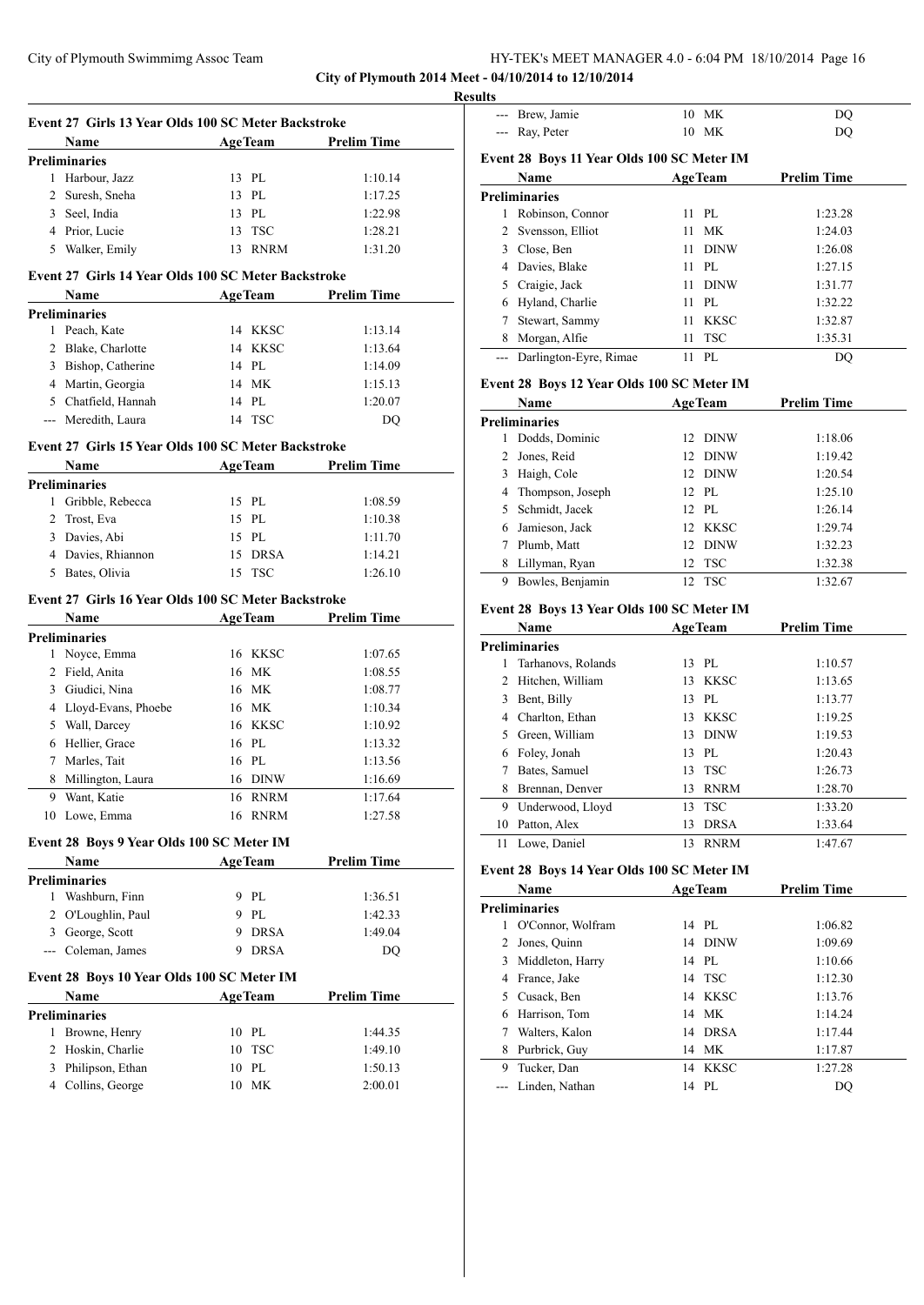**City of Plymouth 2014 Meet - 04/10/2014 to 12/10/2014**

 $\overline{\phantom{a}}$ 

 $\overline{\phantom{a}}$ 

|    | Name                  |    | <b>AgeTeam</b> | <b>Prelim Time</b> |
|----|-----------------------|----|----------------|--------------------|
|    | Preliminaries         |    |                |                    |
| 1  | Turner, Harry         |    | 15 MK          | 1:04.54            |
| 2  | Tibbetts, Joe         |    | 15 PL          | 1:04.99            |
| 3  | Bentley, Jake         |    | 15 MK          | 1:05.08            |
| 4  | Alcorn, Michael       |    | 15 MK          | 1:05.41            |
| 5  | Linton, Finn          |    | 15 MK          | 1:06.07            |
| 6  | Nielsen, Robbie       |    | 15 MK          | 1:07.13            |
| 7  | Helmich, Maximilian   |    | 15 MK          | 1:07.31            |
| 8  | Mataro Llobet, Albert | 15 | МK             | 1:11.76            |
| 9  | Morgan, George        |    | 15 TSC         | 1:13.32            |
| 10 | Juncosa, Oriol        | 15 | МK             | 1:21.03            |
|    | 11 Turner, Sam        |    | 15 TSC         | 1:26.45            |

## **Event 28 Boys 16 Year Olds 100 SC Meter IM**

|   | <b>Name</b>             | <b>AgeTeam</b> |         | <b>Prelim Time</b> |  |
|---|-------------------------|----------------|---------|--------------------|--|
|   | Preliminaries           |                |         |                    |  |
|   | 1 Luckham-Down, William |                | 16 MK   | 1:03.87            |  |
|   | 2 Foley, Noah           | 16 PL          |         | 1:05.35            |  |
| 3 | Shpilevskii, Ivan       |                | 16 MK   | 1:10.96            |  |
|   | 4 Francis, Alex         |                | 16 TSC  | 1:11.85            |  |
| 5 | Moss, George            |                | 16 RNRM | 1:15.95            |  |

## **Event 28 Boys 17 & Over 100 SC Meter IM**

| <b>Name</b>          | <b>AgeTeam</b> | <b>Prelim Time</b> |  |
|----------------------|----------------|--------------------|--|
| <b>Preliminaries</b> |                |                    |  |
| 1 Lee, Christopher   | 20 PL          | 1:03.57            |  |
| 2 Colley, David      | 18 MK          | 1:04.64            |  |
| Oakley, Luke<br>3    | 19 PL          | 1:06.89            |  |

#### **Event 29 Girls 9 Year Olds 50 SC Meter Breaststroke**

|    | Name              |   | <b>AgeTeam</b> | <b>Finals Time</b> |                |
|----|-------------------|---|----------------|--------------------|----------------|
| 1  | Wright, Libby     | 9 | PI.            | 47.58              | 10             |
| 2  | Evans, Klara      | 9 | PL             | 51.12              | 9              |
| 3  | Tinney, Olivia    | 9 | PL             | 54.16              | 8              |
| 4  | Cragg, Eva-Mei    | 9 | PL             | 55.10              | 7              |
| 5  | Dolton, Katie     | 9 | PI.            | 55.76              | 6              |
| 6  | Hutchinson, Niamh | 9 | PI.            | 56.86              | 5              |
| 7  | Crews, Tia        | 9 | <b>DRSA</b>    | 57.85              | $\overline{4}$ |
| 8  | Walker, Hannah    | 9 | <b>TSC</b>     | 1:00.00            | 3              |
| 9  | Hall, Angelean    | 9 | PL             | 1:05.09            | $\overline{c}$ |
| 10 | Abbott, Ceira     | 9 | PL             | 1:07.57            | 1              |
| 11 | Daykin, Malia     | 9 | PI.            | 1:08.66            |                |
| 12 | Walker, Charlotte | 9 | <b>TSC</b>     | 1:10.31            |                |
|    | Mitchell, Alice   | 9 | PL             | DO                 |                |
|    | Sullivan, Sianna  | 9 | PL.            | DO                 |                |

## **Event 29 Girls 10 Year Olds 50 SC Meter Breaststroke**

| <b>Name</b>                | <b>AgeTeam</b>   | <b>Finals Time</b> |    |
|----------------------------|------------------|--------------------|----|
| Russell, Zoe               | $10$ PL          | 47.31              | 10 |
| 2 Cutler, Katie            | 10 PL            | 47.97              | 9  |
| 3 Noel, Oriana             | $10$ PL          | 48.06              | 8  |
| 4 Cornish, Emily           | 10 PL            | 51.36              | 7  |
| 5 Tilney, Charlotte        | 10 MK            | 52.93              | 6  |
| 6 Paltanaviciute, Karolina | PL<br>10         | 54.31              | 5  |
| Bowles, Jessica            | <b>TSC</b><br>10 | 56.36              | 4  |

| <b>Results</b> |                     |         |       |               |  |
|----------------|---------------------|---------|-------|---------------|--|
|                | 8 Plumb, Millie     | 10 DINW | 57.89 | $\rightarrow$ |  |
|                | 9 Brownridge, Aimee | 10 PL   | 58.16 |               |  |
|                | 10 Inness, Taylor   | 10 PL   | 59.33 |               |  |

## **Event 29 Girls 11 Year Olds 50 SC Meter Breaststroke**

|    | Name                  |    | <b>AgeTeam</b> | <b>Finals Time</b> |                |
|----|-----------------------|----|----------------|--------------------|----------------|
| 1  | Carpenter, Rebecca    |    | 11 MK          | 37.58              | 10             |
| 2  | Broekhoven, Lana      | 11 | PI.            | 42.16              | 9              |
| 3  | Coleman, Jasmin       | 11 | <b>DRSA</b>    | 46.26              | 8              |
| 4  | D'Cunha, Ella         | 11 | <b>DINW</b>    | 47.66              | 7              |
| 5  | Prescott, Chloe       | 11 | <b>KKSC</b>    | 47.93              | 6              |
| 6  | Prior, Elena          | 11 | <b>TSC</b>     | 49.07              | 5              |
| 7  | Ellicott, Morgan      | 11 | PL             | 49.26              | 4              |
| 8  | Curtis, Emma          | 11 | PI.            | 49.55              | 3              |
| 9  | Godfrey, Olivia       | 11 | МK             | 51.31              | $\overline{2}$ |
| 10 | Coles, Isabelle       | 11 | PL             | 51.86              | 1              |
| 11 | Cusack, Charlotte     | 11 | <b>KKSC</b>    | 51.94              |                |
| 12 | Trebilcock, Maddie    | 11 | PL             | 54.83              |                |
| 13 | Kurihara-Allen, Leona | 11 | PL             | 55.05              |                |
| 14 | Turner, Beth          | 11 | <b>TSC</b>     | 56.33              |                |
| 15 | Smith, Maisy          | 11 | PL             | 57.57              |                |

## **Event 29 Girls 12 Year Olds 50 SC Meter Breaststroke**

|    | Name               |  | <b>AgeTeam</b> | <b>Finals Time</b> |                |  |  |  |
|----|--------------------|--|----------------|--------------------|----------------|--|--|--|
| 1  | Tanir, Duru        |  | 12 PL          | 38.60              | 10             |  |  |  |
| 2  | Dolton, Laura      |  | 12 PL          | 40.25              | 9              |  |  |  |
| 3  | Dekker, Kaylee     |  | 12 MK          | 41.51              | 8              |  |  |  |
| 4  | Mumford, Sophie    |  | 12 PL          | 42.20              | 7              |  |  |  |
| 5. | Carne, Elle        |  | 12 PL          | 42.25              | 6              |  |  |  |
| 6  | Elliott, Phoebe    |  | 12 PL          | 43.37              | 5              |  |  |  |
| 7  | Langman, Ellie     |  | 12 KKSC        | 44.03              | $\overline{4}$ |  |  |  |
| 8  | Dunn, Nicole       |  | 12 MK          | 45.47              | 3              |  |  |  |
| 9  | France, Emily      |  | 12 TSC         | 46.21              | $\overline{2}$ |  |  |  |
| 10 | Steer, Lucy        |  | 12 DINW        | 46.73              | 1              |  |  |  |
| 11 | Pears, India       |  | 12 PL          | 47.85              |                |  |  |  |
| 12 | Want, Tia          |  | 12 RNRM        | 49.11              |                |  |  |  |
|    | 13 Lawrence, Rosie |  | 12 KKSC        | 50.52              |                |  |  |  |

## **Event 29 Girls 13 Year Olds 50 SC Meter Breaststroke**

|   | Name            | <b>AgeTeam</b>    | <b>Finals Time</b> |  |  |  |  |  |
|---|-----------------|-------------------|--------------------|--|--|--|--|--|
|   | Wood, Sydney    | PL<br>13          | 36.84<br>10        |  |  |  |  |  |
|   | 2 Horka, Danuse | МK<br>13          | 41.29<br>9         |  |  |  |  |  |
| 3 | Prescott, Aimee | <b>KKSC</b><br>13 | 41.75<br>8         |  |  |  |  |  |
|   | 4 Yeoman, Cara  | KKSC<br>13        | 42.31              |  |  |  |  |  |
| 5 | Walker, Emily   | <b>RNRM</b><br>13 | 45.89<br>6         |  |  |  |  |  |
| 6 | Thompson, Kiera | <b>DINW</b>       | 46.36<br>5         |  |  |  |  |  |
|   | Prior, Lucie    | <b>TSC</b>        | 50.09<br>4         |  |  |  |  |  |

## **Event 29 Girls 14 Year Olds 50 SC Meter Breaststroke**

|    | <b>Name</b>         |    | <b>AgeTeam</b> | <b>Finals Time</b> |    |  |  |
|----|---------------------|----|----------------|--------------------|----|--|--|
| I. | Ashworth, Halle     | 14 | MK             | 38.49              | 10 |  |  |
|    | 2 Francis, Amber    |    | 14 TSC         | 40.71              | 9  |  |  |
|    | 3 Abernethy, Isobel |    | 14 DRSA        | 41.39              | 8  |  |  |
|    | 4 Blake, Charlotte  |    | 14 KKSC        | 41.65              | 7  |  |  |
|    | 5 Clemens, Jessamy  |    | 14 TSC         | 42.69              | 6  |  |  |
|    | 6 Lecointe, Louise  |    | 14 DRSA        | 43.30              | 5  |  |  |
|    | Meredith, Laura     |    | 14 TSC         | 46.82              | 4  |  |  |
|    | Kellett, Alice      | 14 | <b>RNRM</b>    | 47.16              | 3  |  |  |
|    |                     |    |                |                    |    |  |  |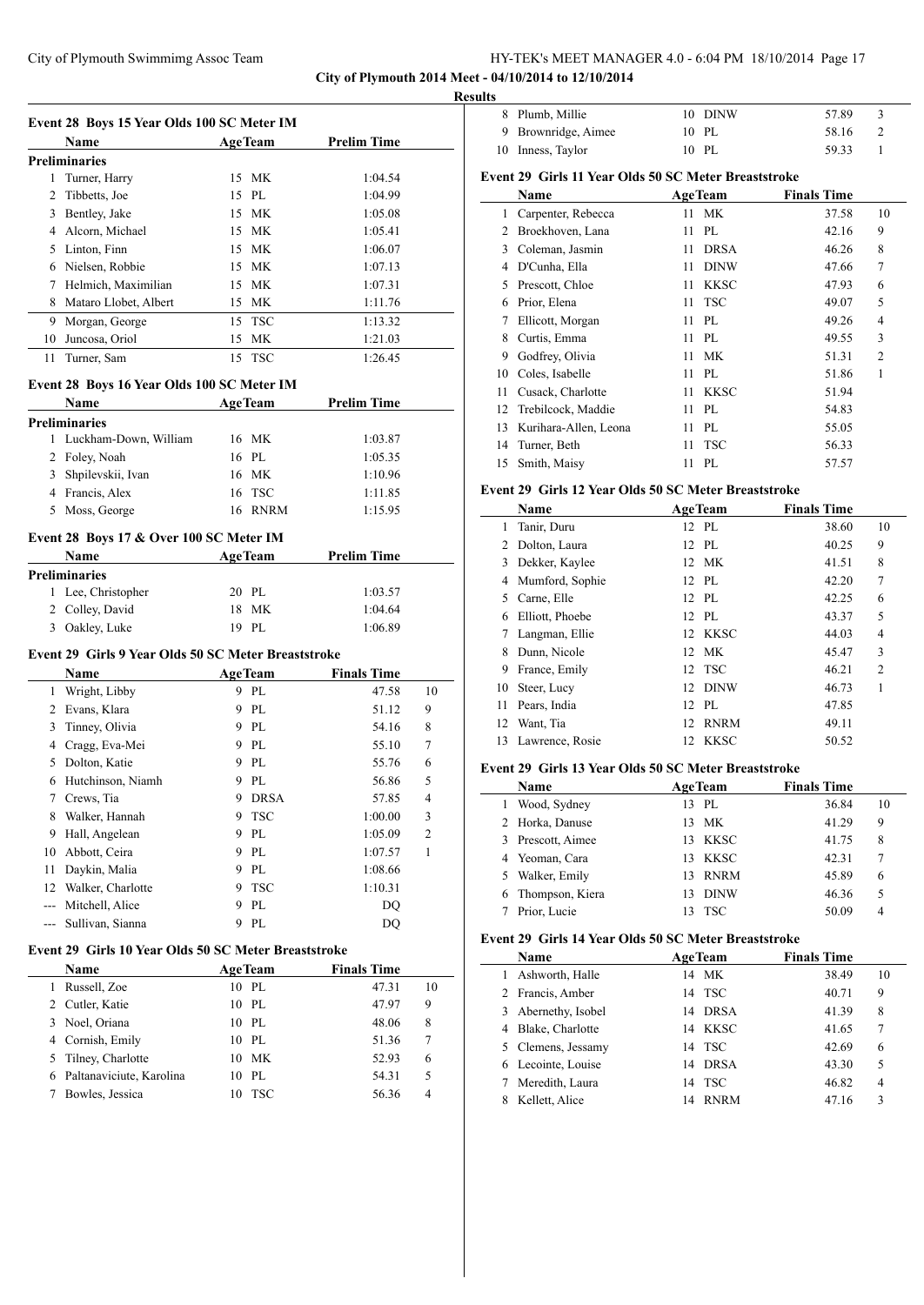**City of Plymouth 2014 Meet - 04/10/2014 to 12/10/2014**

|                | Event 29 Girls 15 Year Olds 50 SC Meter Breaststroke     |                         |                             |                |
|----------------|----------------------------------------------------------|-------------------------|-----------------------------|----------------|
|                | Name                                                     | <b>AgeTeam</b>          | <b>Finals Time</b>          |                |
|                | 1 Lawrence, Emily                                        | 15 KKSC                 | 36.11                       | 10             |
|                | 2 O'Reilly, Brittaney                                    | 15 PL                   | 38.28                       | 9              |
|                | Event 29 Girls 16 Year Olds 50 SC Meter Breaststroke     |                         |                             |                |
|                | Name                                                     | <b>AgeTeam</b>          | <b>Finals Time</b>          |                |
| 1              | Lowe, Emma                                               | 16 RNRM                 | 44.96                       | 10             |
|                | Event 29 Girls 17 & Over 50 SC Meter Breaststroke        |                         |                             |                |
|                | Name                                                     | <b>AgeTeam</b>          | <b>Finals Time</b>          |                |
| 1              | Porter, Zoe                                              | 21<br><b>RNRM</b>       | 41.53                       | 10             |
|                | 2 Porter, Nicola                                         | 19<br><b>RNRM</b>       | 41.89                       | 9              |
|                | Event 30 Boys 9 Year Olds 50 SC Meter Freestyle          |                         |                             |                |
|                | Name                                                     | <b>AgeTeam</b>          | <b>Finals Time</b>          |                |
|                | 1 Washburn, Finn                                         | 9 PL                    | 37.61                       | 10             |
|                | 2 O'Loughlin, Paul                                       | 9 PL                    | 40.26                       | 9              |
|                | 3 Coleman, James                                         | 9 DRSA                  | 41.57                       | 8              |
|                | 4 George, Scott                                          | 9<br><b>DRSA</b>        | 47.43                       | 7              |
|                | 5 Hobbs, Alex                                            | 9<br>TSC                | 1:24.31                     | 6              |
|                | Event 30 Boys 10 Year Olds 50 SC Meter Freestyle         |                         |                             |                |
|                | Name                                                     | <b>AgeTeam</b>          | <b>Finals Time</b>          |                |
|                | 1 O'Loughlin, David                                      | 10 PL                   | 33.72                       | 10             |
|                | 2 Standish, Aiden                                        | PL<br>10                | 35.66                       | 9              |
|                | 3 Brew, Jamie                                            | 10 MK                   | 36.75                       | 8              |
| 4              | Browne, Henry                                            | 10 PL                   | 37.64                       | 7              |
| 5              | Ray, Peter                                               | МK<br>10                | 41.25                       | 6              |
| 6              | Philipson, Ethan                                         | 10 PL                   | 42.40                       | 5              |
|                | 7 Hoskin, Charlie                                        | TSC<br>10               | 44.52                       | 4              |
| 8              | Collins, George                                          | МK<br>10                | 45.54                       | 3              |
|                | 9 Williams, Cameron                                      | 10 PL                   | 46.43                       | $\overline{c}$ |
| $\overline{a}$ | Davis, Carter                                            | 10 TSC                  | DQ                          |                |
|                |                                                          |                         |                             |                |
|                | Event 30 Boys 11 Year Olds 50 SC Meter Freestyle<br>Name | <b>AgeTeam</b>          | <b>Finals Time</b>          |                |
| $\mathbf{1}$   | Smart, Oliver                                            | 11 PL                   | 31.87                       | 10             |
|                | 2 Svensson, Elliot                                       | MK<br>11                | 34.21                       | 9              |
| 3              | Morgan, Alfie                                            | 11 TSC                  | 35.79                       | 8              |
| 4              | Davies, Blake                                            | 11 PL                   | 36.54                       | 7              |
|                |                                                          |                         |                             |                |
|                | Event 30 Boys 12 Year Olds 50 SC Meter Freestyle         |                         |                             |                |
| $\mathbf{1}$   | <b>Name</b><br>Thompson, Joseph                          | <b>AgeTeam</b><br>12 PL | <b>Finals Time</b><br>30.94 | 10             |
| 2              | Jones, Reid                                              | 12<br><b>DINW</b>       | 31.49                       | 9              |
|                |                                                          |                         | 31.64                       | 8              |
|                |                                                          |                         |                             |                |
| 3              | Dodds, Dominic                                           | <b>DINW</b><br>12       |                             |                |
| 4              | Haigh, Cole                                              | 12<br><b>DINW</b>       | 32.01                       | 7              |
| 5              | Plumb, Matt                                              | 12<br>DINW              | 34.28                       | 6              |
| 6              | Jamieson, Jack                                           | 12<br>KKSC              | 35.23                       | 5              |
| 7              | Lillyman, Ryan                                           | 12<br><b>TSC</b>        | 36.24                       | 4              |
| 8              | Bowles, Benjamin                                         | 12<br><b>TSC</b>        | 36.57                       | 3              |
|                | Event 30 Boys 13 Year Olds 50 SC Meter Freestyle         |                         |                             |                |
|                | Name                                                     | <b>AgeTeam</b>          | <b>Finals Time</b>          |                |
| $\mathbf{1}$   | Tarhanovs, Rolands                                       | 13 PL                   | 27.39                       | 10             |
| 2              | Hitchen, William                                         | <b>KKSC</b><br>13       | 28.11                       | 9              |
| 3              | Roche-Walker, Tai                                        | PL<br>13                | 28.12                       | 8              |
| 4<br>5         | Rayment, Ethan<br>Hutchin, Jack                          | 13<br>PL<br>MK<br>13    | 28.69<br>28.70              | 7<br>6         |

|   | <b>Results</b> |                     |     |             |       |     |
|---|----------------|---------------------|-----|-------------|-------|-----|
|   | 6              | Bent, Billy         | 13  | PL          | 29.24 | 5   |
|   | 7              | Newcombe, Jacob     | 13  | МK          | 29.29 | 4   |
| ۰ | *8             | Charlton, Ethan     | 13  | KKSC        | 30.00 | 2.5 |
|   | *8             | Smart, Edward       | 13  | PL.         | 30.00 | 2.5 |
|   |                | 10 Green, William   | 13. | <b>DINW</b> | 30.72 | 1   |
|   |                | 11 Noakes, Ieuan    |     | 13 TSC      | 31.30 |     |
|   |                | 12 Underwood, Lloyd |     | 13 TSC      | 34.07 |     |
|   |                | 13 Patton, Alex     | 13  | <b>DRSA</b> | 34.70 |     |
|   |                | 14 Brennan, Denver  | 13  | <b>RNRM</b> | 35.64 |     |
|   |                | 15 Lowe, Daniel     | 13  | <b>RNRM</b> | 41.60 |     |

## **Event 30 Boys 14 Year Olds 50 SC Meter Freestyle**

|    | <b>Name</b>              | <b>AgeTeam</b> |             | <b>Finals Time</b> |                |
|----|--------------------------|----------------|-------------|--------------------|----------------|
| 1  | O'Connor, Wolfram        |                | 14 PL       | 25.94              | 10             |
|    | 2 Khurelkhuu, Tuvshintur |                | 14 PL       | 25.96              | 9              |
|    | 3 Linden, Nathan         |                | 14 PL       | 27.33              | 8              |
| 4  | Jones, Quinn             | 14             | DINW        | 27.56              | 7              |
| 5. | Erbay, Cem               |                | 14 PL       | 27.81              | 6              |
| 6  | France, Jake             |                | 14 TSC      | 27.94              | 5              |
|    | Cusack, Ben              | 14             | KKSC        | 28.98              | $\overline{4}$ |
| 8  | Walters, Kalon           | 14             | <b>DRSA</b> | 30.67              | 3              |
| 9  | Tucker, Dan              | 14             | <b>KKSC</b> | 33.12              | $\mathfrak{D}$ |

#### **Event 30 Boys 15 Year Olds 50 SC Meter Freestyle**

| Name                    | <b>AgeTeam</b> | <b>Finals Time</b> |    |
|-------------------------|----------------|--------------------|----|
| 1 Rayment, Callum       | 15 PL          | 26.06              | 10 |
| 2 Helmich, Maximilian   | 15 MK          | 27.12              | 9  |
| 3 Morgan, George        | 15 TSC         | 28.27              | 8  |
| 4 Mataro Llobet, Albert | 15 MK          | 28.52              |    |
| 5 Turner, Sam           | 15 TSC         | 31.48              | 6  |
| Juncosa, Oriol          | МK             | 32.50              |    |

#### **Event 30 Boys 16 Year Olds 50 SC Meter Freestyle**

| Name                | <b>AgeTeam</b> | <b>Finals Time</b> |    |
|---------------------|----------------|--------------------|----|
| Andrews, Connor     | 16 PL          | 25.38              | 10 |
| 2 Shpilevskii, Ivan | 16 MK          | 27.34              | 9  |
| Anderson, James     | 16 TSC         | 27.38              | 8  |
| 4 Moss, George      | 16 RNRM        | 27.87              |    |
| 5 Francis, Alex     | 16 TSC         | 28.00              | 6  |
| 6 Hopgood, Trystan  | 16 MK          | 29.69              | 5  |
|                     |                |                    |    |

#### **Event 30 Boys 17 & Over 50 SC Meter Freestyle**

| Name |                       | $\cdot$<br><b>AgeTeam</b> |             | <b>Finals Time</b> |    |
|------|-----------------------|---------------------------|-------------|--------------------|----|
|      | 1 Lee, Christopher    |                           | 20 PL       | 25.03              | 10 |
|      | 2 Oakley, Luke        |                           | 19 PL       | 25.64              | 9  |
|      | 3 Terence Li, Hok Yee |                           | 21 DRSA     | 25.72              | 8  |
|      | 4 Fannon, Rob         |                           | 19 PL       | 25.78              | 7  |
|      | 5 McGurk, Cameron     |                           | $17$ TSC    | 26.34              | 6  |
| 6.   | Quiterio, Jason       | 29                        | <b>DRSA</b> | 26.49              | 5  |
|      | Christie, Jonathan    |                           | <b>DRSA</b> | 26.70              | 4  |

#### **Event 31 Girls 100 SC Meter Backstroke**

| <b>Name</b>        | <b>AgeTeam</b> | <b>Finals Time</b> |    |
|--------------------|----------------|--------------------|----|
| 1 Noyce, Emma      | 16 KKSC        | 1:07.21            | 10 |
| 2 Giudici, Nina    | 16 MK          | 1:07.85            | 9  |
| 3 Field, Anita     | 16 MK          | 1:08.40            | 8  |
| 4 Trost, Eva       | 15 PL          | 1:08.58            | 7  |
| 5 Gribble, Rebecca | 15 PL          | 1:08.65            | 6  |
| Wilkins, Vickie    | 12 PL          | 1:09.80            | 5  |
| Harbour, Jazz      | PI.<br>13      | 1:10.15            | 4  |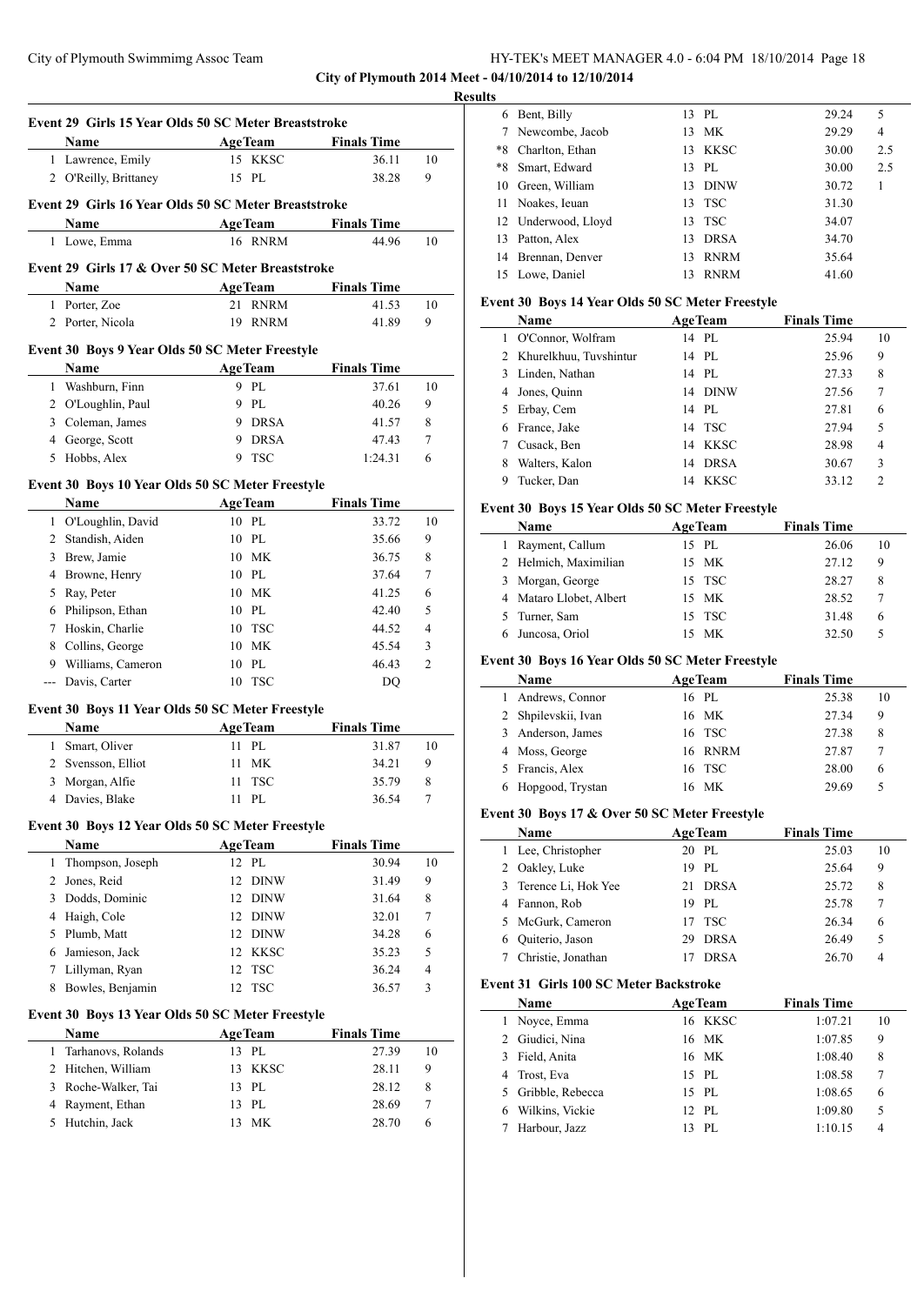**City of Plymouth 2014 Meet - 04/10/2014 to 12/10/2014 Results**

 $\overline{\phantom{a}}$ 

 $\overline{a}$ 

#### **(Event 31 Girls 100 SC Meter Backstroke)**

|   | <b>Name</b>                   | <b>AgeTeam</b> | <b>Finals Time</b> |                |  |  |
|---|-------------------------------|----------------|--------------------|----------------|--|--|
| 8 | Lloyd-Evans, Phoebe           | 16 MK          | 1:10.26            | 3              |  |  |
|   | Event 32 Boys 100 SC Meter IM |                |                    |                |  |  |
|   | <b>Name</b>                   | <b>AgeTeam</b> | <b>Finals Time</b> |                |  |  |
|   | Lee, Christopher              | 20 PL          | 1:01.86            | 10             |  |  |
| 2 | Tibbetts, Joe                 | 15 PL          | 1:03.76            | 9              |  |  |
| 3 | Turner, Harry                 | 15 MK          | 1:03.89            | 8              |  |  |
| 4 | Luckham-Down, William         | 16 MK          | 1:03.99            | $\tau$         |  |  |
| 5 | Bentley, Jake                 | 15 MK          | 1:04.72            | 6              |  |  |
| 6 | Alcorn, Michael               | 15 MK          | 1:05.14            | 5              |  |  |
|   | Colley, David                 | 18 MK          | 1:07.28            | $\overline{4}$ |  |  |
| 8 | Foley, Noah                   | 16 PL          | 1:07.46            | 3              |  |  |

#### **Event 33 Boys 9 & Over 200 SC Meter Freestyle Relay Swim-off**

| Team                    | Relav                    | <b>Finals Time</b>        |
|-------------------------|--------------------------|---------------------------|
|                         |                          |                           |
| PI.                     | A                        | 1:41.10                   |
| 1) Lee, Christopher 20  | 2) Oakley, Luke 19       |                           |
| 3) Andrews, Connor 16   |                          | 4) O'Connor, Wolfram 14   |
|                         | A                        | 1:43.38                   |
| 1) Rookes, Kieran 17    |                          | 2) McGurk, Cameron 17     |
| 3) Rookes, Nathaniel 20 |                          | 4) Anderson, James 16     |
| <b>DRSA</b>             | A                        | 1:44.87                   |
| 1) Quiterio, Jason 29   | 2) Botha, Tyran 32       |                           |
| 3) Will, Rob 38         |                          | 4) Terence Li, Hok Yee 21 |
| <b>TSC</b>              | B                        | 1:50.22                   |
| 1) France, Jake 14      | 2) Francis, Alex 16      |                           |
| 3) Stephens, Luke 15    |                          | 4) Morgan, George 15      |
| <b>KKSC</b>             | A                        | 1:56.49                   |
| 1) Cusack, Ben 14       |                          | 2) Charlton, Ethan 13     |
| 3) Mockridge, Conor 15  |                          | 4) Forman, Richard 18     |
|                         | - Swim-off<br>2 TSC<br>4 |                           |

## **Event 34 Girls 9 & Over 200 SC Meter Freestyle Relay Swim-off**

|               | Team                   | Relay                   | <b>Finals Time</b> |
|---------------|------------------------|-------------------------|--------------------|
|               | - Swim-off             |                         |                    |
| 1             | PL                     | A                       | 1:53.39            |
|               | 1) Gribble, Rebecca 15 | 2) Davies, Abi 15       |                    |
|               | 3) Smalley, Molina 16  | 4) Janecka, Zuzanna 15  |                    |
|               | 2 KKSC                 | A                       | 1:55.75            |
|               | 1) Lawrence, Emily 15  | 2) Noyce, Emma 16       |                    |
|               | 3) Noyce, Becky 14     | 4) Grace, Jenny 17      |                    |
| $\mathcal{E}$ | <b>TSC</b>             | A                       | 2:06.87            |
|               | 1) Teague, Sarah 13    | 2) Milburn, Roseanna 14 |                    |
|               | 3) Clemens, Jessamy 14 | 4) Arundel, Gemma 14    |                    |
| 4             | <b>TSC</b>             | B                       | 2:08.07            |
|               | 1) France, Emily 12    | 2) Meredith, Laura 14   |                    |
|               | 3) Francis, Amber 14   | 4) Bates, Olivia 15     |                    |
| 5             | <b>RNRM</b>            | A                       | 2:10.96            |
|               | 1) Porter, Zoe 21      | 2) Want, Katie 16       |                    |
|               | 3) Lowe, Emma 16       | 4) Walker, Emily 13     |                    |
|               |                        |                         |                    |

#### **Event 35 Boys 9 Year Olds 50 SC Meter Breaststroke**

| <b>Name</b>      | <b>AgeTeam</b> | <b>Finals Time</b> |    |
|------------------|----------------|--------------------|----|
| 1 Washburn, Finn | 9 PL           | 50.12              |    |
| 2 George, Scott  | 9 DRSA         | 55.16              | -9 |

| Name                | <b>AgeTeam</b> | <b>Finals Time</b> |    |
|---------------------|----------------|--------------------|----|
| 1 Williams, Cameron | 10 PL          | 50.34              | 10 |
| 2 Standish, Aiden   | 10 PL          | 50.83              | 9  |
| 3 Philipson, Ethan  | 10 PL          | 55.81              | 8  |
| 4 Davis, Carter     | 10 TSC         | 59.48              |    |
| --- Hoskin, Charlie | 10 TSC         | DO                 |    |

# **Event 35 Boys 11 Year Olds 50 SC Meter Breaststroke**

| Name               | <b>AgeTeam</b> | <b>Finals Time</b> |    |
|--------------------|----------------|--------------------|----|
| 1 Robinson, Connor | 11 PL          | 43.76              | 10 |
| 2 Miller, Ben      | $11$ PL.       | 44.18              | 9  |
| 3 Svensson, Elliot | 11 MK          | 44.32              |    |
| --- Davies, Blake  | 11 PL          | DO                 |    |

#### **Event 35 Boys 12 Year Olds 50 SC Meter Breaststroke**

| <b>Name</b>                                         | <b>AgeTeam</b> | <b>Finals Time</b> |    |
|-----------------------------------------------------|----------------|--------------------|----|
| 1 Bowles, Benjamin                                  | 12 TSC         | 48.13              | 10 |
| Event 35 Boys 13 Year Olds 50 SC Meter Breaststroke |                |                    |    |

#### **Name Age Team Finals Time** 1 Charlton, Ethan 13 KKSC 40.07 10 2 Noakes, Ieuan 13 TSC 40.56 9 3 Bent, Billy 13 PL 41.97 8 4 Underwood, Lloyd 13 TSC 46.98 7 5 Patton, Alex 13 DRSA 48.59 6 6 Lowe, Daniel 13 RNRM 48.72 5

#### **Event 35 Boys 14 Year Olds 50 SC Meter Breaststroke**

| Name                     | <b>AgeTeam</b> | <b>Finals Time</b> |  |
|--------------------------|----------------|--------------------|--|
| Wavre, Sasha             | 14 MK          | 34.33<br>10        |  |
| 2 Khurelkhuu, Tuvshintur | 14 PL          | 34.70<br>9         |  |
| 3 Trebilcock, Jack       | 14 PL          | 35.40<br>8         |  |
| 4 O'Connor, Wolfram      | 14 PL          | 38.22              |  |
| 5 Cusack, Ben            | 14 KKSC        | 39.25<br>6         |  |

#### **Event 35 Boys 15 Year Olds 50 SC Meter Breaststroke**

| Name                  | <b>AgeTeam</b> | <b>Finals Time</b> |    |
|-----------------------|----------------|--------------------|----|
| 1 Alcorn, Michael     | 15 MK          | 32.12              | 10 |
| 2 Helmich, Maximilian | 15 MK          | 32.62              | 9  |
| 3 Turner, Harry       | 15 MK          | 34.17              | 8  |
| 4 Stephens, Luke      | 15 TSC         | 35.38              |    |
| 5 Mockridge, Conor    | 15 KKSC        | 42.32              | h  |

#### **Event 35 Boys 16 Year Olds 50 SC Meter Breaststroke**

| <b>Name</b>             | <b>AgeTeam</b> | <b>Finals Time</b> |  |
|-------------------------|----------------|--------------------|--|
| 1 Luckham-Down, William | 16 MK          | 31.82              |  |
| 2 Moss, George          | 16 RNRM        | 38.81              |  |

#### **Event 35 Boys 17 & Over 50 SC Meter Breaststroke**

| Name                | <b>AgeTeam</b> | <b>Finals Time</b> |       |    |
|---------------------|----------------|--------------------|-------|----|
| Fannon, Rob         | 19 PL          |                    | 30.81 | 10 |
| 2 Rookes, Kieran    | 17 TSC         |                    | 31.41 | q  |
| 3 Will, Rob         | 38 DRSA        |                    | 31.51 | 8  |
| 4 Rookes, Nathaniel | 20 TSC         |                    | 32.51 |    |
| 5 Forman, Richard   | 18 KKSC        |                    | 33.88 | n  |

#### **Event 36 Girls 9 Year Olds 50 SC Meter Butterfly**

| <b>Name</b>            | <b>AgeTeam</b> | <b>Finals Time</b> |  |  |
|------------------------|----------------|--------------------|--|--|
| 1 Carpenter, Stephanie | 9 MK           | 44.83              |  |  |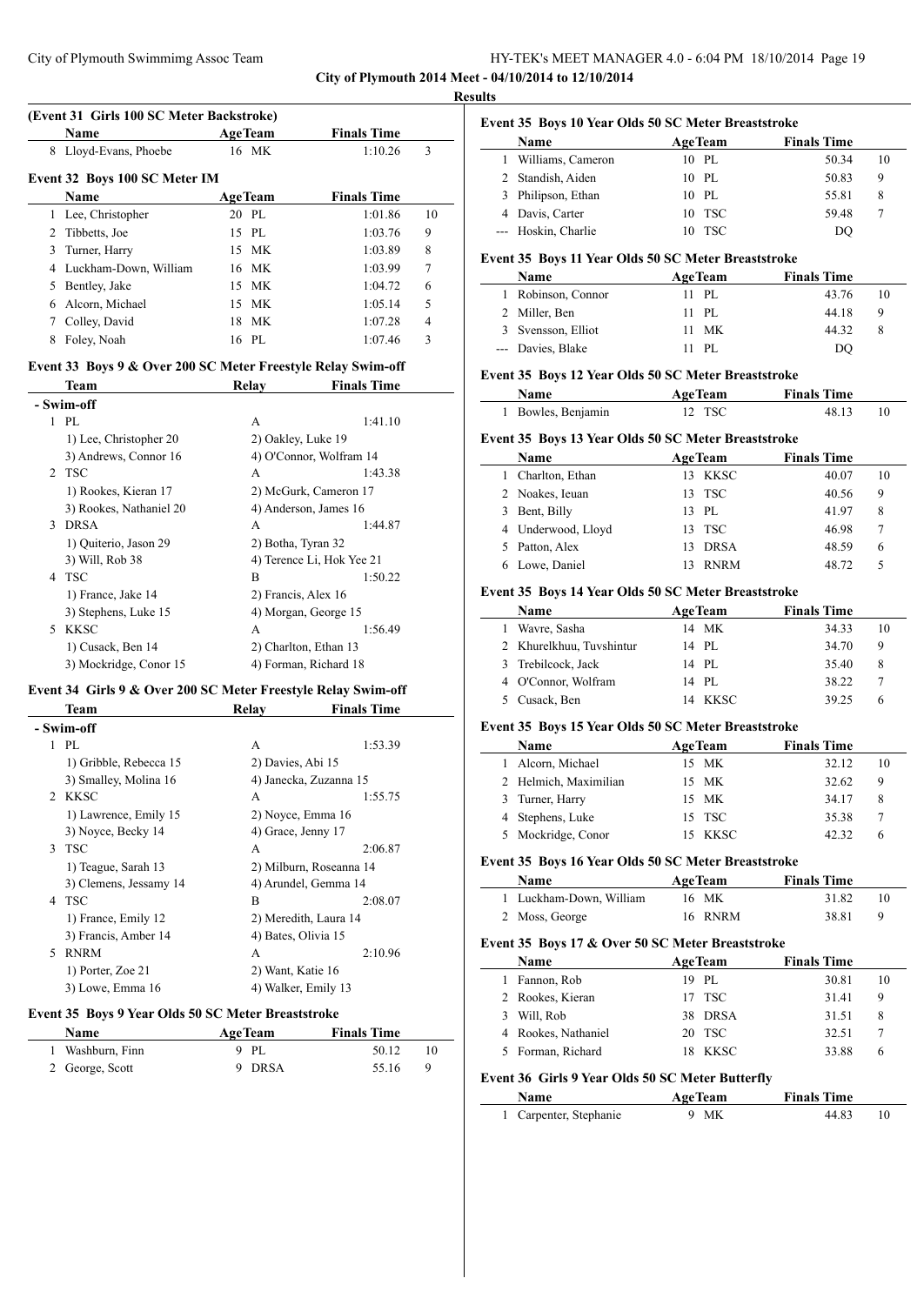**City of Plymouth 2014 Meet - 04/10/2014 to 12/10/2014**

| (Event 36 Girls 9 Year Olds 50 SC Meter Butterfly) |                                                   |                         |                             |                |  |  |  |
|----------------------------------------------------|---------------------------------------------------|-------------------------|-----------------------------|----------------|--|--|--|
|                                                    | Name                                              | <b>AgeTeam</b>          | <b>Finals Time</b>          |                |  |  |  |
| 2                                                  | Cragg, Eva-Mei                                    | 9 PL                    | 48.83                       | 9              |  |  |  |
| 3                                                  | Wright, Libby                                     | PL<br>9                 | 50.20                       | 8              |  |  |  |
| 4                                                  | Evans, Klara                                      | 9 PL                    | 50.86                       | 7              |  |  |  |
| 5                                                  | Walker, Hannah                                    | 9 TSC                   | 51.81                       | 6              |  |  |  |
| 6                                                  | Hutchinson, Niamh                                 | 9 PL                    | 54.91                       | 5              |  |  |  |
| 7                                                  | Walker, Charlotte                                 | <b>TSC</b><br>9         | 55.81                       | 4              |  |  |  |
| 8                                                  | Crews, Tia                                        | <b>DRSA</b><br>9        | 56.92                       | 3              |  |  |  |
| 9                                                  | Tinney, Olivia                                    | 9 PL                    | 57.30                       | 2              |  |  |  |
| 10                                                 | Hall, Angelean                                    | PL<br>9                 | 1:00.22                     | 1              |  |  |  |
| 11                                                 | Abbott, Ceira                                     | 9<br>PL                 | 1:04.48                     |                |  |  |  |
| $\overline{a}$                                     | Daykin, Malia                                     | PL<br>9                 | DQ                          |                |  |  |  |
|                                                    | Event 36 Girls 10 Year Olds 50 SC Meter Butterfly |                         |                             |                |  |  |  |
|                                                    |                                                   |                         |                             |                |  |  |  |
| 1                                                  | Name                                              | AgeTeam<br>10 PL        | <b>Finals Time</b><br>35.40 | 10             |  |  |  |
| 2                                                  | Noel, Oriana                                      | 10 PL                   |                             | 9              |  |  |  |
|                                                    | Cornish, Emily                                    |                         | 40.20                       |                |  |  |  |
| 3                                                  | Cutler, Katie                                     | 10 PL                   | 41.06                       | 8              |  |  |  |
| 4                                                  | Kerswill, Ella                                    | 10 PL                   | 43.58                       | 7              |  |  |  |
| 5                                                  | Bowles, Jessica                                   | 10 TSC                  | 43.68                       | 6              |  |  |  |
| 6                                                  | Brownridge, Aimee                                 | 10 PL                   | 44.28                       | 5              |  |  |  |
| 7                                                  | Russell, Zoe                                      | 10 PL                   | 45.68                       | 4              |  |  |  |
| 8                                                  | Paltanaviciute, Karolina                          | 10 PL                   | 58.64                       | 3              |  |  |  |
| 9                                                  | Wall, Maddie                                      | <b>TSC</b><br>10        | 1:02.90                     | 2              |  |  |  |
|                                                    | Event 36 Girls 11 Year Olds 50 SC Meter Butterfly |                         |                             |                |  |  |  |
|                                                    | Name                                              | <b>AgeTeam</b>          | <b>Finals Time</b>          |                |  |  |  |
| 1                                                  | Carpenter, Rebecca                                | 11<br><b>MK</b>         | 32.14                       | 10             |  |  |  |
| $\overline{2}$                                     | Gautier, Maddie                                   | <b>KKSC</b><br>11       | 36.38                       | 9              |  |  |  |
| 3                                                  | Broekhoven, Lana                                  | PL<br>11                | 36.76                       | 8              |  |  |  |
| 4                                                  | Dawe, Khira                                       | PL<br>11                | 40.97                       | 7              |  |  |  |
| 5                                                  | Ellicott, Morgan                                  | 11<br>PL                | 42.60                       | 6              |  |  |  |
| 6                                                  | Prior, Elena                                      | 11<br><b>TSC</b>        | 44.16                       | 5              |  |  |  |
| 7                                                  | Kurihara-Allen, Leona                             | 11 PL                   | 44.22                       | 4              |  |  |  |
| 8                                                  | D'Cunha, Ella                                     | <b>DINW</b><br>11       | 44.62                       | 3              |  |  |  |
| 9                                                  | Cragg, Megan                                      | 11 PL                   | 44.94                       | $\overline{c}$ |  |  |  |
| 10                                                 | Coles, Isabelle                                   | 11<br>PL                | 46.18                       | 1              |  |  |  |
| 11                                                 | Stanyer, Ellie                                    | MK<br>11                | 47.68                       |                |  |  |  |
| 12                                                 | Aves, Eva                                         | 11<br>PL                | 48.22                       |                |  |  |  |
| 13                                                 | Smith, Maisy                                      | 11 PL                   | 52.24                       |                |  |  |  |
| ---                                                | Godfrey, Olivia                                   | MK<br>11                | DQ                          |                |  |  |  |
|                                                    |                                                   |                         |                             |                |  |  |  |
|                                                    | Event 36 Girls 12 Year Olds 50 SC Meter Butterfly |                         |                             |                |  |  |  |
| 1                                                  | Name<br>Dekker, Kaylee                            | <b>AgeTeam</b><br>12 MK | <b>Finals Time</b><br>31.04 | 10             |  |  |  |
| 2                                                  | Tanir, Duru                                       | 12<br>PL                | 31.73                       | 9              |  |  |  |
| 3                                                  | Adams, Victoria                                   | 12 PL                   | 32.77                       | 8              |  |  |  |
| 4                                                  | Stephens, Isabelle                                | 12 PL                   | 33.46                       | 7              |  |  |  |
| 5                                                  | Dennis, Georgina                                  | 12 MK                   | 35.08                       | 6              |  |  |  |
| 6                                                  | Ussi, Elle                                        | 12 PL                   | 35.85                       | 5              |  |  |  |
| 7                                                  |                                                   | <b>DRSA</b><br>12       |                             | 4              |  |  |  |
| 8                                                  | Steele, Mia                                       | 12<br><b>KKSC</b>       | 36.24                       | 3              |  |  |  |
| 9                                                  | Ede, Phoebe                                       | 12                      | 37.07                       |                |  |  |  |
|                                                    | Elliott, Phoebe                                   | PL<br>12<br><b>KKSC</b> | 37.69                       | 2<br>1         |  |  |  |
| 10<br>11                                           | Knight, Olivia                                    | <b>TSC</b><br>12        | 39.86                       |                |  |  |  |
|                                                    | France, Emily                                     |                         | 40.16                       |                |  |  |  |
| 12                                                 | Pitt, Lucy                                        | 12<br><b>DINW</b>       | 40.20                       |                |  |  |  |
| 13                                                 | Garland-Tsirka, Thanae                            | 12<br><b>TSC</b>        | 40.28                       |                |  |  |  |
| 14                                                 | Lawrence, Rosie                                   | 12<br><b>KKSC</b>       | 40.40                       |                |  |  |  |

| <b>Results</b> |                                                                                          |    |                    |                      |         |
|----------------|------------------------------------------------------------------------------------------|----|--------------------|----------------------|---------|
|                | 15 Zaffiro, Tegan                                                                        |    | 12 KKSC            | 41.24                |         |
| 16             | Pile, Ellie                                                                              | 12 | МK                 | 43.13                |         |
| 17             | Want, Tia                                                                                |    | 12 RNRM            | 43.34                |         |
| 18             | Ray, Charlotte                                                                           |    | 12 MK              | 47.70                |         |
|                | Event 36 Girls 13 Year Olds 50 SC Meter Butterfly                                        |    |                    |                      |         |
|                | Name                                                                                     |    | <b>AgeTeam</b>     | <b>Finals Time</b>   |         |
|                | 1 De Jager, Emma                                                                         |    | 13 PL              | 32.50                | 10      |
|                | 2 Wood, Sydney                                                                           |    | 13 PL              | 32.79                | 9       |
|                | 3 Teague, Sarah                                                                          |    | 13 TSC             | 36.35                | 8       |
|                | 4 Smith, Hannah                                                                          |    | 13 DRSA            | 40.48                | 7       |
| 5              | Prior, Lucie                                                                             |    | 13 TSC             | 41.08                | 6       |
|                | Event 36 Girls 14 Year Olds 50 SC Meter Butterfly                                        |    |                    |                      |         |
|                | Name                                                                                     |    | <b>AgeTeam</b>     | <b>Finals Time</b>   |         |
|                | 1 Noyce, Becky                                                                           |    | 14 KKSC            | 32.07                | 10      |
|                | 2 Martin, Georgia                                                                        |    | 14 MK              | 32.52                | 9       |
|                | 3 Ashworth, Halle                                                                        |    | 14 MK              | 33.67                | 8       |
|                | 4 Abernethy, Isobel                                                                      |    | 14 DRSA            | 34.52                | 7       |
|                | 5 Clemens, Jessamy                                                                       |    | 14 TSC             | 35.94                | 6       |
|                | 6 Meredith, Laura                                                                        |    | 14 TSC             | 36.36                | 5       |
|                | 7 Lecointe, Louise                                                                       |    | 14 DRSA            | 36.42                | 4       |
|                | 8 Arundel, Gemma                                                                         |    | 14 TSC             | 36.79                | 3       |
| 9              | Milburn, Roseanna                                                                        |    | 14 TSC             | 38.27                | 2       |
|                |                                                                                          |    |                    |                      |         |
|                | Event 36 Girls 15 Year Olds 50 SC Meter Butterfly<br>Name                                |    | <b>AgeTeam</b>     | <b>Finals Time</b>   |         |
|                |                                                                                          |    | 15 PL              | 31.65                | 10      |
|                |                                                                                          |    |                    |                      |         |
|                | 1 Davies, Abi                                                                            |    |                    |                      |         |
|                | 2 Steigleder, Valerie                                                                    |    | 15 MK              | 32.79                | 9       |
| 4              | 3 Lawrence, Emily<br>Harris, Olivia<br>Event 36 Girls 16 Year Olds 50 SC Meter Butterfly |    | 15 KKSC<br>15 DINW | 32.99<br>37.25       | 8<br>7  |
|                | Name                                                                                     |    | <b>AgeTeam</b>     | <b>Finals Time</b>   |         |
| 1              | Field, Anita                                                                             |    | 16 MK              | 32.14                |         |
|                | 2 Hellier, Grace                                                                         |    | 16 PL              | 32.72                | 9       |
|                | 3 Jones, Georgia                                                                         |    | 16 MK              | 32.79                | 8       |
|                | 4 Noyce, Emma                                                                            |    | 16 KKSC            | 33.41                | 7       |
| 5              | Want, Katie                                                                              |    | 16 RNRM            | 34.44                | 6       |
|                | 6 Millington, Laura                                                                      |    | 16 DINW            | 35.05                | 5       |
|                | 7 Lowe, Emma                                                                             |    | 16 RNRM            | 36.98                | 10<br>4 |
| 8              | Milne, Christie                                                                          |    | 16 MK              | 37.97                | 3       |
|                | Event 36 Girls 17 & Over 50 SC Meter Butterfly                                           |    |                    |                      |         |
|                | Name                                                                                     |    | <b>AgeTeam</b>     | <b>Finals Time</b>   |         |
|                | 1 Grace, Jenny                                                                           |    | 17 KKSC            | 31.47                |         |
| 2              | Thomas, Becky                                                                            |    | 21 PL              | 31.78                | 9       |
|                | Event 37 Boys 11 Year Olds 1500 SC Meter Freestyle                                       |    |                    |                      | 10      |
|                | Name                                                                                     |    | <b>AgeTeam</b>     | <b>Finals Time</b>   |         |
|                | 1 Gray, Ciaran                                                                           |    | 11 PL              | 20:50.68             | 10      |
|                | 2 Darlington-Eyre, Rimae                                                                 |    | 11 PL              | 21:15.78             | 9       |
|                | 3 Hyland, Charlie                                                                        |    | 11 PL              | 23:15.30             | 8       |
|                | Event 37 Boys 13 Year Olds 1500 SC Meter Freestyle                                       |    |                    |                      |         |
|                | Name                                                                                     |    | <b>AgeTeam</b>     | <b>Finals Time</b>   |         |
|                | 1 Newcombe, Jacob                                                                        |    | 13 MK              | 18:25.10             | 10      |
|                | 2 Bates, Samuel<br>3 Patton, Alex                                                        |    | 13 TSC<br>13 DRSA  | 21:20.37<br>22:47.26 | 9<br>8  |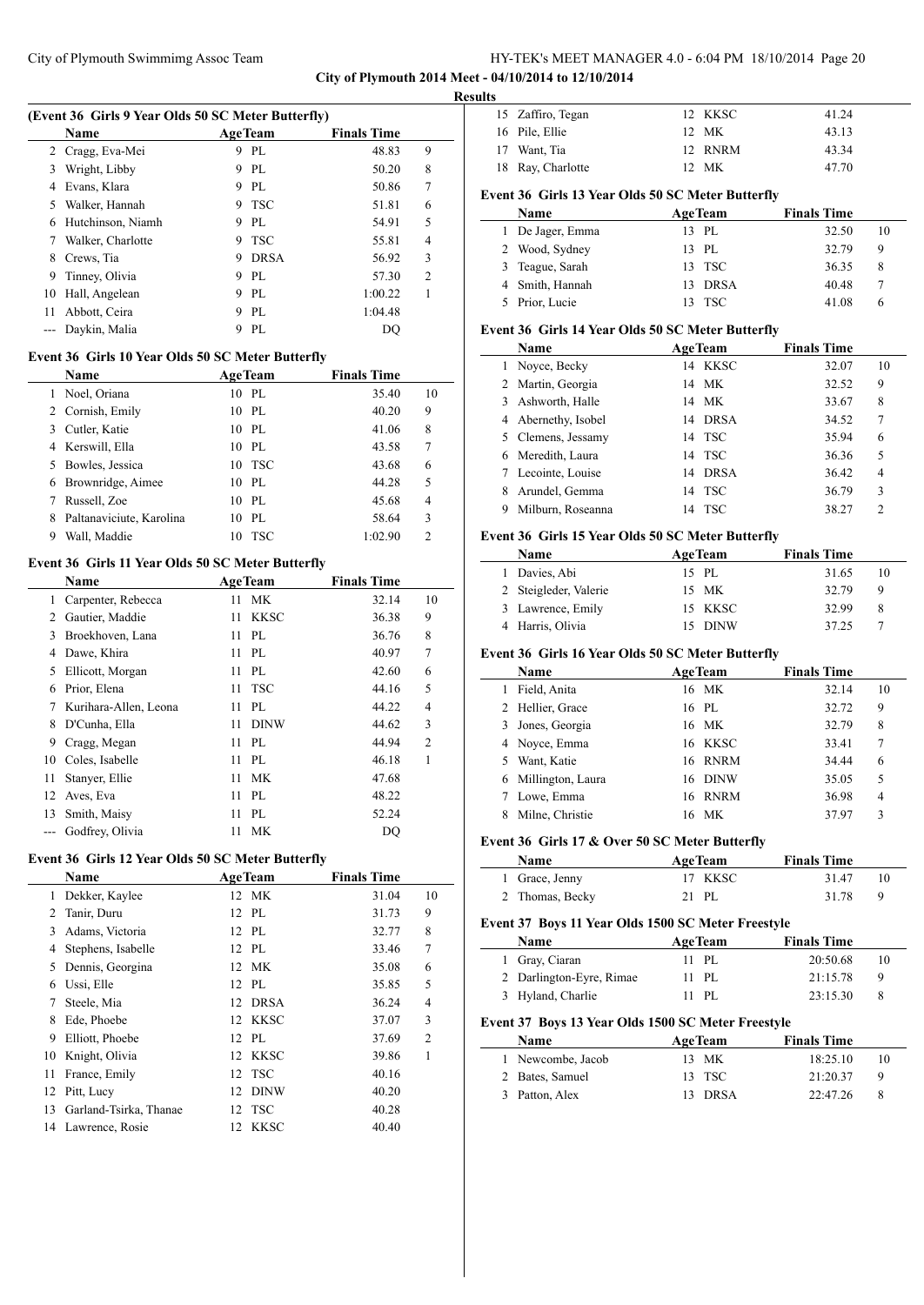| City of Plymouth Swimmimg Assoc Team | HY-TEK's MEET MANAGER 4.0 - 6:04 PM 18/10/2014 Page 21 |  |
|--------------------------------------|--------------------------------------------------------|--|
|--------------------------------------|--------------------------------------------------------|--|

**City of Plymouth 2014 Meet - 04/10/2014 to 12/10/2014**

|              | Event 37 Boys 14 Year Olds 1500 SC Meter Freestyle         |                          |                                |                |
|--------------|------------------------------------------------------------|--------------------------|--------------------------------|----------------|
|              | Name                                                       | AgeTeam Finals Time      |                                |                |
|              | 1 Linden, Nathan                                           | 14 PL                    | 17:16.39                       | 10             |
|              | 2 Gray, Sean                                               | 14 PL                    | 19:03.69                       | 9              |
|              | 3 France, Jake                                             | 14 TSC                   | 20:04.08                       | 8              |
|              | Event 37 Boys 15 Year Olds 1500 SC Meter Freestyle         |                          |                                |                |
| $\mathbf{1}$ | Name<br>Mataro Llobet, Albert                              | <b>AgeTeam</b><br>15 MK  | <b>Finals Time</b><br>17:44.42 | 10             |
|              |                                                            |                          |                                |                |
|              | Event 37 Boys 16 Year Olds 1500 SC Meter Freestyle         |                          |                                |                |
|              | Name                                                       |                          | AgeTeam Finals Time            |                |
| $\mathbf{1}$ | Anderson, James                                            | 16 TSC                   | 18:11.97                       | 10             |
|              | Event 37 Boys 17 & Over 1500 SC Meter Freestyle            |                          |                                |                |
|              | Name                                                       | <b>AgeTeam</b>           | <b>Finals Time</b>             |                |
|              | 1 Lee, Christopher                                         | 20 PL                    | 16:55.79                       | 10             |
|              | 2 Fannon, Rob                                              | 19 PL                    | 19:09.69                       | 9              |
|              | Event 38 Girls 11 Year Olds 800 SC Meter Freestyle         |                          |                                |                |
|              | Name                                                       | <b>Example 2</b> AgeTeam | <b>Finals Time</b>             |                |
|              | 1 Dailley, Beth                                            | 11 PL                    | 10:44.47                       | 10             |
|              | 2 Cragg, Megan                                             | 11 PL                    | 11:39.14                       | 9              |
|              | 3 Murray, Philippa                                         | 11 DINW                  | 12:03.46                       | 8              |
|              | 4 Dawe, Khira                                              | 11 PL                    | 12:46.11                       | 7              |
|              | Event 38 Girls 12 Year Olds 800 SC Meter Freestyle         |                          |                                |                |
|              | Name                                                       | <b>AgeTeam</b>           | <b>Finals Time</b>             |                |
| $\mathbf{1}$ | Tanir, Duru                                                | 12 PL                    | 9:49.11                        | 10             |
|              | 2 Dolton, Laura                                            | 12 PL                    | 10:20.45                       | 9              |
|              | 3 Botley, Tia                                              | 12 KKSC                  | 10:28.90                       | 8              |
|              | 4 Steer, Hollie                                            | 12 DINW                  | 11:14.08                       | 7              |
|              | 5 Garland-Tsirka, Thanae                                   | 12 TSC                   | 11:31.00                       | 6              |
|              | 6 France, Emily                                            | 12 TSC                   | 11:36.97                       | 5              |
|              | 7 Steer, Lucy                                              | 12 DINW                  | 11:43.79                       | $\overline{4}$ |
|              | 8 Knight, Olivia                                           | 12 KKSC                  | 12:48.13                       | 3              |
|              | Event 38 Girls 13 Year Olds 800 SC Meter Freestyle         |                          |                                |                |
|              | Name                                                       | <b>AgeTeam</b>           | <b>Finals Time</b>             |                |
|              | 1 Wood, Sydney                                             | 13 PL                    | 9:33.32                        | 10             |
|              |                                                            |                          | 12:35.26                       | 9              |
|              | 2 Philips, Lois                                            | 13 DRSA                  |                                |                |
|              | Event 38 Girls 14 Year Olds 800 SC Meter Freestyle         |                          |                                |                |
|              | Name                                                       | <b>AgeTeam</b>           | <b>Finals Time</b>             |                |
| $\mathbf{1}$ | Kingsley Smith, Honor                                      | 14 MK                    | 9:52.81                        | 10             |
|              | 2 Craigie, Charlotte                                       | <b>DINW</b><br>14        | 10:06.50                       | 9              |
|              | 3 McCall, Ellena                                           | 14 TSC                   | 12:09.28                       | 8              |
|              | Event 38 Girls 15 Year Olds 800 SC Meter Freestyle         |                          |                                |                |
|              | Name                                                       | <b>AgeTeam</b>           | <b>Finals Time</b>             |                |
| 1            | Harris, Olivia                                             | 15 DINW                  | 10:41.35                       | 10             |
|              |                                                            |                          |                                |                |
|              | Event 38 Girls 16 Year Olds 800 SC Meter Freestyle<br>Name |                          |                                |                |
| $\mathbf{1}$ | Smalley, Molina                                            | <b>AgeTeam</b><br>16 PL  | <b>Finals Time</b><br>9:21.12  | 10             |
|              |                                                            | 16 KKSC                  | 9:41.10                        | 9              |
|              | 2 Noyce, Emma<br>3 Lloyd-Evans, Phoebe                     | 16 MK                    | 9:44.89                        | 8              |
|              | 4 Fairbairn, Corrie                                        | 16 PL                    | 9:48.89                        | 7              |
| 5            | Millington, Laura                                          | 16 DINW                  | 10:35.48                       | 6              |

|              | Name                                              |    | <b>AgeTeam</b> | <b>Finals Time</b> |    |
|--------------|---------------------------------------------------|----|----------------|--------------------|----|
| 1            | Edwards, Harriet                                  |    | 18 TSC         | 10:12.20           | 10 |
|              |                                                   |    |                |                    |    |
|              | Event 39 Girls 11 Year Olds 400 SC Meter IM       |    |                |                    |    |
|              | Name                                              |    | <b>AgeTeam</b> | <b>Finals Time</b> |    |
| 1            | Cragg, Megan                                      | 11 | PL             | 6:32.45            | 10 |
|              | 2 D'Cunha, Ella                                   | 11 | <b>DINW</b>    | 6:54.52            | 9  |
|              | 3 McCoy, Georgia                                  | 11 | <b>DRSA</b>    | 6:59.41            | 8  |
|              | Event 39 Girls 12 Year Olds 400 SC Meter IM       |    |                |                    |    |
|              | Name                                              |    | <b>AgeTeam</b> | <b>Finals Time</b> |    |
|              | 1 Wilkins, Vickie                                 |    | 12 PL          | 5:26.84            | 10 |
|              | 2 Adams, Victoria                                 |    | 12 PL          | 5:40.66            | 9  |
|              | 3 Steer, Hollie                                   |    | 12 DINW        | 6:15.17            | 8  |
|              | 4 Lawrence, Rosie                                 |    | 12 KKSC        | 6:33.61            | 7  |
|              | Event 39 Girls 13 Year Olds 400 SC Meter IM       |    |                |                    |    |
|              | Name                                              |    | <b>AgeTeam</b> | <b>Finals Time</b> |    |
|              | 1 Philips, Lois                                   |    | 13 DRSA        | 6:40.63            | 10 |
|              | Event 39 Girls 14 Year Olds 400 SC Meter IM       |    |                |                    |    |
|              | Name                                              |    | <b>AgeTeam</b> | <b>Finals Time</b> |    |
|              | 1 Martin, Georgia                                 |    | 14 MK          | 5:25.18            | 10 |
|              | 2 Craigie, Charlotte                              |    | 14 DINW        | 5:46.85            | 9  |
| 3            | Chatfield, Hannah                                 |    | 14 PL          | 6:03.25            | 8  |
|              | Event 39 Girls 16 Year Olds 400 SC Meter IM       |    |                |                    |    |
|              | Name                                              |    | <b>AgeTeam</b> | <b>Finals Time</b> |    |
| $\mathbf{1}$ | Smalley, Molina                                   |    | 16 PL          | 5:13.62            | 10 |
|              | 2 Lloyd-Evans, Phoebe                             |    | 16 MK          | 5:22.60            | 9  |
|              | Event 40 Boys 11 Year Olds 100 SC Meter Freestyle |    |                |                    |    |
|              | Name                                              |    | <b>AgeTeam</b> | <b>Prelim Time</b> |    |
|              | <b>Preliminaries</b>                              |    |                |                    |    |
| 1            | Robinson, Connor                                  |    | 11 PL          | 1:09.29            |    |
| 2            | Miller, Ben                                       | 11 | PL             | 1:13.18            |    |
|              | 3 Craigie, Jack                                   | 11 | DINW           | 1:13.77            |    |
| 4            | Close, Ben                                        | 11 | <b>DINW</b>    | 1:13.93            |    |
| 5            | Svensson, Elliot                                  | 11 | <b>MK</b>      | 1:16.27            |    |
|              |                                                   |    | PI.            | 1:17.20            |    |
| 6            | Davies, Blake                                     | 11 |                |                    |    |

## **Event 40 Boys 12 Year Olds 100 SC Meter Freestyle**

| Name |                  | <b>AgeTeam</b> |         | <b>Prelim Time</b> |  |
|------|------------------|----------------|---------|--------------------|--|
|      | Preliminaries    |                |         |                    |  |
| 1    | Thompson, Joseph |                | 12 PL   | 1:06.26            |  |
|      | 2 Haigh, Cole    |                | 12 DINW | 1:07.94            |  |
| 3.   | Dodds, Dominic   |                | 12 DINW | 1:08.13            |  |
|      | 4 Schmidt, Jacek |                | $12$ PL | 1:09.30            |  |
|      | Jones, Reid      |                | 12 DINW | 1:10.91            |  |
| 6    | Plumb, Matt      |                | 12 DINW | 1:18.91            |  |
|      | Bowles, Benjamin | 12             | TSC     | 1:23.51            |  |

8 Burden, Callum 11 TSC 1:40.97

## **Event 40 Boys 13 Year Olds 100 SC Meter Freestyle**

| Name                | <b>AgeTeam</b> | <b>Prelim Time</b> |  |
|---------------------|----------------|--------------------|--|
| Preliminaries       |                |                    |  |
| 1 Roche-Walker, Tai | 13 PL          | 1:00.12            |  |
| 2 Spencer, George   | -PL<br>13      | 1:00.68            |  |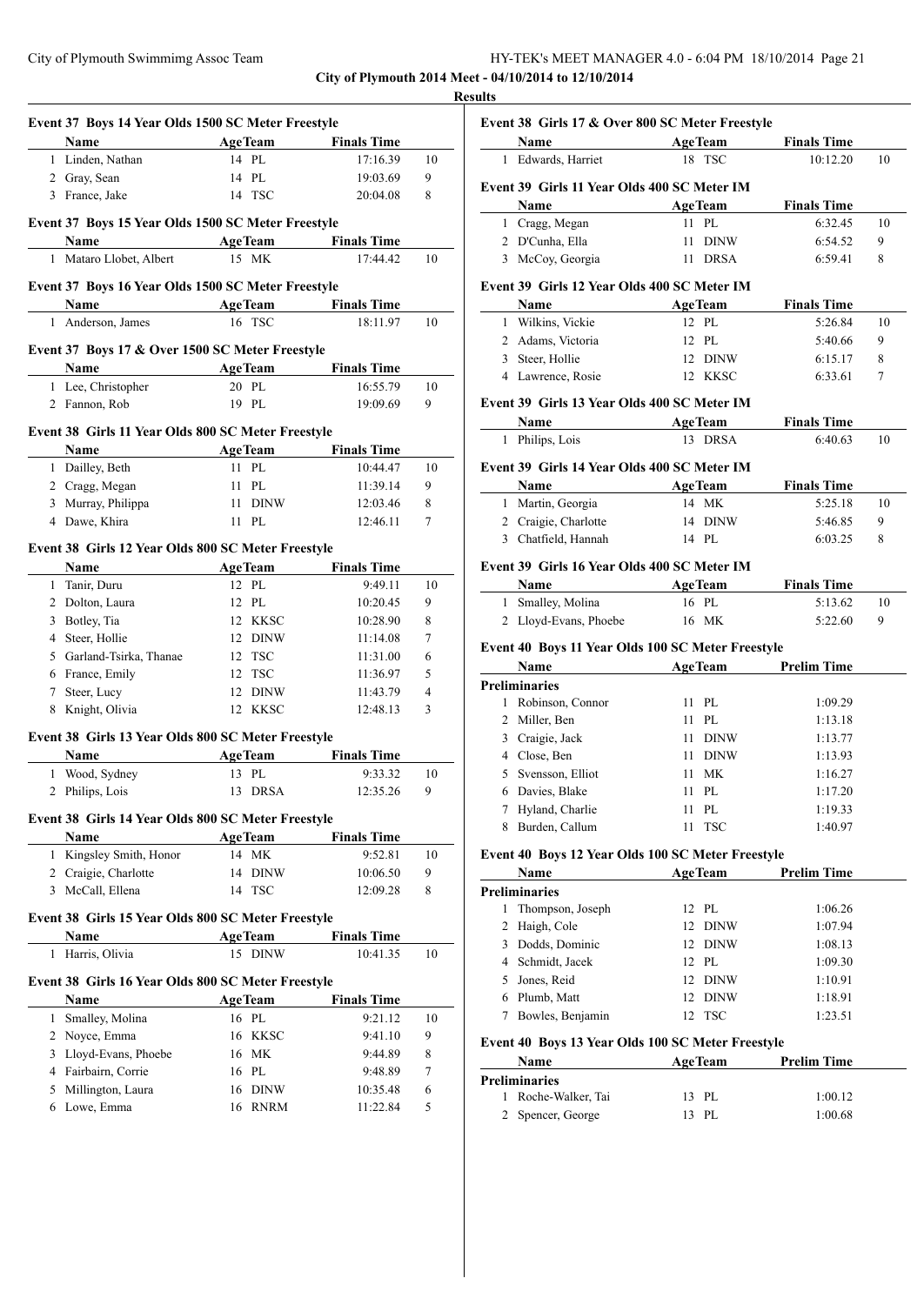**City of Plymouth 2014 Meet - 04/10/2014 to 12/10/2014**

|             | Preliminaries  (Event 40 Boys 13 Year Olds 100 SC Meter Freestyle) |                  |                    | <b>Results</b> |
|-------------|--------------------------------------------------------------------|------------------|--------------------|----------------|
|             | Name                                                               | <b>AgeTeam</b>   | <b>Prelim Time</b> |                |
|             | 3 Tarhanovs, Rolands                                               | 13 PL            | 1:00.96            | Eve            |
|             | 4 Hitchen, William                                                 | 13 KKSC          | 1:01.64            |                |
|             | 5 Hutchin, Jack                                                    | 13 MK            | 1:01.70            | Pre            |
|             | 6 Rayment, Ethan                                                   | 13 PL            | 1:01.79            |                |
| 7           | Bent, Billy                                                        | 13 PL            | 1:03.02            |                |
| 8           | Smart, Edward                                                      | 13 PL            | 1:03.59            |                |
|             | 9 Newcombe, Jacob                                                  | 13 MK            | 1:03.62            |                |
|             | 10 Charlton, Ethan                                                 | 13 KKSC          | 1:06.11            |                |
| 11          | Green, William                                                     | 13 DINW          | 1:06.12            | Eve            |
|             | 12 Foley, Jonah                                                    | 13 PL            | 1:07.86            |                |
|             | 13 Noakes, Ieuan                                                   | 13 TSC           | 1:09.17            | <b>Pre</b>     |
|             | *14 Patton, Alex                                                   | 13 DRSA          | 1:13.37            |                |
|             | *14 Bates, Samuel                                                  | 13 TSC           | 1:13.37            |                |
|             | 16 Underwood, Lloyd                                                | 13 TSC           | 1:13.84            |                |
|             |                                                                    |                  |                    |                |
|             | Event 40 Boys 14 Year Olds 100 SC Meter Freestyle<br><b>Name</b>   |                  |                    |                |
|             | <b>Preliminaries</b>                                               | <b>AgeTeam</b>   | <b>Prelim Time</b> |                |
| 1           | O'Connor, Wolfram                                                  | 14 PL            | 56.44              |                |
|             | 2 Khurelkhuu, Tuvshintur                                           | 14 PL            | 58.13              |                |
|             | 3 Linden, Nathan                                                   | 14 PL            | 58.39              |                |
|             | 4 Wavre, Sasha                                                     | 14 MK            | 1:00.85            |                |
|             | 5 Trebilcock, Jack                                                 | 14 PL            | 1:01.76            |                |
|             | 6 Jones, Quinn                                                     | 14 DINW          | 1:02.26            |                |
| $7^{\circ}$ | France, Jake                                                       | 14 TSC           | 1:02.39            | Eve            |
|             | 8 Cusack, Ben                                                      | 14 KKSC          | 1:03.04            |                |
| 9           | Harrison, Tom                                                      | 14 MK            | 1:05.01            | <b>Pre</b>     |
|             |                                                                    |                  |                    |                |
|             | Event 40 Boys 15 Year Olds 100 SC Meter Freestyle                  |                  |                    |                |
|             | Name                                                               | <b>AgeTeam</b>   | <b>Prelim Time</b> |                |
|             | <b>Preliminaries</b>                                               |                  |                    |                |
| 1           | Tibbetts, Joe                                                      | 15 PL            | 55.62              |                |
|             | 2 Bentley, Jake                                                    | 15 MK            | 55.66              |                |
|             | 3 Rayment, Callum                                                  | 15 PL            | 55.74              |                |
|             | 4 Raw, Alex                                                        | 15 PL            | 55.89              |                |
|             | 5 Alcorn, Michael                                                  | 15 MK            | 56.25              |                |
|             | 6 Turner, Harry                                                    | 15 MK            | 56.42              |                |
| 7           | Linton, Finn                                                       | МK<br>15         | 57.21              |                |
| 8           | Helmich, Maximilian                                                | MK<br>15         | 59.86              |                |
| 9           | Mataro Llobet, Albert                                              | 15<br>MK         | 1:00.97            |                |
| 10          | Morgan, George                                                     | <b>TSC</b><br>15 | 1:03.77            | Eve            |
|             | Juncosa, Oriol                                                     | 15<br>MK         | 1:08.03            |                |
| 11          |                                                                    |                  |                    |                |
| 12          | Turner, Sam                                                        | <b>TSC</b><br>15 | 1:13.27            | Pre            |

## **Event 40 Boys 16 Year Olds 100 SC Meter Freestyle**

| <b>Name</b>             |  | <b>AgeTeam</b> | <b>Prelim Time</b> |  |
|-------------------------|--|----------------|--------------------|--|
| <b>Preliminaries</b>    |  |                |                    |  |
| Andrews, Connor         |  | 16 PL          | 54.72              |  |
| 2 Luckham-Down, William |  | 16 MK          | 55.48              |  |
| 3 Foley, Noah           |  | 16 PL          | 56.25              |  |
| 4 Anderson, James       |  | 16 TSC         | 59.46              |  |
| 5 Shpilevskii, Ivan     |  | 16 MK          | 59.90              |  |
| 6 Francis, Alex         |  | 16 TSC         | 1:00.30            |  |
|                         |  |                |                    |  |

|   | Moss, George                                   |    | 16 RNRM        | 1:02.84            |
|---|------------------------------------------------|----|----------------|--------------------|
|   | Event 40 Boys 17 & Over 100 SC Meter Freestyle |    |                |                    |
|   | <b>Name</b>                                    |    | <b>AgeTeam</b> | <b>Prelim Time</b> |
|   | <b>Preliminaries</b>                           |    |                |                    |
| 1 | Lee, Christopher                               |    | 20 PL          | 54.98              |
| 2 | McGurk, Cameron                                |    | $17$ TSC       | 55.94              |
| 3 | Terence Li, Hok Yee                            | 21 | <b>DRSA</b>    | 56.63              |
|   | Forman, Richard                                | 18 | KKSC           | 57.16              |
|   | Christie, Jonathan                             |    | <b>DRSA</b>    | 59.27              |
|   |                                                |    |                |                    |

## **Event 41 Girls 11 Year Olds 100 SC Meter Breaststroke**

| Name |                      | <b>AgeTeam</b> |             | <b>Prelim Time</b> |
|------|----------------------|----------------|-------------|--------------------|
|      | <b>Preliminaries</b> |                |             |                    |
|      | Carpenter, Rebecca   | 11             | МK          | 1:19.63            |
| 2    | Broekhoven, Lana     | 11             | PL          | 1:31.38            |
| 3    | McCoy, Georgia       | 11             | <b>DRSA</b> | 1:41.46            |
|      | 4 Cragg, Megan       | 11             | PL.         | 1:43.76            |
| 5    | Ellicott, Morgan     | 11             | PL          | 1:47.94            |
| 6    | Prior, Elena         | 11             | <b>TSC</b>  | 1:48.67            |
|      | Dawe, Khira          | 11             | PL          | 1:48.87            |
| 8    | Trebilcock, Maddie   | 11             | PI.         | 1:55.83            |
| 9    | Coles, Isabelle      | 11             | PI.         | 1:56.26            |
| 10   | Love, Charlotte      | 11             | МK          | 1:56.57            |
| 11   | Smith, Maisy         | 11             | PL.         | 1:58.98            |

#### **Event 41 Girls 12 Year Olds 100 SC Meter Breaststroke**

| Name |                      | <b>AgeTeam</b>  |             | <b>Prelim Time</b> |  |
|------|----------------------|-----------------|-------------|--------------------|--|
|      | <b>Preliminaries</b> |                 |             |                    |  |
| 1    | Tanir, Duru          |                 | 12 PL       | 1:23.14            |  |
| 2    | Dolton, Laura        |                 | 12 PL       | 1:26.94            |  |
| 3    | Botley, Tia          | 12              | KKSC        | 1:29.41            |  |
| 4    | Dekker, Kaylee       | 12 <sub>1</sub> | MK          | 1:29.83            |  |
| 5    | Carne, Elle          |                 | 12 PL       | 1:31.30            |  |
| 6    | Mumford, Sophie      |                 | 12 PL       | 1:32.51            |  |
| 7    | Langman, Ellie       |                 | 12 KKSC     | 1:34.01            |  |
| 8    | Elliott, Phoebe      | 12              | PL          | 1:35.00            |  |
| 9    | Ede, Phoebe          |                 | 12 KKSC     | 1:35.36            |  |
| 10   | Steer, Hollie        | 12              | <b>DINW</b> | 1:36.32            |  |
| 11   | Steer, Lucy          | 12              | <b>DINW</b> | 1:40.04            |  |
| 12   | Dunn, Nicole         | 12              | МK          | 1:42.00            |  |
| 13   | Want, Tia            | 12              | <b>RNRM</b> | 1:45.49            |  |

#### **Event 41 Girls 13 Year Olds 100 SC Meter Breaststroke**

|    | Name                 |    | <b>AgeTeam</b> | <b>Prelim Time</b> |  |
|----|----------------------|----|----------------|--------------------|--|
|    | <b>Preliminaries</b> |    |                |                    |  |
|    | Teague, Sarah        |    | 13 TSC         | 1:29.56            |  |
| 2  | Horka, Danuse        |    | 13 MK          | 1:30.13            |  |
| 3. | Suresh, Sneha        |    | 13 PL          | 1:31.04            |  |
| 4  | Marles, Maisie       |    | 13 PL          | 1:31.37            |  |
|    | 5 Mockridge, Heather |    | 13 KKSC        | 1:35.90            |  |
| 6  | Walker, Emily        | 13 | <b>RNRM</b>    | 1:39.47            |  |
|    | Prior, Lucie         | 13 | TSC            | 1:49.74            |  |
|    | --- Smith, Hannah    |    | <b>DRSA</b>    | DΟ                 |  |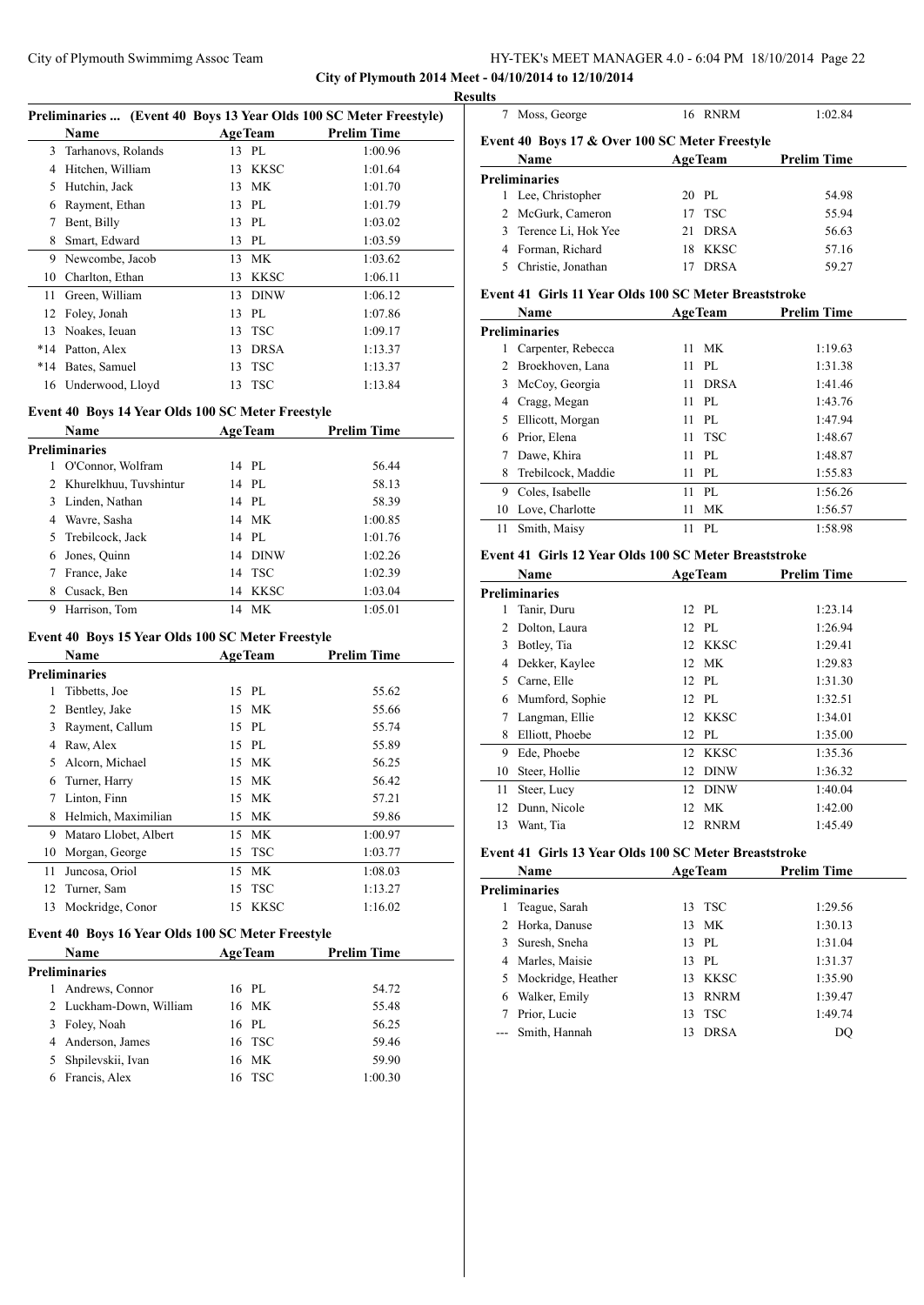**City of Plymouth 2014 Meet - 04/10/2014 to 12/10/2014 Results**

 $\overline{\phantom{a}}$ 

 $\sim$ 

|                | Event 41 Girls 14 Year Olds 100 SC Meter Breaststroke<br>Name     |    | <b>AgeTeam</b> | <b>Prelim Time</b> |    |
|----------------|-------------------------------------------------------------------|----|----------------|--------------------|----|
|                | <b>Preliminaries</b>                                              |    |                |                    |    |
|                | 1 Ashworth, Halle                                                 |    | 14 MK          | 1:22.07            |    |
|                | 2 Kingsley Smith, Honor                                           |    | 14 MK          | 1:25.89            |    |
|                | 3 Blake, Charlotte                                                |    | 14 KKSC        | 1:28.44            |    |
|                | 4 Francis, Amber                                                  |    | 14 TSC         | 1:28.54            |    |
|                | 5 Abernethy, Isobel                                               |    | 14 DRSA        | 1:33.70            |    |
|                | 6 Clemens, Jessamy                                                |    | 14 TSC         | 1:33.90            |    |
|                | 7 Kellett, Alice                                                  |    | 14 RNRM        | 1:40.80            |    |
|                | 8 McCall, Ellena                                                  |    | 14 TSC         | 1:44.44            |    |
|                |                                                                   |    |                |                    |    |
|                | Event 41 Girls 15 Year Olds 100 SC Meter Breaststroke             |    |                |                    |    |
|                | Name<br><u> 1980 - Johann Barbara, martxa a</u>                   |    | <b>AgeTeam</b> | <b>Prelim Time</b> |    |
|                | <b>Preliminaries</b>                                              |    |                |                    |    |
| 1              | Lawrence, Emily                                                   |    | 15 KKSC        | 1:18.45            |    |
|                | 2 Caglayan, Lara                                                  |    | 15 PL          | 1:19.00            |    |
|                | 3 O'Reilly, Brittaney                                             |    | 15 PL          | 1:21.99            |    |
|                | 4 Edmonds, Amy                                                    |    | 15 KKSC        | 1:27.25            |    |
|                | Event 41 Girls 16 Year Olds 100 SC Meter Breaststroke             |    |                |                    |    |
|                | Name<br><u> 1990 - Jan James Barnett, politik e</u> ta industrial |    | <b>AgeTeam</b> | <b>Prelim Time</b> |    |
|                | <b>Preliminaries</b>                                              |    |                |                    |    |
|                | 1 Jones, Georgia                                                  |    | 16 MK          | 1:24.16            |    |
|                | 2 Lowe, Emma                                                      |    | 16 RNRM        | 1:36.30            |    |
|                | 3 Milne, Christie                                                 |    | 16 MK          | 1:36.50            |    |
|                | Event 41 Girls 17 & Over 100 SC Meter Breaststroke                |    |                |                    |    |
|                | <b>Example 2.1 Age Team</b><br>Name                               |    |                | <b>Prelim Time</b> |    |
|                | <b>Preliminaries</b>                                              |    |                |                    |    |
|                | 1 Grace, Jenny                                                    |    | 17 KKSC        | 1:20.63            |    |
|                | 2 Edwards, Harriet                                                | 18 | <b>TSC</b>     | 1:25.67            |    |
|                | 3 Porter, Zoe                                                     | 21 | <b>RNRM</b>    | 1:31.17            |    |
|                |                                                                   |    |                |                    |    |
|                | Event 42 Boys 9 Year Olds 50 SC Meter Butterfly                   |    |                |                    |    |
|                | Name                                                              |    | <b>AgeTeam</b> | <b>Finals Time</b> |    |
|                | 1 Washburn, Finn                                                  |    | 9 PL           | 46.25              | 10 |
|                | 2 George, Scott                                                   | 9  | DRSA           | 56.39              | 9  |
|                | Event 42 Boys 10 Year Olds 50 SC Meter Butterfly                  |    |                |                    |    |
|                | <b>Name AgeTeam</b> Finals Time                                   |    |                |                    |    |
| 1              | Standish, Aiden                                                   |    | 10 PL          | 45.50              | 10 |
| 2              | Pitt, Charlie                                                     |    | 10 DINW        | 45.98              | 9  |
| 3              | Hoskin, Charlie                                                   | 10 | TSC            | 56.21              | 8  |
| 4              | Philipson, Ethan                                                  | 10 | PL             | 1:00.21            | 7  |
| ---            | Williams, Cameron                                                 |    | 10 PL          | DO                 |    |
|                |                                                                   |    |                |                    |    |
|                | Event 42 Boys 11 Year Olds 50 SC Meter Butterfly                  |    |                |                    |    |
|                | Name                                                              |    | <b>AgeTeam</b> | <b>Finals Time</b> |    |
| 1              | Smart, Oliver                                                     | 11 | PL             | 34.64              | 10 |
| $\overline{c}$ | Svensson, Elliot                                                  | 11 | MK             | 37.78              | 9  |
| 3              | Miller, Ben                                                       | 11 | PL             | 38.43              | 8  |
| 4              | Davies, Blake                                                     | 11 | PL             | 39.20              | 7  |
|                | Event 42 Boys 12 Year Olds 50 SC Meter Butterfly                  |    |                |                    |    |
|                | Name                                                              |    | <b>AgeTeam</b> | <b>Finals Time</b> |    |
| 1              | Haigh, Cole                                                       | 12 | <b>DINW</b>    | 34.54              | 10 |
| 2              | Bowles, Benjamin                                                  | 12 | TSC            | 40.63              | 9  |
| 3              | Plumb, Matt                                                       | 12 | <b>DINW</b>    | 44.39              | 8  |
|                |                                                                   |    |                |                    |    |

| Event 42 Boys 13 Year Olds 50 SC Meter Butterfly |                    |     |                |                    |                |
|--------------------------------------------------|--------------------|-----|----------------|--------------------|----------------|
|                                                  | Name               |     | <b>AgeTeam</b> | <b>Finals Time</b> |                |
| 1.                                               | Tarhanovs, Rolands |     | 13 PL          | 29.26              | 10             |
|                                                  | 2 Hitchen, William |     | 13 KKSC        | 31.47              | 9              |
| 3                                                | Rayment, Ethan     |     | 13 PL          | 31.95              | 8              |
| 4                                                | Hutchin, Jack      | 13. | МK             | 32.76              | 7              |
| 5.                                               | Charlton, Ethan    |     | 13 KKSC        | 34.04              | 6              |
| 6                                                | Green, William     | 13  | <b>DINW</b>    | 36.16              | 5              |
|                                                  | Noakes, Ieuan      |     | 13 TSC         | 37.88              | $\overline{4}$ |
| 8                                                | Bates, Samuel      | 13  | <b>TSC</b>     | 39.01              | 3              |
| 9                                                | Brennan, Denver    | 13  | <b>RNRM</b>    | 40.54              | $\overline{c}$ |
| 10                                               | Patton, Alex       | 13  | <b>DRSA</b>    | 48.56              |                |

#### **Event 42 Boys 14 Year Olds 50 SC Meter Butterfly**

| <b>Name</b>         | <b>AgeTeam</b> | <b>Finals Time</b> |    |
|---------------------|----------------|--------------------|----|
| 1 O'Connor, Wolfram | 14 PL          | 28.42              | 10 |
| 2 Linden, Nathan    | 14 PL          | 28.90              | 9  |
| 3 Erbay, Cem        | 14 PL          | 29.35              | 8  |
| 4 Jones, Quinn      | 14 DINW        | 32.59              |    |

#### **Event 42 Boys 15 Year Olds 50 SC Meter Butterfly**

| <b>Name</b>        |     | <b>AgeTeam</b> | <b>Finals Time</b> |    |
|--------------------|-----|----------------|--------------------|----|
| 1 Tibbetts, Joe    |     | 15 PL          | 27.60              | 10 |
| 2 Rayment, Callum  |     | 15 PL          | 27.92              | 9  |
| 3 Bentley, Jake    |     | 15 MK          | 28.36              | 8  |
| 4 Turner, Harry    |     | 15 MK          | 28.80              |    |
| 5 Morgan, George   |     | 15 TSC         | 31.14              | 6  |
| 6 Mockridge, Conor | 15. | <b>KKSC</b>    | 42.14              |    |

#### **Event 42 Boys 16 Year Olds 50 SC Meter Butterfly**

| Name                    | <b>AgeTeam</b> |             | <b>Finals Time</b> |    |
|-------------------------|----------------|-------------|--------------------|----|
| 1 Andrews, Connor       |                | 16 PL       | 28.87              | 10 |
| 2 Anderson, James       |                | 16 TSC      | 29.10              | 9  |
| 3 Luckham-Down, William |                | 16 MK       | 29.79              | 8  |
| 4 Shpilevskii, Ivan     |                | 16 MK       | 30.53              |    |
| 5 Francis, Alex         |                | 16 TSC      | 32.17              | 6  |
| 6 Moss, George          | 16             | <b>RNRM</b> | 32.30              | 5  |

#### **Event 42 Boys 17 & Over 50 SC Meter Butterfly**

| Name                  | <b>AgeTeam</b> | <b>Finals Time</b> |    |
|-----------------------|----------------|--------------------|----|
| 1 McGurk, Cameron     | 17 TSC         | 27.23              | 10 |
| 2 Terence Li, Hok Yee | 21 DRSA        | 28.28              | Q  |
| 3 Oakley, Luke        | 19 PL          | 28.72              |    |

## **Event 43 Girls 9 Year Olds 200 SC Meter Freestyle**

|   | <b>Name</b>          |   | <b>AgeTeam</b> | <b>Finals Time</b> |                |
|---|----------------------|---|----------------|--------------------|----------------|
| 1 | Wright, Libby        | 9 | PI.            | 3:02.48            | 10             |
| 2 | Cragg, Eva-Mei       | 9 | PL             | 3:02.82            | 9              |
| 3 | Carpenter, Stephanie | 9 | MK             | 3:14.47            | 8              |
| 4 | Hutchinson, Niamh    | 9 | PL.            | 3:21.95            | 7              |
| 5 | Evans, Klara         | 9 | PL             | 3:25.20            | 6              |
| 6 | Mitchell, Alice      | 9 | PI.            | 3:31.16            |                |
|   | Dolton, Katie        | 9 | PL             | 3:33.24            | 5              |
| 8 | Tinney, Olivia       | 9 | PL.            | 3:36.18            | $\overline{4}$ |
| 9 | Tout, Millie         | 9 | <b>DINW</b>    | 4:16.76            | 3              |
|   | Crews, Tia           | 9 | <b>DRSA</b>    | DO                 |                |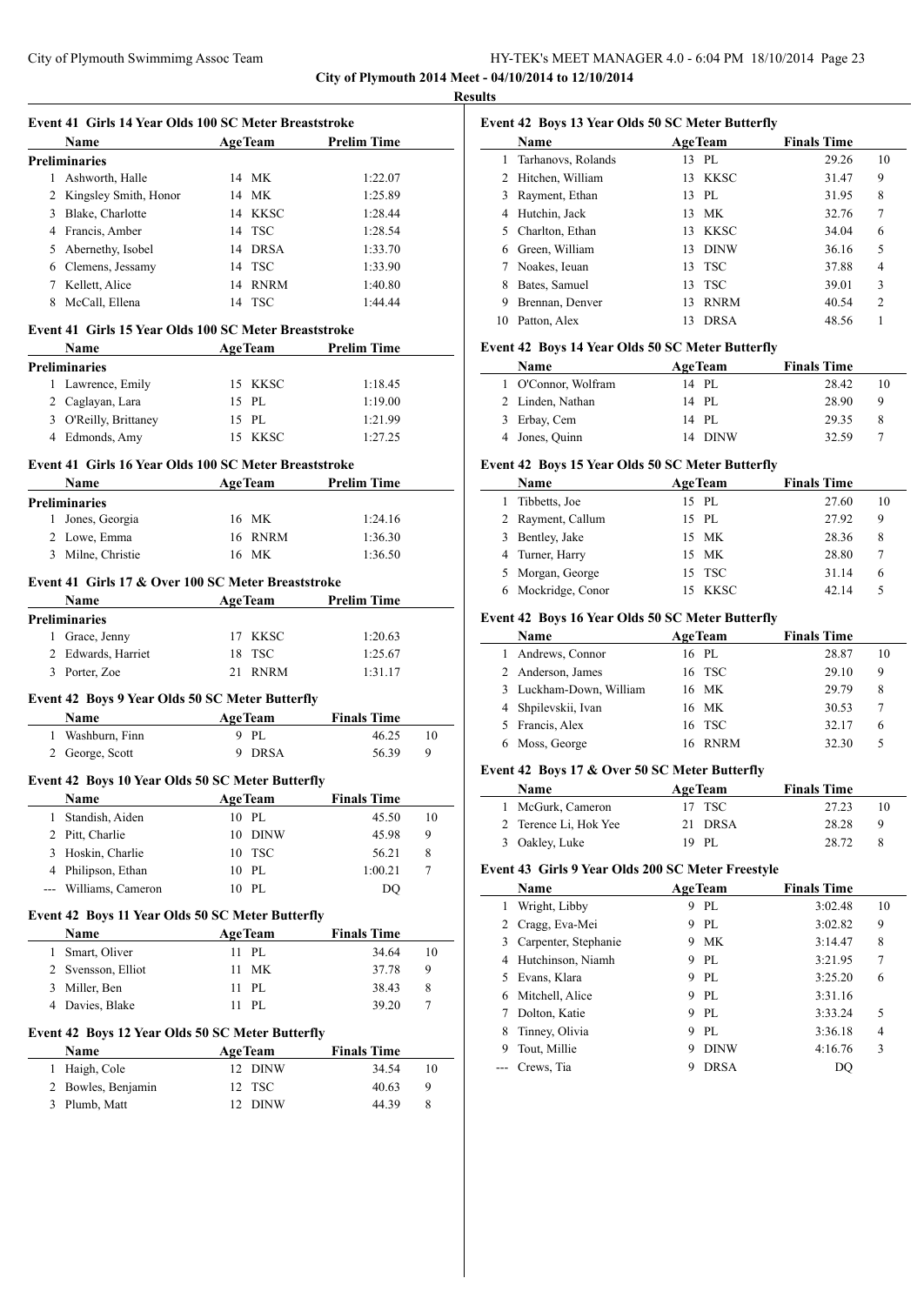### City of Plymouth Swimmimg Assoc Team HY-TEK's MEET MANAGER 4.0 - 6:04 PM 18/10/2014 Page 24 **City of Plymouth 2014 Meet - 04/10/2014 to 12/10/2014**

**Results**

 $\overline{\phantom{0}}$ 

|  | Event 43 Girls 10 Year Olds 200 SC Meter Freestyle |
|--|----------------------------------------------------|
|  |                                                    |

|    | <b>Name</b>              | <b>AgeTeam</b> | <b>Finals Time</b> |                |
|----|--------------------------|----------------|--------------------|----------------|
|    | Noel, Oriana             | 10 PL          | 2:39.34            | 10             |
|    | 2 Cornish, Emily         | $10$ PL        | 2:41.47            | 9              |
| 3  | Botley, Yana             | 10 KKSC        | 2:48.50            | 8              |
| 4  | Kerswill, Ella           | $10$ PL        | 2:54.97            | 7              |
| 5. | Morgan-Hughes, Emily     | 10 DINW        | 2:55.09            | 6              |
| 6  | Cutler, Katie            | $10$ PL        | 3:06.10            | 5              |
|    | Brownridge, Aimee        | $10$ PL        | 3:14.94            | $\overline{4}$ |
| 8  | Tilney, Charlotte        | 10 MK          | 3:32.07            | 3              |
| 9  | Plumb, Millie            | 10 DINW        | 3:50.38            | $\overline{c}$ |
| 10 | Paltanaviciute, Karolina | PL.<br>10      | 3:54.63            |                |
|    |                          |                |                    |                |

#### **Event 43 Girls 11 Year Olds 200 SC Meter Freestyle**

|    | Name               |    | <b>AgeTeam</b> | <b>Finals Time</b> |                |
|----|--------------------|----|----------------|--------------------|----------------|
| 1  | Carpenter, Rebecca | 11 | МK             | 2:27.50            | 10             |
| 2  | Dailley, Beth      | 11 | PL             | 2:28.94            | 9              |
| 3  | Cragg, Megan       | 11 | PI.            | 2:37.82            | 8              |
| 4  | Broekhoven, Lana   | 11 | PL             | 2:40.37            | 7              |
| 5  | Ellicott, Morgan   | 11 | PL             | 2:46.33            | 6              |
| 6  | Gautier, Maddie    | 11 | <b>KKSC</b>    | 2:47.63            | 5              |
| 7  | Murray, Philippa   | 11 | <b>DINW</b>    | 2:54.59            | 4              |
| 8  | McCoy, Georgia     | 11 | <b>DRSA</b>    | 2:57.26            | 3              |
| 9  | D'Cunha, Ella      | 11 | <b>DINW</b>    | 2:57.89            | $\overline{2}$ |
| 10 | Curtis, Emma       | 11 | PL             | 3:06.93            | 1              |
| 11 | Prior, Elena       | 11 | <b>TSC</b>     | 3:10.75            |                |
| 12 | Trebilcock, Maddie | 11 | PL             | 3:14.35            |                |
| 13 | Godfrey, Olivia    | 11 | <b>MK</b>      | 3:21.51            |                |
| 14 | Smith, Maisy       | 11 | PL             | 3:31.88            |                |
| 15 | Love, Charlotte    | 11 | МK             | 3:43.69            |                |
|    | Stanyer, Ellie     | 11 | <b>MK</b>      | DO                 |                |

#### **Event 43 Girls 12 Year Olds 200 SC Meter Freestyle**

|    | <b>Name</b>        |    | <b>AgeTeam</b> | <b>Finals Time</b> |                |
|----|--------------------|----|----------------|--------------------|----------------|
| 1  | Dekker, Kaylee     | 12 | <b>MK</b>      | 2:16.45            | 10             |
| 2  | Wilkins, Vickie    | 12 | PL             | 2:19.70            | 9              |
| 3  | Adams, Victoria    | 12 | PL             | 2:22.77            | 8              |
| 4  | Tanir, Duru        | 12 | PL             | 2:23.76            | 7              |
| 5  | Dennis, Georgina   | 12 | <b>MK</b>      | 2:25.38            | 6              |
| 6  | Dolton, Laura      | 12 | PL             | 2:26.27            | 5              |
| 7  | Carne, Elle        | 12 | PL             | 2:26.29            | $\overline{4}$ |
| 8  | Botley, Tia        | 12 | <b>KKSC</b>    | 2:26.46            | 3              |
| 9  | Elliott, Phoebe    | 12 | PL             | 2:31.80            | $\overline{2}$ |
| 10 | Stephens, Isabelle | 12 | PL             | 2:33.13            | 1              |
| 11 | Ede, Phoebe        | 12 | <b>KKSC</b>    | 2:38.10            |                |
| 12 | Steer, Hollie      | 12 | <b>DINW</b>    | 2:38.43            |                |
| 13 | Mumford, Sophie    | 12 | PL             | 2:41.46            |                |
| 14 | France, Emily      | 12 | <b>TSC</b>     | 2:42.18            |                |
| 15 | Steele, Mia        | 12 | <b>DRSA</b>    | 2:44.83            |                |
| 16 | Murray, Nola       | 12 | <b>DINW</b>    | 2:47.88            |                |
| 17 | Zaffiro, Tegan     | 12 | <b>KKSC</b>    | 2:50.73            |                |
| 18 | Narin, Ellis       | 12 | PL             | 2:55.10            |                |
| 19 | Lawrence, Rosie    | 12 | <b>KKSC</b>    | 2:55.99            |                |
| 20 | Wakeley, Phoebe    | 12 | <b>DINW</b>    | 2:56.52            |                |
| 21 | Pile, Ellie        | 12 | <b>MK</b>      | 2:58.68            |                |
| 22 | Ray, Charlotte     | 12 | <b>MK</b>      | 2:59.42            |                |
| 23 | Dunn, Nicole       | 12 | МK             | 3:07.38            |                |

| Event 43 Girls 13 Year Olds 200 SC Meter Freestyle |                    |    |                |                    |                |
|----------------------------------------------------|--------------------|----|----------------|--------------------|----------------|
|                                                    | Name               |    | <b>AgeTeam</b> | <b>Finals Time</b> |                |
| 1                                                  | Wood, Sydney       | 13 | PL             | 2:13.22            | 10             |
|                                                    | 2 De Jager, Emma   | 13 | PL             | 2:30.15            | 9              |
|                                                    | 3 Teague, Sarah    |    | 13 TSC         | 2:32.91            | 8              |
|                                                    | 4 Marles, Maisie   | 13 | PL             | 2:40.28            | 7              |
|                                                    | 5 Seel, India      | 13 | PL             | 2:40.49            | 6              |
| 6                                                  | Walker, Emily      | 13 | <b>RNRM</b>    | 2:49.38            | 5              |
|                                                    | Horka, Danuse      | 13 | МK             | 2:50.46            | $\overline{4}$ |
| 8                                                  | Mockridge, Heather | 13 | <b>KKSC</b>    | 2:52.85            | 3              |

#### **Event 43 Girls 14 Year Olds 200 SC Meter Freestyle**

|    | Name                    | <b>AgeTeam</b>    | <b>Finals Time</b> |                |
|----|-------------------------|-------------------|--------------------|----------------|
| 1  | Martin, Georgia         | 14 MK             | 2:14.32            | 10             |
|    | 2 Ashworth, Halle       | 14 MK             | 2:20.24            | 9              |
| 3  | Blake, Charlotte        | 14 KKSC           | 2:21.19            | 8              |
|    | 4 Kingsley Smith, Honor | 14 MK             | 2:22.18            | 7              |
|    | 5 Craigie, Charlotte    | 14 DINW           | 2:25.46            | 6              |
| 6. | Arundel, Gemma          | 14 TSC            | 2:32.35            | 5              |
|    | Francis, Amber          | 14 TSC            | 2:33.31            | 4              |
|    | Meredith, Laura         | 14 TSC            | 2:38.34            | 3              |
| 9  | Paul, Maria             | <b>DINW</b><br>14 | 2:38.83            | $\mathfrak{D}$ |
| 10 | McCall, Ellena          | TSC<br>14         | 2:52.24            |                |

#### **Event 43 Girls 15 Year Olds 200 SC Meter Freestyle**

| <b>Name</b>              | <b>AgeTeam</b>    | <b>Finals Time</b> |                |
|--------------------------|-------------------|--------------------|----------------|
| Steigleder, Valerie      | 15 MK             | 2:10.67            | 10             |
| Janecka, Zuzanna<br>2    | 15 PL             | 2:13.87            | 9              |
| Gribble, Rebecca         | 15 PL             | 2:15.10            | 8              |
| 4 Farache Trajano, Luiza | 15 PL             | 2:15.66            | 7              |
| Davies, Abi              | 15 PL             | 2:19.86            | 6              |
| O'Reilly, Brittaney      | 15 PL             | 2:25.99            | 5              |
| Edmonds, Amy             | 15 KKSC           | 2:26.75            | $\overline{4}$ |
| Harris, Olivia           | <b>DINW</b><br>15 | 2:28.79            | 3              |
|                          |                   |                    |                |

#### **Event 43 Girls 16 Year Olds 200 SC Meter Freestyle**

| <b>Name</b>     | <b>AgeTeam</b>                                                                          | <b>Finals Time</b> |                |
|-----------------|-----------------------------------------------------------------------------------------|--------------------|----------------|
| Smalley, Molina | 16 PL                                                                                   | 2:13.14            | 10             |
|                 | 16 MK                                                                                   | 2:13.39            | 9              |
|                 | 16 KKSC                                                                                 | 2:13.70            | 8              |
|                 | 16 MK                                                                                   | 2:15.83            | 7              |
|                 | 16 PL                                                                                   | 2:16.57            | 6              |
| Marles, Tait    | 16 PL                                                                                   | 2:16.72            | 5              |
| Jones, Georgia  | 16 MK                                                                                   | 2:24.22            | $\overline{4}$ |
| Lowe, Emma      | <b>RNRM</b><br>16                                                                       | 2:36.11            | 3              |
|                 | 1<br>2 Lloyd-Evans, Phoebe<br>3 Noyce, Emma<br>4 Field, Anita<br>5 Hellier, Grace<br>6. |                    |                |

#### **Event 43 Girls 17 & Over 200 SC Meter Freestyle**

|   | Name                                       | <b>AgeTeam</b> | <b>Finals Time</b> |    |
|---|--------------------------------------------|----------------|--------------------|----|
| 1 | Edwards, Harriet                           | 18 TSC         | 2:28.07            | 10 |
|   | Event 44 Boys 9 Year Olds 200 SC Meter IM  |                |                    |    |
|   | Name                                       | <b>AgeTeam</b> | <b>Finals Time</b> |    |
| 1 | Washburn, Finn                             | PL<br>9        | 3:39.81            | 10 |
|   | Event 44 Boys 10 Year Olds 200 SC Meter IM |                |                    |    |
|   | Name                                       | <b>AgeTeam</b> | <b>Finals Time</b> |    |
| 1 | Brew, Jamie                                | 10 MK          | 3:14.29            | 10 |
| 2 | Philipson, Ethan                           | $10$ PL        | 3:50.34            | 9  |
|   | Standish, Aiden                            | 10 PL          | DO                 |    |